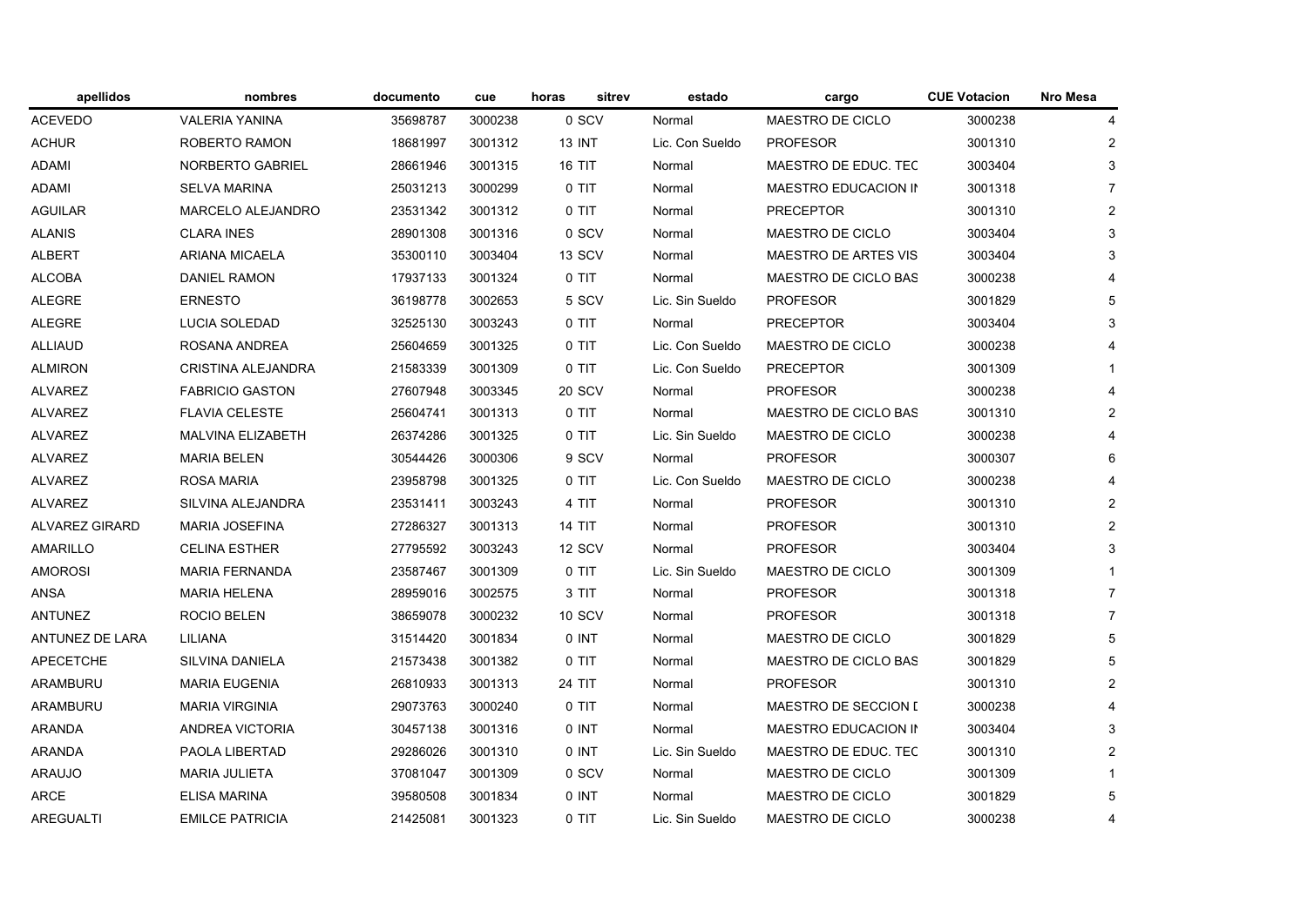| <b>ARGUET</b>    | <b>MALVINA MARIA</b>  | 30044180 | 3001310 | 0 TIT         | Normal          | MAESTRO DE CICLO              | 3001310 | 2              |
|------------------|-----------------------|----------|---------|---------------|-----------------|-------------------------------|---------|----------------|
| <b>ARGUET</b>    | <b>MARIA CELESTE</b>  | 34784498 | 3000238 | 0 TIT         | Normal          | MAESTRO EDUCACION IN          | 3000238 |                |
| ARGUET           | <b>MARIA CRISTINA</b> | 13876729 | 3000241 | 0 INT         | Normal          | DIRECTOR DE ESCUELA           | 3000238 |                |
| <b>ARGUET</b>    | <b>STELLA MARIS</b>   | 18193936 | 3000247 | 0 INT         | Lic. Con Sueldo | DIRECTOR ESCUELA 4º (         | 3001310 |                |
| ARLETTAZ         | <b>MARISA DANIELA</b> | 23275638 | 3001324 | 0 INT         | Normal          | RECTOR 1ERA. CAT              | 3000238 |                |
| ARLETTAZ         | <b>MARISA ELENA</b>   | 29172034 | 3000307 | 0 TIT         | Normal          | MAESTRO EDUCACION IN          | 3000307 |                |
| ARLETTAZ         | PABLO SEBASTIAN       | 29398864 | 3001309 | 0 TIT         | Lic. Con Sueldo | <b>PRECEPTOR</b>              | 3001309 |                |
| <b>ARMOCIDA</b>  | <b>MARTA GRACIELA</b> | 16466624 | 3001309 | 2 SCV         | Lic. Sin Sueldo | <b>PROFESOR</b>               | 3001309 |                |
| <b>ARREGUI</b>   | <b>MARIA ANGELES</b>  | 24731249 | 3002575 | 12 TIT        | Normal          | <b>PROFESOR</b>               | 3001318 |                |
| <b>ARRUA</b>     | <b>GRACIELA NOEMI</b> | 25031253 | 3001323 | 0 TIT         | Normal          | MAESTRO DE CICLO              | 3000238 |                |
| ARRUA            | NATALIA YANINA        | 36056675 | 3001324 | 6 SCV         | Normal          | <b>PROFESOR</b>               | 3000238 |                |
| <b>ASCONA</b>    | ELSA ILEANA           | 30457123 | 3001309 | 0 TIT         | Normal          | MAESTRO DE CICLO              | 3001309 |                |
| <b>AVALOS</b>    | <b>MARIA ANDREA</b>   | 20369690 | 3009961 | 0 TIT         | Normal          | SUPERVISOR ESCOLAR I          | 3003404 |                |
| <b>BACCI</b>     | SHEILA DAIANA         | 35559608 | 3001310 | 0 SCV         | Normal          | MAESTRO DE CICLO              | 3001310 |                |
| <b>BACCON</b>    | ARIEL ALCIDES         | 35298999 | 3000306 | 6 INT         | Normal          | <b>PROFESOR</b>               | 3000307 |                |
| <b>BALDINI</b>   | <b>JUAN RAMON</b>     | 22700738 | 3001328 | <b>12 TIT</b> | Normal          | <b>PROFESOR</b>               | 3001309 |                |
| <b>BALLATORE</b> | NORA RAMONA           | 26371745 | 3000238 | 0 TIT         | Normal          | MAESTRO DE CICLO              | 3000238 |                |
| <b>BALLAY</b>    | <b>DANIELA BELEN</b>  | 32136550 | 3002459 | 0 TIT         | Normal          | MAESTRO DE CENTRO E           | 3001310 | 2              |
| BALLAY           | DIAMELA JULIETA       | 34938986 | 3001792 | 0 INT         | Normal          | MAESTRO EDUCACION IN          | 3001829 |                |
| <b>BALLAY</b>    | <b>LUCIANA</b>        | 33370583 | 3000306 | 9 SCV         | Lic. Sin Sueldo | <b>PROFESOR</b>               | 3000307 |                |
| BALLAY           | MIGUEL ANGEL          | 28661978 | 3001313 | 12 TIT        | Normal          | <b>PROFESOR</b>               | 3001310 |                |
| BALLAY           | <b>MIRNA CLAUDINA</b> | 26102904 | 3001317 | <b>12 TIT</b> | Normal          | MAESTRO DE EDUC. TEC          | 3001318 | $\overline{7}$ |
| <b>BALMAS</b>    | <b>URSULA</b>         | 33183949 | 3001328 | 0 SCV         | Normal          | <b>PRECEPTOR</b>              | 3001309 |                |
| <b>BAMBREDAN</b> | NADIA EUGENIA         | 31162446 | 3001309 | 2 SCV         | Normal          | <b>PROFESOR</b>               | 3001309 |                |
| <b>BANEGA</b>    | MARCELO RAÚL          | 34276141 | 3003345 | 2 SCV         | Normal          | <b>PROFESOR</b>               | 3000238 |                |
| BARABALLE        | LILIA ESTELA          | 17782277 | 3001318 | 0 TIT         | Lic. Con Sueldo | VICEDIRECTOR ESC. 2D/         | 3001318 |                |
| <b>BARACAT</b>   | <b>MONICA MABEL</b>   | 22839174 | 3001309 | 12 TIT        | Lic. Con Sueldo | <b>PROFESOR</b>               | 3001309 |                |
| BARBOZA          | ROSALBA               | 24236351 | 3001309 | 30 TIT        | Normal          | <b>PROFESOR</b>               | 3001309 |                |
| <b>BARCHI</b>    | ROMINA LAURA          | 24659103 | 3001792 | 0 SCV         | Normal          | <b>BIBLIOTECARIO INSTITUT</b> | 3001829 | 5              |
| BARD             | <b>MIGUEL ALFREDO</b> | 18555617 | 3000232 | 0 TIT         | Lic. Con Sueldo | <b>PRECEPTOR</b>              | 3001318 |                |
| <b>BARIFFO</b>   | <b>IRIS ELENA</b>     | 25902206 | 3001309 | 0 SCV         | Normal          | MAESTRO DE CICLO              | 3001309 |                |
| <b>BARON</b>     | <b>BETINA NOEMI</b>   | 26717169 | 3001792 | 2 TIT         | Normal          | <b>PROFESOR</b>               | 3001829 | 5              |
| <b>BARRAGAN</b>  | <b>IVAN LEONARDO</b>  | 25604557 | 3001309 | 7 TIT         | Normal          | <b>PROFESOR</b>               | 3001309 | -1             |
|                  |                       |          |         |               |                 |                               |         |                |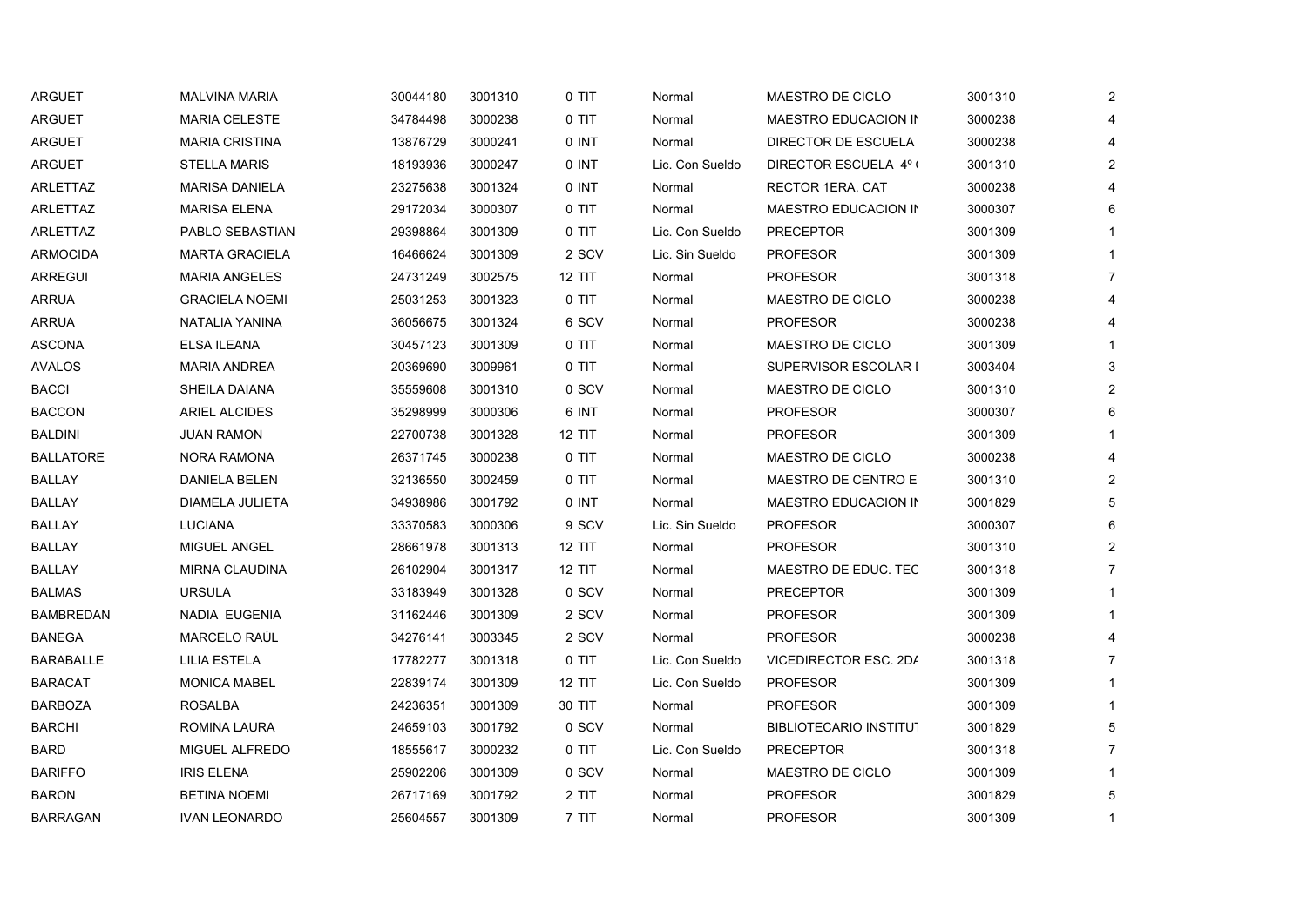| BARRAGAN                         | <b>SUSANA BEATRIZ</b>     | 21573452 | 3000220 | 0 TIT         | Normal          | EN CAMBIO DE FUNCION          | 3003404 | 3              |
|----------------------------------|---------------------------|----------|---------|---------------|-----------------|-------------------------------|---------|----------------|
| <b>BARRAL</b>                    | <b>YESICA</b>             | 30913169 | 3001792 | 12 SCV        | Normal          | <b>PROFESOR</b>               | 3001829 | 5              |
| <b>BARRETO</b>                   | <b>GRISELDA ELIZABETH</b> | 24567578 | 3000240 | 0 TIT         | Normal          | MAESTRO DE SECCION I          | 3000238 | 4              |
| <b>BARRETO</b>                   | ROBERTO ISMAEL            | 11510192 | 3001312 | 28 TIT        | Normal          | <b>PROFESOR</b>               | 3001310 | $\overline{2}$ |
| BARRETO                          | <b>VIVIANA MABEL</b>      | 32136556 | 3000299 | 10 SCV        | Normal          | MAESTRO EDUCACION M           | 3001318 | $\overline{7}$ |
| BARRIENTOS FREITAS  ZULMA JUDITH |                           | 18845549 | 3003345 | 0 SCV         | Normal          | MAESTRO DE CICLO BAS          | 3000238 | 4              |
| <b>BARRIOS</b>                   | DANIELA ALEJANDRA         | 29971488 | 3001792 | 0 SCV         | Normal          | <b>PRECEPTOR</b>              | 3001829 | 5              |
| <b>BARROSO</b>                   | <b>MARIA LAURA</b>        | 25647535 | 3001324 | <b>12 TIT</b> | Normal          | <b>PROFESOR</b>               | 3000238 | 4              |
| <b>BARROSO</b>                   | <b>MIRIAM GRACIELA</b>    | 23405762 | 3000218 | 0 SCV         | Normal          | <b>BIBLIOTECARIO NIVEL PF</b> | 3001309 |                |
| <b>BARROSO</b>                   | <b>VANINA SUSANA</b>      | 27434573 | 3001829 | 0 TIT         | Normal          | MAESTRO EDUCACION IN          | 3001829 | 5              |
| <b>BASGALL</b>                   | <b>CAROLINA MARICEL</b>   | 29158357 | 3003204 | 0 TIT         | Normal          | <b>PRECEPTOR</b>              | 3001829 | 5              |
| BASGALL                          | <b>MARIA INES</b>         | 18504399 | 3002645 | 5 TIT         | Lic. Con Sueldo | <b>PROFESOR</b>               | 3001309 |                |
| <b>BASGALL</b>                   | VANESA YANINA             | 28723299 | 3001324 | <b>14 TIT</b> | Normal          | <b>PROFESOR</b>               | 3000238 | 4              |
| <b>BASTIAN</b>                   | <b>ALICIA NOEMI</b>       | 28661859 | 3002653 | 12 TIT        | Lic. Con Sueldo | <b>PROFESOR</b>               | 3001829 | 5              |
| <b>BASTIAN</b>                   | <b>VANESA ANAHI</b>       | 27895420 | 3001312 | 2 INT         | Normal          | <b>PROFESOR</b>               | 3001310 | $\overline{2}$ |
| <b>BASTIDA</b>                   | <b>MARTIN</b>             | 31781185 | 3001313 | 10 INT        | Normal          | <b>PROFESOR</b>               | 3001310 | $\overline{2}$ |
| <b>BATISTESSA</b>                | <b>LUCRECIA YANINA</b>    | 29172138 | 3003244 | 0 INT         | Normal          | <b>PRECEPTOR</b>              | 3000238 | 4              |
| <b>BAUTISTA</b>                  | <b>MARIA FLORENCIA</b>    | 31724737 | 3000232 | 3 TIT         | Normal          | <b>PROFESOR</b>               | 3001318 | $\overline{7}$ |
| <b>BEBER</b>                     | NATALIA                   | 30574324 | 3001324 | 12 TIT        | Lic. Con Sueldo | <b>PROFESOR</b>               | 3000238 | 4              |
| <b>BECKER</b>                    | <b>PATRICIA</b>           | 28661952 | 3000218 | 0 TIT         | Lic. Sin Sueldo | MAESTRO DE CICLO              | 3001309 | 1              |
| <b>BEFART</b>                    | <b>MIRIAM FERNANDA</b>    | 25403263 | 3000846 | 0 TIT         | Normal          | DIRECTOR ESCUELA PEF          | 3001829 | 5              |
| BEL                              | LAURA ANALIA              | 24062319 | 3002646 | 26 TIT        | Lic. Sin Sueldo | <b>PROFESOR</b>               | 3003404 | 3              |
| <b>BENAY</b>                     | ANDREA BEATRIZ            | 35297327 | 3000307 | 0 TIT         | Lic. Con Sueldo | MAESTRO DE CICLO              | 3000307 | 6              |
| <b>BENAY</b>                     | <b>MARIELA CLAUDIA</b>    | 23418429 | 3000302 | 0 TIT         | Normal          | MAESTRO DE CICLO              | 3001829 | 5              |
| <b>BENAY</b>                     | <b>VANESA PAOLA</b>       | 31732984 | 3001317 | 0 SCV         | Normal          | MAESTRO DE CICLO              | 3001318 | $\overline{7}$ |
| <b>BENITES</b>                   | <b>MARIA GISELA</b>       | 35698826 | 3001323 | 0 INT         | Lic. Con Sueldo | MAESTRO DE CICLO              | 3000238 | 4              |
| <b>BENITEZ</b>                   | <b>CLAUDIA FLORENCIA</b>  | 34804872 | 3001792 | 3 SCV         | Normal          | <b>PROFESOR</b>               | 3001829 | 5              |
| <b>BENITEZ</b>                   | <b>CLAUDIA GISELA</b>     | 34464624 | 3001328 | 6 INT         | Normal          | <b>PROFESOR</b>               | 3001309 |                |
| <b>BENITEZ</b>                   | DANIEL ALFREDO            | 20257001 | 3001312 | 0 TIT         | Lic. Con Sueldo | RECTOR 1ERA. CAT. ESC         | 3001310 | $\overline{2}$ |
| <b>BENITEZ</b>                   | <b>DANIELA TERESITA</b>   | 33644107 | 3000307 | 0 TIT         | Normal          | MAESTRO DE CICLO              | 3000307 | 6              |
| <b>BENITEZ</b>                   | <b>DIANA VERONICA</b>     | 27835757 | 3000307 | 0 TIT         | Normal          | MAESTRO DE EDUC. TEC          | 3000307 | 6              |
| <b>BENITEZ</b>                   | <b>FATIMA</b>             | 36527299 | 3001315 | 0 SCV         | Lic. Con Sueldo | MAESTRO DE CICLO              | 3003404 | 3              |
| <b>BENITEZ</b>                   | JANET ROSA                | 34938998 | 3002573 | 10 TIT        | Normal          | <b>PROFESOR</b>               | 3000238 | 4              |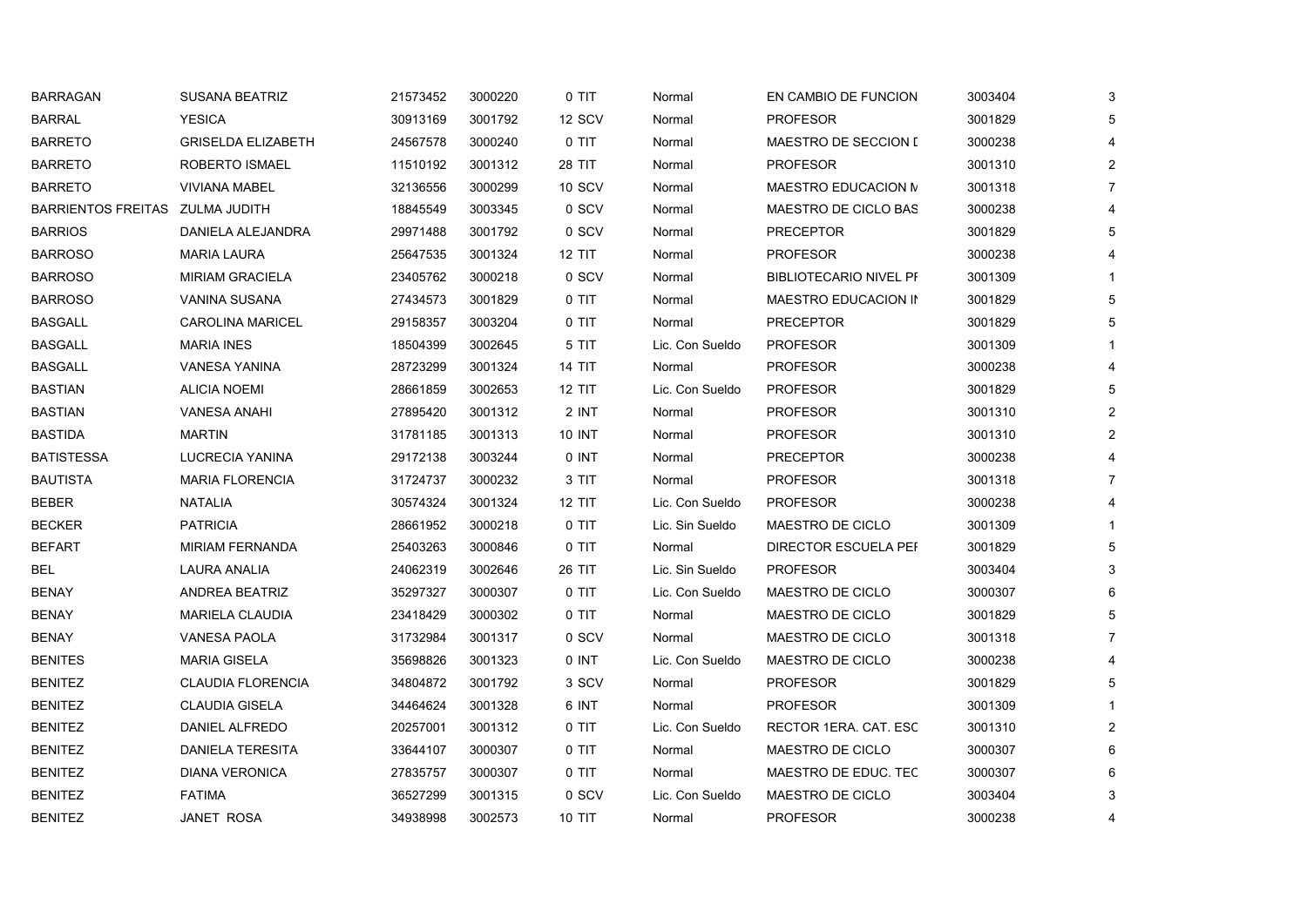| <b>BENITEZ</b>    | <b>JORGE OMAR</b>        | 17075516 | 3000218 | $0$ TIT       | Lic. Con Sueldo | MAESTRO DE EDUCACIO          | 3001309 | $\mathbf{1}$   |
|-------------------|--------------------------|----------|---------|---------------|-----------------|------------------------------|---------|----------------|
| <b>BENITEZ</b>    | LIDIA DANIELA            | 26964719 | 3001792 | $0$ INT       | Normal          | <b>PRECEPTOR</b>             | 3001829 | 5              |
| <b>BENITEZ</b>    | <b>MARCELA BEATRIZ</b>   | 20300085 | 3000232 | 3 SCV         | Normal          | <b>PROFESOR</b>              | 3001318 | $\overline{7}$ |
| <b>BENITEZ</b>    | <b>MARIA FERNANDA</b>    | 35698795 | 3001310 | 0 SCV         | Normal          | MAESTRO DE CICLO             | 3001310 | $\overline{2}$ |
| <b>BENITEZ</b>    | <b>MARIANO MARCELO</b>   | 22369746 | 3001310 | 0 TIT         | Lic. Con Sueldo | MAESTRO DE CICLO             | 3001310 | $\overline{2}$ |
| <b>BENITEZ</b>    | <b>MIRTA AURORA</b>      | 13718219 | 3000857 | 0 TIT         | Lic. Con Sueldo | DIRECTOR ESCUELA PEF         | 3001829 | 5              |
| <b>BENITEZ</b>    | MONICA BELEN             | 34046297 | 3000148 | 0 SCV         | Lic. Sin Sueldo | <b>MAESTRO AUXILIAR NIVE</b> | 3003404 | 3              |
| <b>BENITEZ</b>    | NATALIA LETICIA          | 22839195 | 3001309 | <b>10 SCV</b> | Normal          | <b>PROFESOR</b>              | 3001309 |                |
| BENITEZ FERNANDEZ | LUISINA MARIA JOSE       | 32386766 | 3003287 | 3 SCV         | Normal          | <b>PROFESOR</b>              | 3000238 | 4              |
| <b>BERGARA</b>    | <b>BRENDA TERESITA</b>   | 39579953 | 3000238 | 0 SCV         | Normal          | MAESTRO DE CICLO             | 3000238 | 4              |
| <b>BERGARA</b>    | <b>CRISTIAN RUBEN</b>    | 23531282 | 3001312 | <b>12 TIT</b> | Normal          | <b>PROFESOR</b>              | 3001310 | $\overline{2}$ |
| <b>BERGARA</b>    | <b>VALERIA NATALIA</b>   | 27124926 | 3001309 | 5 SCV         | Normal          | <b>PROFESOR</b>              | 3001309 | 1              |
| <b>BERGER</b>     | <b>SERGIO FERNANDO</b>   | 25256020 | 3001312 | 0 TIT         | Normal          | MAESTRO ENS. PRACT 1         | 3001310 | $\overline{2}$ |
| <b>BERNARD</b>    | SILVINA BEATRIZ          | 29971537 | 3000771 | 4 TIT         | Normal          | <b>PROFESOR</b>              | 3001829 | 5              |
| <b>BERTONI</b>    | <b>MARIANA ELIZABETH</b> | 31117821 | 3000247 | 0 SCV         | Normal          | MAESTRO EDUCACION IN         | 3001310 | $\overline{2}$ |
| <b>BES</b>        | <b>DIANA LOURDES</b>     | 20098712 | 3009961 | $0$ TIT       | Normal          | SUPERVISOR ESCOLAR I         | 3003404 | 3              |
| <b>BESSON</b>     | <b>ANDREA SILVINA</b>    | 24209827 | 3001829 | <b>12 TIT</b> | Lic. Con Sueldo | MAESTRO DE ARTES VIS         | 3001829 | 5              |
| <b>BESSON</b>     | <b>LEONARDO ANTONIO</b>  | 25256095 | 3001312 | 21 SCV        | Normal          | <b>PROFESOR</b>              | 3001310 | $\overline{2}$ |
| <b>BESSON</b>     | <b>LORENA ISABEL</b>     | 25256249 | 3001325 | 0 TIT         | Normal          | MAESTRO EDUCACION IN         | 3000238 | 4              |
| <b>BESSON</b>     | MARIA LIDIA ANGELINA     | 28358143 | 3000238 | $0$ TIT       | Normal          | MAESTRO EDUCACION N          | 3000238 | 4              |
| <b>BESSON</b>     | SANDRA ELIZABETH         | 30457202 | 3001309 | 5 SCV         | Lic. Con Sueldo | <b>PROFESOR</b>              | 3001309 |                |
| <b>BIANCARDI</b>  | <b>LUCIA</b>             | 35836728 | 3001316 | 0 SCV         | Normal          | MAESTRO EDUCACION IN         | 3003404 | 3              |
| <b>BIDAL</b>      | <b>BELEN NOELIA</b>      | 34262552 | 3001310 | 0 TIT         | Lic. Sin Sueldo | MAESTRO DE CICLO             | 3001310 | $\overline{2}$ |
| <b>BIDAL</b>      | <b>CARINA MABEL</b>      | 24897211 | 3001309 | 0 SCV         | Normal          | MAESTRO ESPECIAL DEF         | 3001309 |                |
| <b>BIDAL</b>      | RAUL ENRIQUE             | 34464662 | 3000222 | 3 INT         | Normal          | <b>PROFESOR</b>              | 3003404 | 3              |
| <b>BILAT</b>      | LUCIANA VERONICA         | 34046308 | 3001310 | 0 SCV         | Lic. Con Sueldo | MAESTRO EDUCACION IN         | 3001310 | $\overline{2}$ |
| <b>BLANC</b>      | <b>CLAUDIA INES</b>      | 20257220 | 3003401 | 0 SCV         | Lic. Con Sueldo | DIRECTOR UNIDAD EDUC         | 3001309 |                |
| <b>BLANC</b>      | <b>JESICA NATALIA</b>    | 30462283 | 3003401 | 0 TIT         | Normal          | MAESTRO EDUCACION IN         | 3001309 | $\mathbf 1$    |
| <b>BLANC</b>      | <b>MARIA JOSE</b>        | 24209797 | 3001309 | 0 SCV         | Normal          | MAESTRO ESPECIAL DEF         | 3001309 | $\mathbf{1}$   |
| <b>BLANC</b>      | <b>MARIA SILVIA</b>      | 28020376 | 3000232 | 14 TIT        | Lic. Con Sueldo | <b>PROFESOR</b>              | 3001318 | $\overline{7}$ |
| <b>BLANC</b>      | NATALIA ISABEL           | 24897201 | 3001313 | 31 TIT        | Lic. Con Sueldo | <b>PROFESOR</b>              | 3001310 | $\overline{2}$ |
| <b>BLANC</b>      | ROSANA MARINA            | 21583024 | 3001325 | $0$ TIT       | Lic. Con Sueldo | MAESTRO DE ARTES VIS         | 3000238 | 4              |
| <b>BLANC</b>      | VIVIANA ELIZABETH        | 24062325 | 3000238 | 0 SCV         | Lic. Con Sueldo | MAESTRO DE CICLO             | 3000238 | 4              |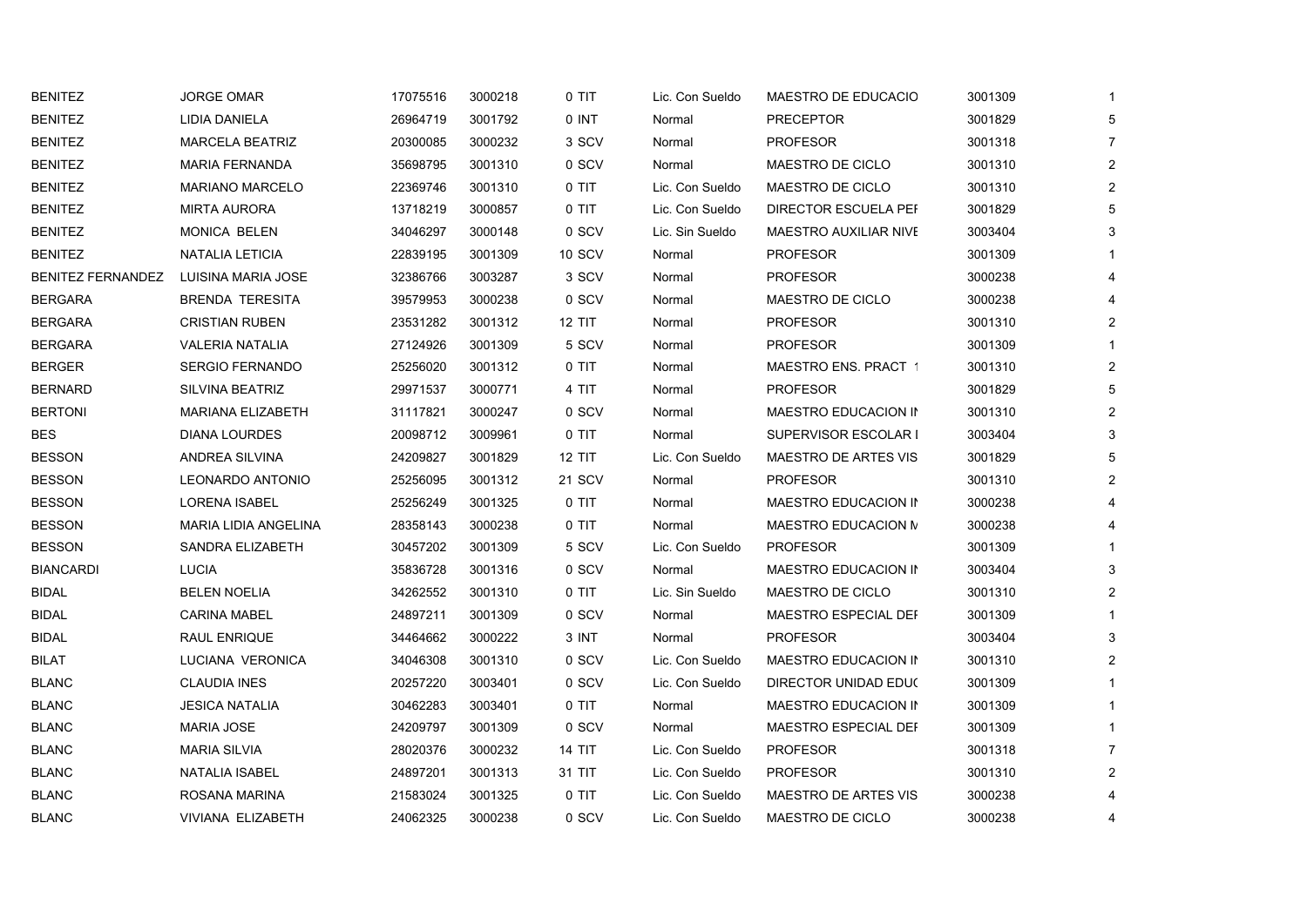| <b>BLEILE</b>   | <b>FABIAN MARTIN</b>            | 20379055 | 3003345 | 6 SCV         | Normal          | <b>PROFESOR</b>               | 3000238 | 4              |
|-----------------|---------------------------------|----------|---------|---------------|-----------------|-------------------------------|---------|----------------|
| <b>BOCHATON</b> | ANDREA VANESA                   | 30044090 | 3001325 | 0 TIT         | Lic. Con Sueldo | MAESTRO DE CICLO              | 3000238 | Δ              |
| <b>BONATO</b>   | ANALIA SOLEDAD                  | 28358042 | 3001310 | 0 TIT         | Normal          | <b>BIBLIOTECARIO NIVEL PF</b> | 3001310 | $\overline{2}$ |
| <b>BONATO</b>   | <b>CLAUDIA MABEL</b>            | 25256119 | 3001316 | 0 TIT         | Lic. Con Sueldo | <b>MAESTRO DE ARTES VIS</b>   | 3003404 | 3              |
| <b>BONATO</b>   | <b>GABRIEL ALBERTO</b>          | 21583056 | 3001313 | 21 TIT        | Normal          | <b>PROFESOR</b>               | 3001310 | $\overline{2}$ |
| <b>BONATO</b>   | LUCIANO DANIEL                  | 30290975 | 3001832 | 9 SCV         | Lic. Sin Sueldo | MAESTRO DE EDUCACIO           | 3001829 | 5              |
| <b>BONDAZ</b>   | <b>BETSABE</b>                  | 37081253 | 3001313 | 17 INT        | Normal          | <b>PROFESOR</b>               | 3001310 | $\overline{2}$ |
| <b>BONIN</b>    | ADRIANA SILVINA                 | 25256271 | 3001323 | 0 TIT         | Normal          | MAESTRO EDUCACION IN          | 3000238 |                |
| <b>BONINI</b>   | <b>MARIANA ANDREA</b>           | 34206832 | 3000306 | 9 SCV         | Lic. Con Sueldo | <b>PROFESOR</b>               | 3000307 | 6              |
| <b>BONNIN</b>   | <b>ANA MONICA</b>               | 18008314 | 3001829 | 0 TIT         | Normal          | EN CAMBIO DE FUNCION          | 3001829 | 5              |
| <b>BONNIN</b>   | <b>EMILIANA</b>                 | 32464833 | 3001388 | <b>15 TIT</b> | Normal          | <b>PROFESOR</b>               | 3001829 | 5              |
| <b>BONNIN</b>   | <b>GRACIELA MARIA</b>           | 23958881 | 3001312 | 3 TIT         | Lic. Con Sueldo | <b>PROFESOR</b>               | 3001310 | $\overline{c}$ |
| <b>BONNIN</b>   | <b>MARIA ITATI</b>              | 27294489 | 3002653 | 8 TIT         | Normal          | <b>PROFESOR</b>               | 3001829 | 5              |
| <b>BONNIN</b>   | <b>OLGA PATRICIA</b>            | 21583206 | 3001324 | 24 TIT        | Lic. Con Sueldo | <b>PROFESOR</b>               | 3000238 |                |
| <b>BONUCCI</b>  | <b>MARIA ISABEL</b>             | 22580852 | 3003245 | 0 TIT         | Normal          | <b>SECRETARIO ESCUELA S</b>   | 3001829 | 5              |
| <b>BONVIN</b>   | <b>CARLOS MAXIMILIANO</b>       | 32545885 | 3001328 | 6 SCV         | Normal          | <b>PROFESOR</b>               | 3001309 |                |
| <b>BORBAS</b>   | <b>CARINA ALEJANDRA</b>         | 27158055 | 3001316 | 0 TIT         | Lic. Con Sueldo | <b>MAESTRO EDUCACION M</b>    | 3001829 | 5              |
| <b>BORDA</b>    | <b>CYNTHIA DANIELA</b>          | 36100218 | 3001323 | 0 SCV         | Normal          | MAESTRO DE CICLO              | 3000238 | 4              |
| <b>BORDA</b>    | <b>JAIME JESUS RAMON</b>        | 27427598 | 3002646 | 2 TIT         | Normal          | <b>PROFESOR</b>               | 3003404 | 3              |
| <b>BORDET</b>   | <b>ADRIAN GILBERTO</b>          | 21789144 | 3001792 | 0 SCV         | Lic. Sin Sueldo | MAESTRO ESPECIAL DEF          | 3001829 | 5              |
| <b>BORDET</b>   | VIVIANA DANIELA                 | 27609128 | 3001792 | 28 TIT        | Normal          | <b>PROFESOR</b>               | 3001829 | 5              |
| <b>BORGET</b>   | SANDRA VIVIANA                  | 17050274 | 3000299 | 0 TIT         | Normal          | MAESTRO DE CICLO              | 3001318 | 7              |
|                 | BORLOZ MASTRACCHIO MARIA AMELIA | 18670000 | 3001317 | <b>10 TIT</b> | Lic. Con Sueldo | MAESTRO EDUCACION N           | 3001318 | $\overline{7}$ |
| <b>BOSON</b>    | DAMIAN CESAR                    | 29172140 | 3003345 | 2 SCV         | Normal          | <b>PROFESOR</b>               | 3000238 |                |
| <b>BOSON</b>    | LUCIANA MARIA                   | 31118486 | 3000307 | 0 SCV         | Normal          | <b>BIBLIOTECARIO NIVEL PF</b> | 3000307 | 6              |
| <b>BOSON</b>    | <b>MONICA CLAUDIA</b>           | 14793539 | 3001309 | 9 SCV         | Normal          | <b>PROFESOR</b>               | 3001309 |                |
| <b>BOUCHET</b>  | <b>CARINA ELIZABETH</b>         | 22377265 | 3003245 | 0 TIT         | Normal          | MAESTRO 1° AÑO ESCUE          | 3001829 | 5              |
| <b>BOUJON</b>   | MARCELO ALEJANDRO               | 26717178 | 3003345 | 9 SCV         | Normal          | <b>PROFESOR</b>               | 3000238 | 4              |
| <b>BOUJON</b>   | YAMIL NICOLAS                   | 34024108 | 3003287 | 4 SCV         | Normal          | <b>PROFESOR</b>               | 3001829 | 5              |
| <b>BOURBAND</b> | DAIANA ANTONELLA                | 36056736 | 3003243 | 5 TIT         | Normal          | <b>PROFESOR</b>               | 3003404 | 3              |
| <b>BOURLOT</b>  | <b>EKATERINA LEYLEN</b>         | 37547685 | 3001312 | 6 INT         | Normal          | <b>PROFESOR</b>               | 3001310 | 2              |
| <b>BOURLOT</b>  | <b>GRISELDA NELIDA</b>          | 21425092 | 3001328 | 0 TIT         | Lic. Con Sueldo | MAESTRO DE CICLO BAS          | 3001309 |                |
| <b>BOUVET</b>   | <b>CARLOS ALBERTO</b>           | 25902118 | 3001324 | 0 INT         | Lic. Sin Sueldo | <b>PRECEPTOR</b>              | 3000238 | 4              |
|                 |                                 |          |         |               |                 |                               |         |                |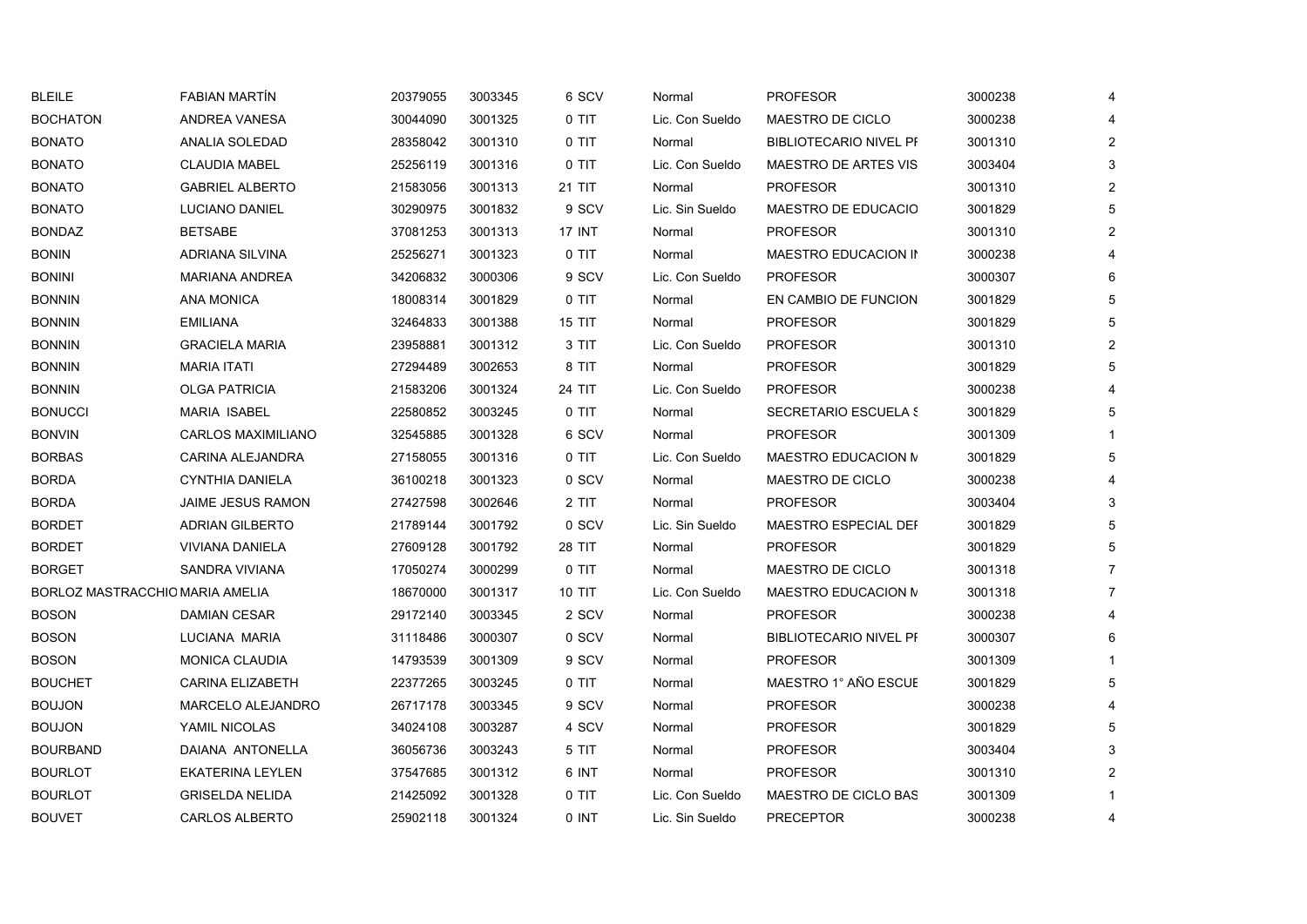| <b>BOUVET</b>       | <b>EVANGELINA FILOMENA</b>  | 28358152 | 3000306 | <b>10 SCV</b> | Normal          | <b>PROFESOR</b>               | 3000307 | 6 |
|---------------------|-----------------------------|----------|---------|---------------|-----------------|-------------------------------|---------|---|
| <b>BOUVET</b>       | <b>HEBE LIA</b>             | 27810000 | 3001309 | 0 SCV         | Normal          | VICERECTOR INSTITUTO          | 3001309 |   |
| <b>BOUVET</b>       | LILIANA TERESA              | 18193908 | 3000299 | $0$ INT       | Normal          | DIRECTOR ESCUELA 3º (         | 3001318 | 7 |
| <b>BOUVET</b>       | <b>MARIA CRISTELA</b>       | 25025641 | 3001792 | 0 SCV         | Normal          | MAESTRO DE EDUC. TEC          | 3001829 | 5 |
| <b>BOUVET</b>       | <b>MARICEL ARACELI</b>      | 29929900 | 3002568 | 12 INT        | Normal          | <b>PROFESOR</b>               | 3000307 | 6 |
| <b>BOUVET</b>       | <b>MARIELA ISABEL</b>       | 23203907 | 3000307 | 0 TIT         | Lic. Sin Sueldo | SECRETARIO ESCUELA 1          | 3000307 | Բ |
| <b>BRASSESCO</b>    | <b>ELDA MERCEDES</b>        | 22886583 | 3001309 | 0 SCV         | Normal          | <b>BIBLIOTECARIO INSTITUT</b> | 3001309 |   |
| <b>BRAVO</b>        | <b>CLAUDIO EDGARDO</b>      | 24897203 | 3000307 | 0 TIT         | Normal          | MAESTRO DE CICLO              | 3000307 |   |
| <b>BRAVO</b>        | <b>GABRIELA BIBIANA</b>     | 25073371 | 3000240 | 0 SCV         | Normal          | MAESTRO DE SECCION I          | 3000238 |   |
| <b>BRAVO</b>        | <b>GRACIELA ALEJANDRA</b>   | 22369778 | 3003404 | $0$ TIT       | Normal          | MAESTRO DE CICLO              | 3003404 | 3 |
| <b>BRAVO</b>        | VIRGINIA MARIA CRISTINA     | 28358064 | 3001316 | 0 TIT         | Lic. Sin Sueldo | MAESTRO DE CICLO              | 3003404 | 3 |
| <b>BREM</b>         | ANDREA ELIZABETH            | 23528207 | 3000862 | 0 SCV         | Normal          | DIRECTOR ESCUELA 4º (         | 3001829 | 5 |
| BREM                | <b>BARBARA MARCELA</b>      | 23418404 | 3001313 | 0 TIT         | Normal          | EN CAMBIO DE FUNCION          | 3001310 | 2 |
| <b>BREM</b>         | <b>MARIA CELESTE</b>        | 30043957 | 3001792 | $0$ TIT       | Lic. Con Sueldo | MAESTRO EDUCACION IN          | 3001829 | 5 |
| <b>BREM</b>         | SUSANA ELIZABETH MARIA      | 26306223 | 3001834 | 0 TIT         | Normal          | MAESTRO DE EDUC. TEC          | 3001829 | 5 |
| <b>BREM</b>         | <b>VANESA ELISABET</b>      | 35297330 | 3000307 | 0 TIT         | Lic. Sin Sueldo | <b>MAESTRO DE CICLO</b>       | 3000307 |   |
| <b>BRESSA COSTA</b> | NATALIA SABRINA             | 29151736 | 3002573 | 14 SCV        | Normal          | <b>PROFESOR</b>               | 3000238 |   |
| <b>BRIÑOLI</b>      | <b>DANIEL DAVID</b>         | 23475673 | 3000238 | 15 TIT        | Normal          | MAESTRO DE EDUCACIO           | 3000238 |   |
| <b>BRITOS</b>       | CLAUDIA ALEJANDRA           | 21834667 | 3001831 | 0 TIT         | Normal          | MAESTRO DE SECCION I          | 3001829 |   |
| <b>BRITOS</b>       | ROBERTO ARIEL               | 27199439 | 3001313 | <b>19 SCV</b> | Normal          | <b>PROFESOR</b>               | 3001310 | 2 |
| <b>BRONDO</b>       | MIRIAM BEATRIZ GLADYS       | 25361523 | 3001313 | 3 INT         | Normal          | <b>PROFESOR</b>               | 3001310 | 2 |
| <b>BROSSARD</b>     | <b>JAQUELIN ANDREA</b>      | 26220595 | 3001325 | 0 TIT         | Lic. Sin Sueldo | <b>MAESTRO DE CICLO</b>       | 3000238 |   |
| <b>BROSSARD</b>     | <b>MANUEL HERNAN</b>        | 37547082 | 3003399 | 6 SCV         | Normal          | <b>PROFESOR</b>               | 3003404 | 3 |
| <b>BROUCHOUD</b>    | GISELA IVANA                | 24527116 | 3001382 | 31 TIT        | Normal          | <b>PROFESOR</b>               | 3001829 | 5 |
| <b>BROUCHOUD</b>    | <b>LAURA RAQUEL</b>         | 23022534 | 3001834 | 0 TIT         | Lic. Sin Sueldo | MAESTRO DE CICLO              | 3001829 | 5 |
| <b>BRUNO</b>        | <b>MARIA CRISTINA</b>       | 13411338 | 3001328 | 5 TIT         | Lic. Con Sueldo | <b>PROFESOR</b>               | 3001309 |   |
| <b>BUDA</b>         | JACQUELINE AGATA            | 33710049 | 3000307 | 0 SCV         | Normal          | MAESTRO DE CICLO              | 3000307 | 6 |
| <b>BUENAR</b>       | NATALIA LORENA              | 28591310 | 3001792 | <b>16 TIT</b> | Normal          | <b>PROFESOR</b>               | 3001829 | 5 |
| <b>BUET</b>         | <b>GRACIELA DEL MILAGRO</b> | 14772117 | 3009110 | 0 TIT         | Normal          | <b>TECNICO AUXILIAR (EOE</b>  | 3003404 | 3 |
| <b>BUFFET</b>       | <b>VERONICA SILVANA</b>     | 28661956 | 3000238 | 0 TIT         | Lic. Sin Sueldo | MAESTRO DE CICLO              | 3000238 |   |
| <b>BURIANO</b>      | <b>JOSE LUIS</b>            | 14793753 | 3003345 | 12 SCV        | Normal          | <b>PROFESOR</b>               | 3000238 |   |
| <b>BURIANO</b>      | OSVALDO ANTONIO             | 14399924 | 3001312 | 0 TIT         | Lic. Con Sueldo | MAESTRO ENS. PRACT 1          | 3001310 | 2 |
| <b>CABRERA</b>      | ALFREDO ANTONIO             | 13024358 | 3001328 | <b>22 TIT</b> | Lic. Con Sueldo | <b>PROFESOR</b>               | 3001309 | 1 |
|                     |                             |          |         |               |                 |                               |         |   |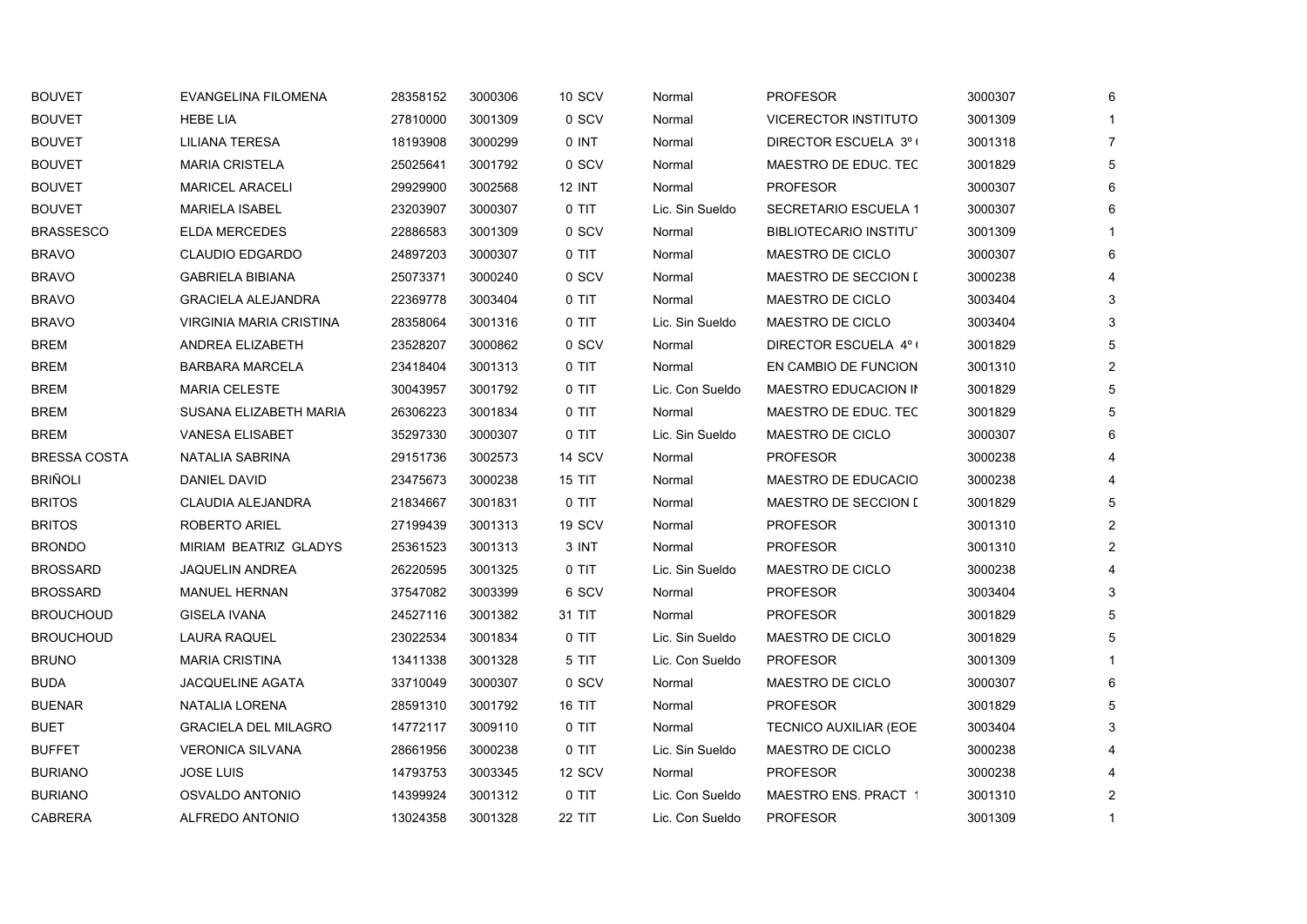| <b>CABRERA</b>   | <b>ANDREA PAOLA</b>      | 21874457 | 3001318 | 0 TIT         | Normal          | MAESTRO EDUCACION IN          | 3001318 | $\overline{7}$ |
|------------------|--------------------------|----------|---------|---------------|-----------------|-------------------------------|---------|----------------|
| <b>CABRERA</b>   | <b>SILVANA NOEMI</b>     | 31847699 | 3001316 | 0 TIT         | Lic. Sin Sueldo | MAESTRO DE CICLO              | 3003404 | 3              |
| <b>CABRERA</b>   | <b>SILVIA MERCEDES</b>   | 13183206 | 3001309 | 0 TIT         | Lic. Con Sueldo | <b>PRECEPTOR</b>              | 3001309 | 1              |
| CACELLA          | <b>JORGE GABRIEL</b>     | 26622066 | 3002573 | 2 SCV         | Normal          | <b>PROFESOR</b>               | 3000238 | 4              |
| CACELLA          | LILIANA                  | 17698387 | 3001309 | 4 SCV         | Normal          | <b>PROFESOR</b>               | 3001309 | $\mathbf{1}$   |
| <b>CACERES</b>   | ANDREA ROMINA            | 23958801 | 3001309 | 9 SCV         | Lic. Con Sueldo | <b>PROFESOR</b>               | 3001309 | 1              |
| <b>CACERES</b>   | <b>LAURA MARIELA</b>     | 28815975 | 3003287 | 4 SCV         | Normal          | <b>PROFESOR</b>               | 3000238 | 4              |
| <b>CACERES</b>   | <b>MARIA ELENA</b>       | 25604527 | 3000232 | 4 INT         | Normal          | <b>PROFESOR</b>               | 3001318 | $\overline{7}$ |
| <b>CACOSSO</b>   | <b>MARIELA VICTORIA</b>  | 27294419 | 3001310 | 0 TIT         | Lic. Con Sueldo | MAESTRO EDUCACION N           | 3001310 | $\overline{2}$ |
| CAIRE            | ALEXIA JOHANNA           | 34024076 | 3000222 | 2 INT         | Normal          | <b>PROFESOR</b>               | 3003404 | $\mathsf 3$    |
| CAIRE            | <b>EDGARDO ANIBAL</b>    | 26371715 | 3000306 | <b>16 TIT</b> | Normal          | <b>PROFESOR</b>               | 3000307 | 6              |
| CAIRE            | <b>MARIA LUCRECIA</b>    | 35070861 | 3003204 | 9 TIT         | Normal          | <b>PROFESOR</b>               | 3001829 | 5              |
| CAIRE            | <b>MARIA LUZ</b>         | 22308179 | 3000218 | 0 TIT         | Lic. Con Sueldo | MAESTRO DE CICLO              | 3001309 | 1              |
| CAMPBELL         | <b>MARLENE MACARENA</b>  | 33644153 | 3001312 | 0 TIT         | Normal          | MAESTRO DE CICLO BAS          | 3001310 | $\overline{2}$ |
| CAMPODONICO      | <b>GLORIA RAQUEL</b>     | 23531224 | 3001309 | 7 SCV         | Lic. Sin Sueldo | <b>PROFESOR</b>               | 3001309 | 1              |
| CANALI           | <b>FLORENCIA PAMELA</b>  | 33032769 | 3002646 | 3 INT         | Normal          | <b>PROFESOR</b>               | 3003404 | 3              |
| CANO             | <b>SILVIA LORENA</b>     | 26589074 | 3001325 | <b>14 TIT</b> | Lic. Con Sueldo | MAESTRO DE EDUCACIO           | 3000238 | 4              |
| CANTEROS         | ELINA BEATRIZ            | 28661994 | 3001316 | 0 TIT         | Normal          | MAESTRO DE EDUC. TEC          | 3003404 | 3              |
| CAÑETE           | <b>CAROLINA MONICA</b>   | 28263644 | 3001318 | 0 SCV         | Normal          | MAESTRO DE CICLO              | 3001318 | $\overline{7}$ |
| CAÑETE           | <b>JESICA ELIANA</b>     | 28650192 | 3001324 | 10 TIT        | Normal          | <b>PROFESOR</b>               | 3000238 | 4              |
| CAÑETE           | <b>MONICA MARCELA</b>    | 20623513 | 3001316 | 0 TIT         | Lic. Sin Sueldo | SECRETARIO ESCUELA 1          | 3003404 | 3              |
| CAPUTO DE CRISEL | <b>CLAUDIA ANDREA</b>    | 20401374 | 3001315 | 14 SCV        | Normal          | MAESTRO DE EDUCACIO           | 3003404 | 3              |
| CARDOZO          | <b>LUCIA VIRGINIA</b>    | 22045468 | 3001325 | 0 TIT         | Normal          | <b>VICEDIRECTOR ESCUEL/</b>   | 3000238 | 4              |
| <b>CARELLI</b>   | <b>GUSTAVO ADRIAN</b>    | 33564215 | 3003345 | 4 SCV         | Normal          | <b>PROFESOR</b>               | 3000238 | 4              |
| <b>CARLUCCIO</b> | <b>LAURA TATIANA</b>     | 27259360 | 3001312 | 15 INT        | Normal          | <b>PROFESOR</b>               | 3001310 | $\overline{c}$ |
| <b>CAROSIO</b>   | <b>SILVIO HORACIO</b>    | 23958950 | 3001313 | <b>13 TIT</b> | Lic. Con Sueldo | <b>PROFESOR</b>               | 3001310 | $\overline{2}$ |
| CARRASCAL        | <b>MARIELA ELIZABETH</b> | 22325413 | 3003399 | 5 INT         | Normal          | <b>PROFESOR</b>               | 3003404 | 3              |
| CARRAUD          | ANDREA VIVIANA           | 21583136 | 3001315 | 0 SCV         | Normal          | <b>BIBLIOTECARIO NIVEL PF</b> | 3003404 | 3              |
| CARROZ           | <b>DAIANA LUCRECIA</b>   | 33595822 | 3001309 | 5 SCV         | Normal          | <b>PROFESOR</b>               | 3001309 | 1              |
| CARROZ           | PAULA CECILIA            | 34024048 | 3001324 | 5 SCV         | Normal          | <b>PROFESOR</b>               | 3000238 | 4              |
| CASSE            | ADRIANA BEATRIZ          | 22661069 | 3001317 | 0 SCV         | Normal          | DIRECTOR ESCUELA 3° (         | 3001318 | $\overline{7}$ |
| CASSE            | <b>AILEN LUCILA</b>      | 39580590 | 3001210 | 0 SCV         | Normal          | MAESTRO DE CICLO              | 3001310 | 2              |
| CASSE            | <b>GABRIELA MABEL</b>    | 23143989 | 3009961 | 0 TIT         | Normal          | SUPERVISOR EDUCACIO           | 3003404 | 3              |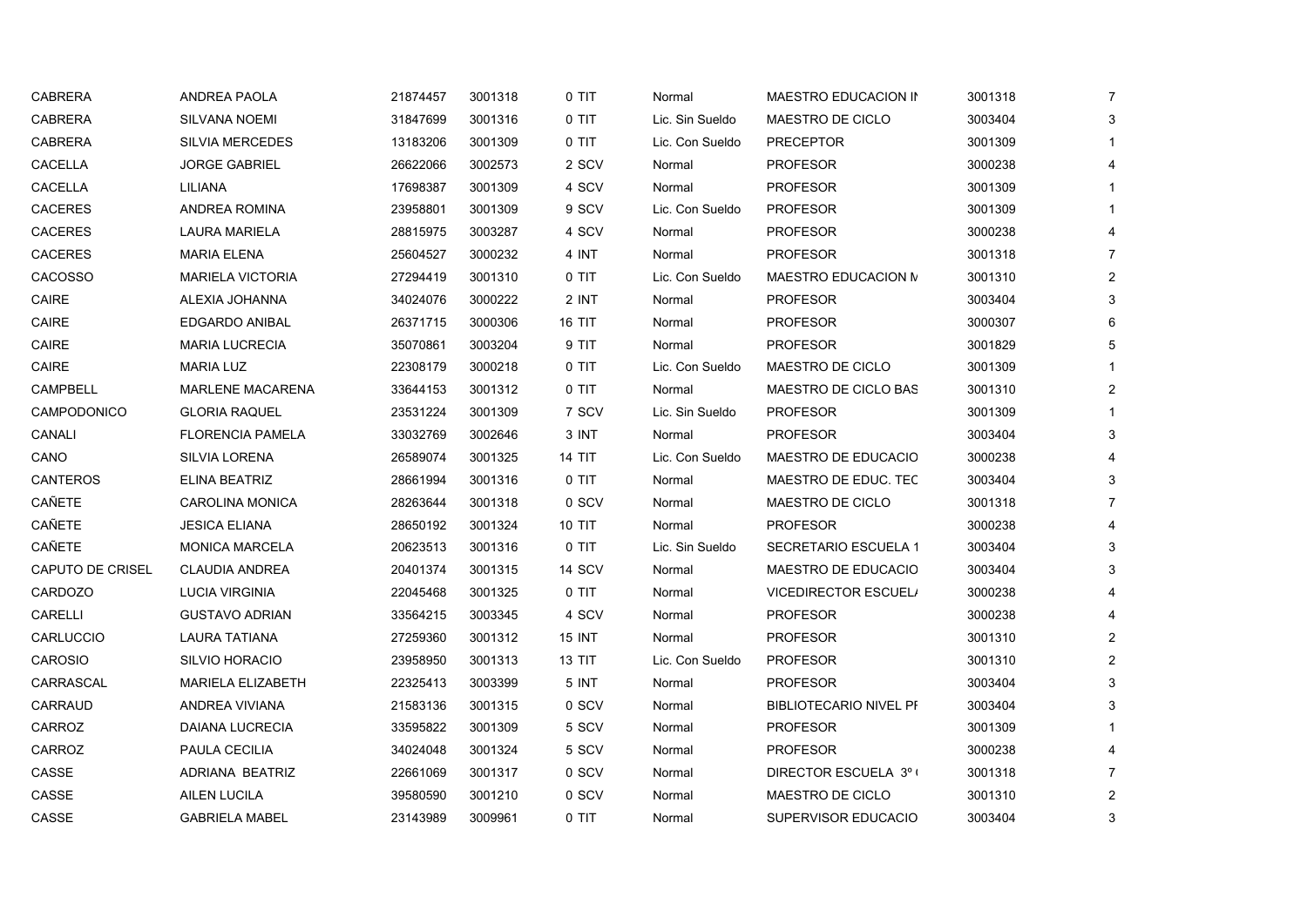| CASSE               | <b>GUSTAVO GERARDO</b>       | 31471793 | 3001312 | 0 SCV         | Lic. Con Sueldo | <b>PRECEPTOR</b>              | 3001310 | $\overline{2}$ |
|---------------------|------------------------------|----------|---------|---------------|-----------------|-------------------------------|---------|----------------|
| CASSE               | <b>MARIA FLORENCIA</b>       | 24467488 | 3003204 | 6 INT         | Normal          | <b>PROFESOR</b>               | 3001829 | 5              |
| CASSE               | <b>MARICEL MARIA ELIDA</b>   | 26102914 | 3001834 | 0 TIT         | Normal          | <b>BIBLIOTECARIO NIVEL PF</b> | 3001829 | 5              |
| CASSE               | NADIA FERNANDA               | 35698518 | 3001792 | 0 INT         | Normal          | MAESTRO DE CICLO              | 3001829 | 5              |
| CASSE               | <b>PATRICIA MERCEDES</b>     | 25604798 | 3001386 | 0 TIT         | Normal          | MAESTRO EDUCACION IN          | 3001829 | 5              |
| CASTILLO            | <b>LEONARDO RAMON</b>        | 34497584 | 3001388 | 9 TIT         | Normal          | <b>PROFESOR</b>               | 3001829 | 5              |
| <b>CASTRO PIREZ</b> | <b>MARIA EVANGELINA</b>      | 25318215 | 3001316 | 0 SCV         | Normal          | MAESTRO EDUCACION IN          | 3003404 | 3              |
| CATELOTTI           | DE PIÑEIRO SONIA MARIELA     | 22045440 | 3001310 | 0 INT         | Normal          | DIRECTOR ESCUELA 1º C         | 3001310 | $\overline{c}$ |
| CAUZZI              | LILIAN SORAYA                | 30043912 | 3001316 | 0 TIT         | Normal          | <b>MAESTRO ORIENTADOR</b>     | 3003404 | 3              |
| <b>CEJAS</b>        | <b>MARIA AGUSTINA</b>        | 28358079 | 3001312 | <b>16 TIT</b> | Lic. Sin Sueldo | <b>PROFESOR</b>               | 3001310 | $\overline{2}$ |
| <b>CENTURION</b>    | LAURA ALEJANDRA              | 26101693 | 3001318 | 0 TIT         | Normal          | MAESTRO EDUCACION M           | 3001318 | 7              |
| <b>CESAR</b>        | <b>NANCY GRACIELA ISABEL</b> | 22839063 | 3001309 | 7 SCV         | Normal          | <b>PROFESOR</b>               | 3001309 |                |
| <b>CESPEDES</b>     | <b>MARIA VALERIA</b>         | 25625488 | 3001324 | 14 TIT        | Lic. Con Sueldo | <b>PROFESOR</b>               | 3000238 |                |
| <b>CESPEDES</b>     | <b>NESTOR JAVIER</b>         | 28816070 | 3001309 | 0 TIT         | Normal          | <b>PRECEPTOR</b>              | 3001309 |                |
| <b>CETTOUR</b>      | <b>MIRIAM ESTELA</b>         | 30163762 | 3002573 | 2 TIT         | Lic. Con Sueldo | <b>PROFESOR</b>               | 3000238 | 4              |
| <b>CEVALLOS</b>     | MARIA DE LOS ANGELES         | 27427643 | 3001313 | 6 SCV         | Normal          | <b>PROFESOR</b>               | 3001310 | 2              |
| <b>CHALLIER</b>     | <b>MARIA CLAUDIA</b>         | 21711361 | 3000301 | 0 TIT         | Normal          | DIRECTOR ESCUELA PEF          | 3001829 | 5              |
| <b>CHALLIOL</b>     | <b>MARIA ALEJANDRA</b>       | 22678800 | 3003305 | 0 TIT         | Normal          | MAESTRO EDUCACION IN          | 3001309 |                |
| CHAMILLARD          | <b>ARIEL CESAR</b>           | 20813069 | 3001792 | 0 SCV         | Normal          | MAESTRO ESPECIAL DEF          | 3001829 | 5              |
| CHAREUN             | <b>VIVIANA PATRICIA</b>      | 27837349 | 3003204 | <b>15 TIT</b> | Lic. Con Sueldo | <b>PROFESOR</b>               | 3001829 | 5              |
| CHATELAIN           | <b>MARIA VALERIA</b>         | 26374001 | 3003243 | 0 TIT         | Normal          | MAESTRO 1° AÑO ESCUE          | 3003404 | 3              |
| <b>CHAULET</b>      | <b>ALBA INES</b>             | 20257365 | 3001829 | 0 TIT         | Lic. Sin Sueldo | MAESTRO DE CICLO              | 3001829 | 5              |
| CHAULET             | <b>GRISELDA ELISABET</b>     | 28661973 | 3001792 | 19 SCV        | Normal          | <b>PROFESOR</b>               | 3001829 |                |
| <b>CHAULET</b>      | MARCELA FERNANDA             | 27837488 | 3002575 | <b>14 TIT</b> | Normal          | <b>PROFESOR</b>               | 3001318 | $\overline{7}$ |
| <b>CHAULET</b>      | <b>MARIA EUGENIA ESTELA</b>  | 26731617 | 3001834 | <b>10 TIT</b> | Normal          | MAESTRO DE EDUC. TEC          | 3001829 | 5              |
| <b>CHAULET</b>      | <b>MARISA ROSA</b>           | 25256031 | 3001834 | 0 TIT         | Lic. Sin Sueldo | MAESTRO EDUCACION N           | 3001829 | 5              |
| <b>CHEVALLET</b>    | <b>ADRIANA BEATRIZ</b>       | 32136655 | 3001313 | 5 SCV         | Normal          | <b>PROFESOR</b>               | 3001310 | $\overline{2}$ |
| <b>CHINELLATO</b>   | PABLO ALBERTO                | 29348228 | 3001312 | 15 SCV        | Normal          | <b>PROFESOR</b>               | 3001310 | 2              |
| <b>CIGRAND</b>      | MARIA DE LOS ANGELES         | 17599842 | 3001792 | 0 TIT         | Lic. Con Sueldo | MAESTRO DE CICLO BAS          | 3001829 | 5              |
| <b>CISLAGHI</b>     | <b>GABRIELA ITATI</b>        | 36703678 | 3001328 | 6 INT         | Normal          | <b>PROFESOR</b>               | 3001309 |                |
| <b>CISNEROS</b>     | ALEJANDRO DANIEL             | 26101782 | 3001382 | 3 INT         | Normal          | <b>PROFESOR</b>               | 3001829 | 5              |
| <b>COHEN BUSTOS</b> | ALEJANDRO PABLO              | 25569995 | 3002573 | 0 SCV         | Normal          | <b>PRECEPTOR</b>              | 3000238 |                |
| COLAZO              | <b>LENA TAMARA</b>           | 34046215 | 3000307 | 0 TIT         | Normal          | MAESTRO DE CICLO              | 3000307 | 6              |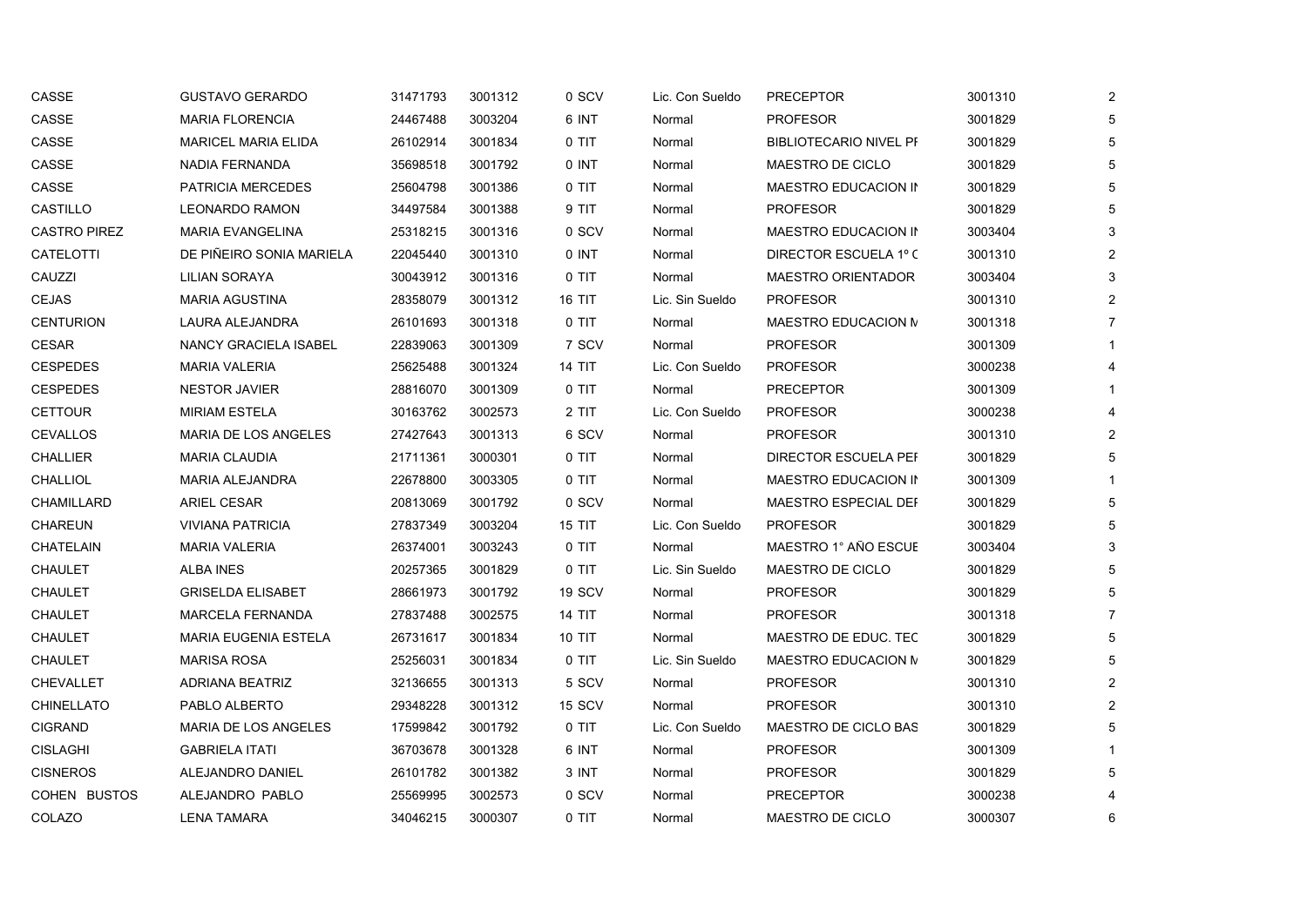| COLLIARD           | <b>CARLA VALERIA</b>           | 31117950 | 3001210 | 0 SCV  | Lic. Con Sueldo | MAESTRO DE CICLO              | 3001310 | $\overline{2}$ |
|--------------------|--------------------------------|----------|---------|--------|-----------------|-------------------------------|---------|----------------|
| COLLIARD           | ELENA GABRIELA                 | 37547297 | 3001313 | 4 INT  | Normal          | <b>PROFESOR</b>               | 3001310 | 2              |
| <b>COLLIARD</b>    | EVANGELINA BEATRIZ             | 23203878 | 3000771 | 2 SCV  | Normal          | <b>PROFESOR</b>               | 3001829 | 5              |
| COLLO              | <b>LORENA</b>                  | 24308615 | 3001309 | 16 SCV | Normal          | <b>PROFESOR</b>               | 3001309 |                |
| <b>COLMAN</b>      | DORA BEATRIZ                   | 21425011 | 3001325 | 0 SCV  | Normal          | MAESTRO DE CICLO              | 3000238 | 4              |
| <b>COLOMBO</b>     | <b>MIRTA CELINA</b>            | 16180634 | 3001309 | 0 SCV  | Normal          | <b>RECTOR INSTITUTO SUP</b>   | 3001309 |                |
| COMBET             | <b>BIBIANA ANDREA</b>          | 20724217 | 3001325 | 0 TIT  | Lic. Sin Sueldo | MAESTRO DE CICLO              | 3000238 | 4              |
| <b>COMMAND</b>     | <b>GRISELDA LUZ</b>            | 14085719 | 3003287 | 4 SCV  | Lic. Con Sueldo | <b>PROFESOR</b>               | 3001829 | 5              |
| COMTE              | GIOVANNA DE LOURDES            | 37563724 | 3001313 | 4 INT  | Normal          | <b>PROFESOR</b>               | 3001310 | $\overline{2}$ |
| <b>CONSTANTIN</b>  | <b>MARIA ESTER</b>             | 23022564 | 3003287 | 0 SCV  | Lic. Con Sueldo | <b>PRECEPTOR</b>              | 3001829 | 5              |
| <b>CONTRERA</b>    | <b>MARIA DANIELA</b>           | 21426155 | 3000849 | 0 INT  | Lic. Con Sueldo | DIRECTOR ESCUELA PEF          | 3001829 | 5              |
| <b>CONTRERA</b>    | <b>MARIA INES</b>              | 28815851 | 3001312 | 36 INT | Normal          | <b>PROFESOR</b>               | 3001310 | $\overline{2}$ |
| COQUOZ             | <b>ANA MARIA</b>               | 23531279 | 3001316 | 0 TIT  | Normal          | MAESTRO DE CICLO              | 3003404 | 3              |
| COQUOZ             | <b>CLAUDIA ESTER</b>           | 20813712 | 3001323 | 0 TIT  | Normal          | MAESTRO DE CICLO              | 3000238 |                |
| COQUOZ             | <b>SILVANA RITA</b>            | 23531278 | 3001318 | 0 TIT  | Normal          | MAESTRO DE CICLO              | 3001318 | $\overline{7}$ |
| CORONEL            | <b>AYELEN MERCEDES</b>         | 34046407 | 3001834 | 0 INT  | Normal          | MAESTRO EDUCACION IN          | 3001829 | 5              |
| CORONEL            | NATALIA LORENA                 | 29637293 | 3001310 | 0 TIT  | Lic. Sin Sueldo | MAESTRO DE CICLO              | 3001310 | 2              |
| CORREA             | <b>GRISELDA MABEL</b>          | 18646099 | 3001316 | 0 TIT  | Normal          | MAESTRO DE CICLO              | 3003404 | 3              |
| <b>CORREA</b>      | RAMONA LUCIA                   | 21426120 | 3001315 | 0 TIT  | Lic. Con Sueldo | MAESTRO DE CICLO              | 3003404 | 3              |
| <b>CORREA</b>      | <b>VIVIANA ELIZABETH</b>       | 24209667 | 3001318 | 0 TIT  | Normal          | MAESTRO DE CICLO              | 3001318 | $\overline{7}$ |
| CORTIÑAS           | <b>DAMIAN</b>                  | 24435257 | 3003243 | 8 TIT  | Lic. Con Sueldo | <b>PROFESOR</b>               | 3003404 | 3              |
| COT                | <b>JULIANA VICTORIA</b>        | 34725304 | 3001310 | 0 INT  | Normal          | MAESTRO DE CICLO              | 3001310 | 2              |
| COT                | <b>MARILIN LUCIANA SOLANGE</b> | 35297313 | 3001383 | 10 SCV | Normal          | MAESTRO EDUCACION IN          | 3001829 | 5              |
| COT                | PAOLA SILVINA                  | 29315050 | 3002645 | 10 TIT | Normal          | <b>PROFESOR</b>               | 3001309 |                |
| <b>COT SANCHEZ</b> | <b>SONIA MILBA</b>             | 21528331 | 3001309 | 7 SCV  | Normal          | <b>PROFESOR</b>               | 3001309 |                |
| <b>COTTET</b>      | SELVA DEL LUJAN                | 31394897 | 3001792 | 3 TIT  | Normal          | <b>PROFESOR</b>               | 3001829 | 5              |
| <b>COULLERI</b>    | <b>MARIA DEL ROSARIO</b>       | 29398854 | 3000307 | 0 TIT  | Normal          | MAESTRO DE CICLO              | 3000307 | 6              |
| <b>COURVOISIER</b> | JOHANA NEREA                   | 32897994 | 3001386 | 0 TIT  | Normal          | <b>BIBLIOTECARIO NIVEL PF</b> | 3001829 | 5              |
| <b>COURVOISIER</b> | <b>SILVIA BEATRIZ</b>          | 18483942 | 3002646 | 0 SCV  | Lic. Con Sueldo | <b>PRECEPTOR</b>              | 3003404 | 3              |
| COVINO             | <b>GLADYS ESTHER</b>           | 16197311 | 3001324 | 6 INT  | Normal          | <b>PROFESOR</b>               | 3000238 | 4              |
| CRAVERO            | <b>MATIAS ALEJANDRO</b>        | 24971009 | 3002645 | 4 SCV  | Lic. Sin Sueldo | <b>PROFESOR</b>               | 3001309 |                |
| <b>CREPPY</b>      | <b>DANIEL ALCIDES</b>          | 20099355 | 3001328 | 0 TIT  | Normal          | <b>BIBLIOTECARIO NIVEL SE</b> | 3001309 |                |
| <b>CREPY</b>       | <b>ANDRES FABIAN</b>           | 37360103 | 3003345 | 4 SCV  | Normal          | <b>PROFESOR</b>               | 3000238 | 4              |
|                    |                                |          |         |        |                 |                               |         |                |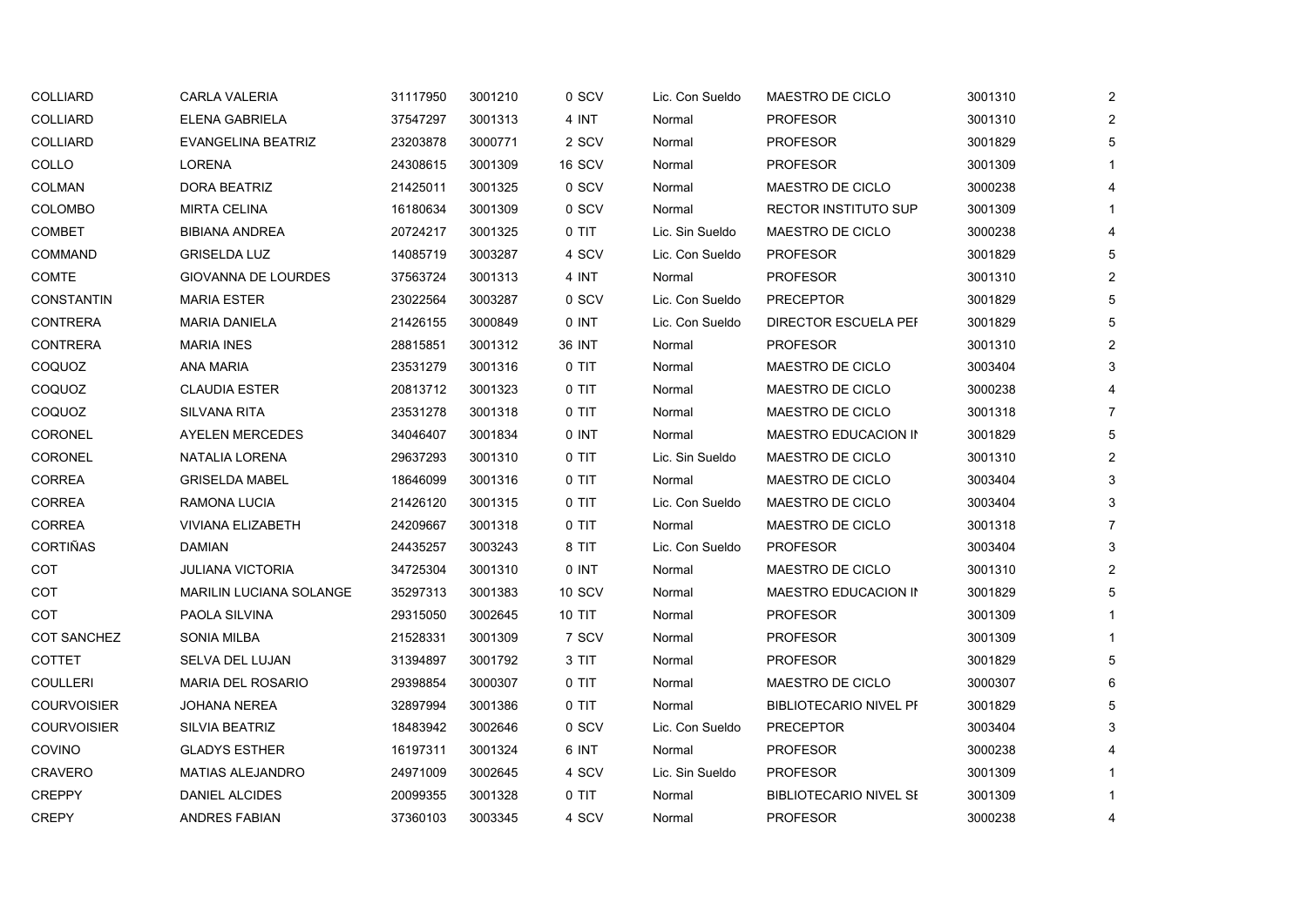| <b>CREPY</b>     | <b>NANCY</b>             | 24236268 | 3001831 | 0 SCV         | Normal          | MAESTRO DE EDUCACIÓ         | 3001829 | 5              |
|------------------|--------------------------|----------|---------|---------------|-----------------|-----------------------------|---------|----------------|
| CRETTAZ          | SUSANA ALICIA            | 30457127 | 3000232 | 5 SCV         | Normal          | <b>PROFESOR</b>             | 3001318 | -7             |
| <b>CRETTON</b>   | <b>GRISELDA VERONICA</b> | 20681553 | 3000238 | $0$ TIT       | Lic. Con Sueldo | MAESTRO EDUCACION IN        | 3000238 |                |
| <b>CROCI</b>     | YANINA GRISELDA          | 26374084 | 3002646 | 6 TIT         | Normal          | <b>PROFESOR</b>             | 3003404 | 3              |
| CRUZ             | <b>MARIA BELEN</b>       | 28649076 | 3001315 | 0 SCV         | Normal          | MAESTRO DE CICLO            | 3003404 | 3              |
| CUCCAROLLO       | <b>MARIA DANISA</b>      | 27684204 | 3003245 | 2 SCV         | Normal          | <b>PROFESOR</b>             | 3001829 | 5              |
| <b>CUELLO</b>    | <b>SONIA MAIBEL</b>      | 18113714 | 3001316 | <b>11 SCV</b> | Normal          | MAESTRO DE EDUCACIO         | 3003404 |                |
| <b>CUMBETO</b>   | ERIKA VIVIANA            | 39580557 | 3001829 | 0 SCV         | Normal          | MAESTRO DE CICLO            | 3001829 |                |
| <b>CUMBETO</b>   | <b>GUSTAVO LUIS</b>      | 22377380 | 3001309 | 0 TIT         | Normal          | <b>PRECEPTOR</b>            | 3001309 |                |
| <b>CURBELO</b>   | <b>MARIA LAURA</b>       | 29315010 | 3000235 | 0 TIT         | Normal          | <b>MAESTRO ORIENTADOR</b>   | 3000238 |                |
| D ANGELO         | DANIEL ALCIDES           | 20257096 | 3001328 | 0 TIT         | Normal          | <b>PRECEPTOR</b>            | 3001309 |                |
| DA SILVA MACORIO | ALEJANDRO ADRIAN         | 27158060 | 3001312 | <b>13 TIT</b> | Normal          | <b>PROFESOR</b>             | 3001310 | $\overline{2}$ |
| DA SILVA MACORIO | DANIELA PAOLA            | 26101722 | 3001792 | 0 TIT         | Lic. Con Sueldo | MAESTRO DE CICLO            | 3001829 | 5              |
| DA SILVA MACORIO | <b>HUGO GUSTAVO</b>      | 24897122 | 3001312 | 0 SCV         | Normal          | <b>MAESTRO ENS. PRACT 1</b> | 3001310 | $\overline{2}$ |
| <b>DADINO</b>    | MARIA ALEJANDRA          | 22402006 | 3001312 | 16 SCV        | Lic. Con Sueldo | <b>PROFESOR</b>             | 3001310 | 2              |
| DALLA NEGRA      | <b>SANDRA MARIA</b>      | 18288056 | 3001325 | 0 TIT         | Lic. Con Sueldo | MAESTRO DE CICLO            | 3000238 |                |
| <b>DAMMANN</b>   | <b>SUSANNE</b>           | 92480684 | 3003399 | 7 INT         | Normal          | <b>PROFESOR</b>             | 3003404 | 3              |
| <b>DAUBERT</b>   | ALEJANDRA MABEL          | 37568026 | 3001382 | 4 INT         | Normal          | <b>PROFESOR</b>             | 3001829 |                |
| <b>DE CARLI</b>  | <b>HORACIO MIGUEL</b>    | 20257388 | 3001313 | $0$ TIT       | Lic. Con Sueldo | <b>MAESTRO ENS. PRACT 1</b> | 3001310 | $\overline{2}$ |
| DE LA CALLE      | PATRICIO MANUEL          | 29073762 | 3001312 | 2 TIT         | Lic. Sin Sueldo | <b>PROFESOR</b>             | 3001310 | 2              |
| DE LA FUENTE     | NATALIA                  | 23764197 | 3002575 | 6 SCV         | Normal          | <b>PROFESOR</b>             | 3001318 | $\overline{7}$ |
| DE ROSA          | <b>ELENA BEATRIZ</b>     | 17036324 | 3002645 | 2 SCV         | Normal          | <b>PROFESOR</b>             | 3001309 |                |
| DE ROSA          | NICOLAS GABRIEL          | 37204892 | 3001313 | 2 INT         | Normal          | <b>PROFESOR</b>             | 3001310 | $\overline{2}$ |
| DE ROSA          | <b>NOELIA BEATRIZ</b>    | 30829847 | 3001313 | 4 TIT         | Lic. Con Sueldo | <b>PROFESOR</b>             | 3001310 | 2              |
| DE SANTIAGO      | <b>SILVINA INES</b>      | 24897070 | 3001309 | 0 TIT         | Lic. Sin Sueldo | MAESTRO DE CICLO            | 3001309 |                |
| DE SENA          | ADRIANA ELIZABETH        | 24567594 | 3001318 | 0 TIT         | Normal          | MAESTRO DE CICLO            | 3001318 | -7             |
| <b>DECOMBARD</b> | SUSANA LUJAN             | 20724216 | 3001325 | 0 TIT         | Normal          | MAESTRO DE CICLO            | 3000238 |                |
| <b>DECURGEZ</b>  | EDUARDO JORGE            | 12018538 | 3001328 | $0$ TIT       | Normal          | RECTOR DE 1ERA. CAT.C       | 3001309 |                |
| <b>DEFASI</b>    | <b>CRISTINA MARIA</b>    | 20257013 | 3000296 | 0 TIT         | Normal          | DIRECTOR ESCUELA PEF        | 3001829 |                |
| <b>DEFASI</b>    | <b>LORENA PAOLA</b>      | 30043933 | 3003287 | 3 SCV         | Normal          | <b>PROFESOR</b>             | 3001829 |                |
| <b>DEFAZI</b>    | <b>AGUSTINA BELEN</b>    | 38572698 | 3001386 | 0 SCV         | Normal          | MAESTRO DE CICLO            | 3001829 |                |
| <b>DEGENEVE</b>  | <b>CARINA GISELA</b>     | 31875950 | 3000240 | 0 TIT         | Normal          | MAESTRO EDUC. FISICA        | 3000238 |                |
| <b>DEGENEVE</b>  | EVANGELINA ALEJANDRA     | 20724120 | 3001318 | 0 SCV         | Normal          | MAESTRO DE CICLO            | 3001318 | $\overline{7}$ |
|                  |                          |          |         |               |                 |                             |         |                |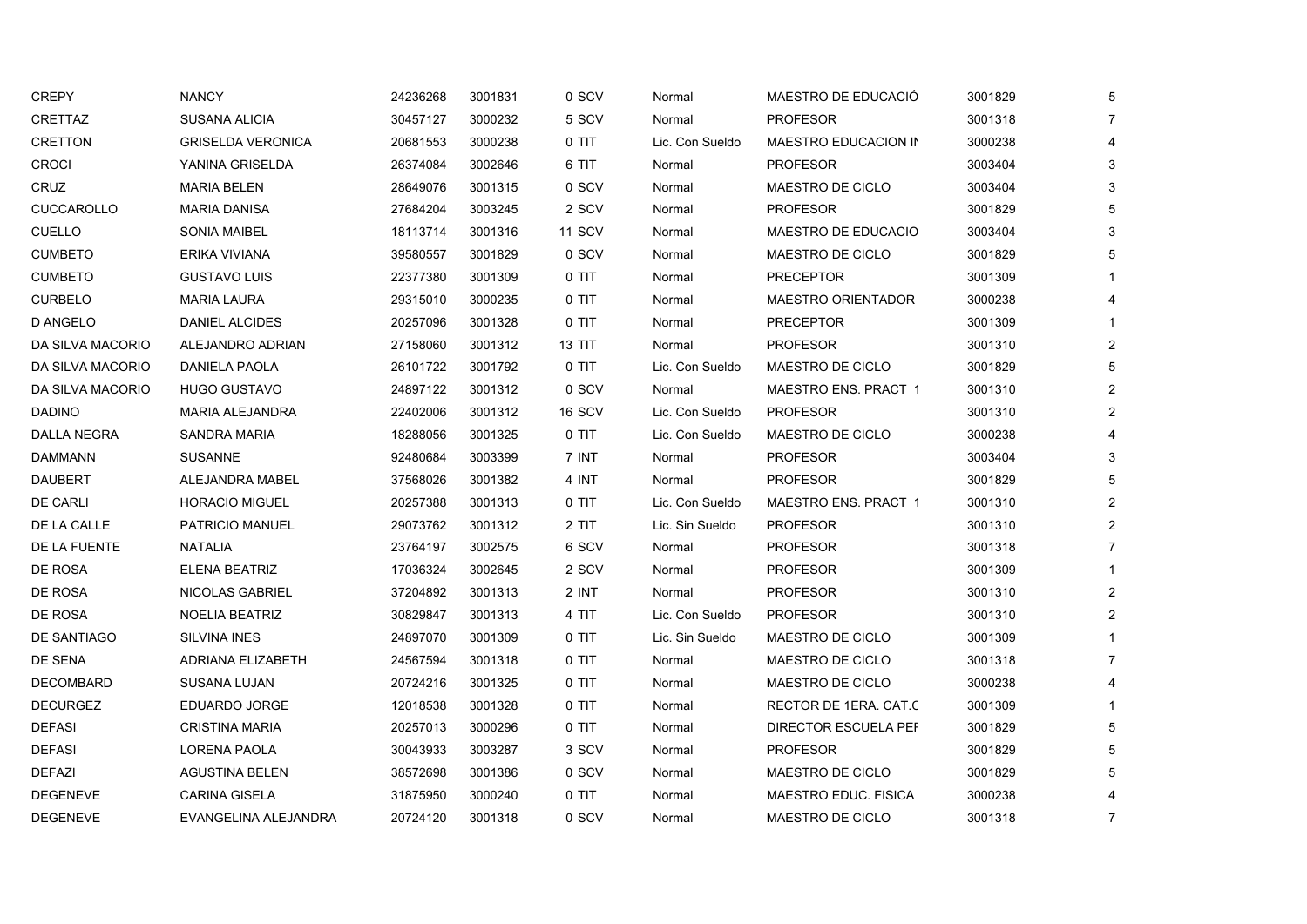| <b>DEL REAL</b>  | ADRIANA NATIVIDAD           | 25416620 | 3001313 | 6 SCV         | Normal          | <b>PROFESOR</b>             | 3001310 | 2              |
|------------------|-----------------------------|----------|---------|---------------|-----------------|-----------------------------|---------|----------------|
| <b>DEL REAL</b>  | <b>LEONARDO FELIX</b>       | 26374165 | 3002645 | 7 TIT         | Normal          | <b>PROFESOR</b>             | 3001309 |                |
| <b>DEL REAL</b>  | <b>MARIA JOSE</b>           | 22045442 | 3001309 | 0 SCV         | Normal          | MAESTRO DE CICLO BAS        | 3001309 |                |
| DELALOYE         | <b>CLAUDIA ANDREA</b>       | 20749653 | 3000238 | 0 TIT         | Lic. Con Sueldo | MAESTRO DE CICLO            | 3000238 | 4              |
| DELALOYE         | JAVIER ALEJANDRO            | 24062363 | 3001328 | 0 SCV         | Normal          | <b>INSTRUCTOR COMPLEJC</b>  | 3001309 |                |
| DELALOYE         | <b>MIRIAM LOURDES</b>       | 24209759 | 3001309 | 2 TIT         | Lic. Con Sueldo | <b>PROFESOR</b>             | 3001309 |                |
| DELALOYE         | <b>STELLA MARIS</b>         | 17072226 | 3001309 | 13 SCV        | Normal          | <b>PROFESOR</b>             | 3001309 |                |
| DELALOYE         | <b>VALERIA ISABEL</b>       | 29398734 | 3001323 | 0 SCV         | Lic. Con Sueldo | MAESTRO DE CICLO            | 3000238 |                |
| <b>DELASOIE</b>  | <b>CRISTINA MARIELA</b>     | 24221298 | 3002646 | <b>12 TIT</b> | Normal          | <b>PROFESOR</b>             | 3003404 | 3              |
| <b>DELERSE</b>   | <b>NANCY MABEL</b>          | 25564624 | 3001310 | 0 TIT         | Lic. Sin Sueldo | MAESTRO EDUCACION IN        | 3001310 | $\overline{2}$ |
| <b>DELFANTE</b>  | <b>VERONICA</b>             | 31117860 | 3001316 | 0 INT         | Lic. Con Sueldo | MAESTRO DE CICLO            | 3003404 | 3              |
| <b>DENIS</b>     | <b>MARIA DE LOS ANGELES</b> | 30457265 | 3000232 | 25 TIT        | Normal          | <b>PROFESOR</b>             | 3001318 | $\overline{7}$ |
| <b>DERUDDER</b>  | LAURA GABRIELA              | 21573454 | 3003305 | 0 TIT         | Lic. Sin Sueldo | SECRETARIO DE UNIDAD        | 3001309 |                |
| DI LIDDO         | <b>ADRIANA BEATRIZ</b>      | 18545009 | 3001309 | 17 SCV        | Normal          | <b>MAESTRO DE ARTES VIS</b> | 3001309 |                |
| <b>DIAZ</b>      | ANDREA VANINA               | 30554874 | 3001313 | 8 TIT         | Normal          | <b>PROFESOR</b>             | 3001310 | $\overline{2}$ |
| <b>DIAZ</b>      | ETEL ELIZABETH              | 27835742 | 3002645 | <b>12 TIT</b> | Lic. Con Sueldo | MAESTRO DE CICLO BAS        | 3001309 |                |
| <b>DIAZ</b>      | <b>MIRIAN GRISELDA</b>      | 29552694 | 3001318 | 15 SCV        | Normal          | <b>MAESTRO DE ARTES VIS</b> | 3001318 | $\overline{7}$ |
| <b>DIAZ</b>      | <b>WALTER LUCIO ALBERTO</b> | 27294034 | 3001328 | <b>12 TIT</b> | Lic. Con Sueldo | <b>PROFESOR</b>             | 3001309 |                |
| <b>DIETZ</b>     | <b>MARISA ROSANA</b>        | 25197121 | 3001310 | 0 SCV         | Lic. Con Sueldo | MAESTRO DE CICLO            | 3001310 | $\overline{2}$ |
| <b>DIMIER</b>    | <b>EVELYN MARICEL</b>       | 32220662 | 3001328 | 3 TIT         | Normal          | <b>PROFESOR</b>             | 3001309 |                |
| <b>DODERA</b>    | <b>GIOVANNA ESTEFANIA</b>   | 33623347 | 3001829 | 0 SCV         | Normal          | MAESTRO EDUCACION IN        | 3001829 | 5              |
| <b>DOMINGUEZ</b> | EDUARDO JAVIER              | 25671303 | 3001313 | 6 SCV         | Normal          | <b>PROFESOR</b>             | 3001310 | 2              |
| <b>DOMINGUEZ</b> | <b>NORMA LUCIA</b>          | 13288715 | 3002575 | 25 SCV        | Normal          | <b>PROFESOR</b>             | 3001318 | $\overline{7}$ |
| <b>DOMINGUEZ</b> | VIVIANA ALEJANDRA           | 18605879 | 3001315 | 0 TIT         | Normal          | <b>SECRETARIO ESCUELA 3</b> | 3003404 | 3              |
| <b>DORIN</b>     | <b>ODILA RAQUEL</b>         | 22308119 | 3003204 | 0 TIT         | Normal          | MAESTRO DE CICLO BAS        | 3001829 | 5              |
| <b>DORNELLES</b> | PATRICIA ELIZABETH          | 24484063 | 3001313 | 36 INT        | Normal          | <b>PROFESOR</b>             | 3001310 | 2              |
| <b>DORTA</b>     | RAQUEL ALEJANDRA            | 24114359 | 3001316 | 0 TIT         | Normal          | MAESTRO DE CICLO            | 3003404 | 3              |
| <b>DROZ</b>      | <b>MARIEL VERONICA</b>      | 21901583 | 3001309 | 24 TIT        | Normal          | <b>PROFESOR</b>             | 3001309 |                |
| <b>DUCRET</b>    | <b>ERNESTO EDUARDO</b>      | 16328126 | 3001328 | 8 TIT         | Normal          | <b>PROFESOR</b>             | 3001309 |                |
| <b>DUCRET</b>    | <b>GABRIELA INES</b>        | 24897192 | 3002646 | <b>11 TIT</b> | Normal          | <b>PROFESOR</b>             | 3003404 | 3              |
| <b>DUPIN</b>     | <b>MARIA LORENA</b>         | 24527453 | 3001315 | 0 TIT         | Normal          | MAESTRO EDUCACION IN        | 3003404 | 3              |
| <b>DURAN</b>     | <b>LAURA MABEL</b>          | 27193003 | 3001318 | 10 SCV        | Normal          | <b>MAESTRO DE ARTES VIS</b> | 3001318 | $\overline{7}$ |
| <b>DURAND</b>    | <b>DANIELA PATRICIA</b>     | 24659172 | 3001834 | 0 TIT         | Normal          | MAESTRO DE CICLO            | 3001829 | 5              |
|                  |                             |          |         |               |                 |                             |         |                |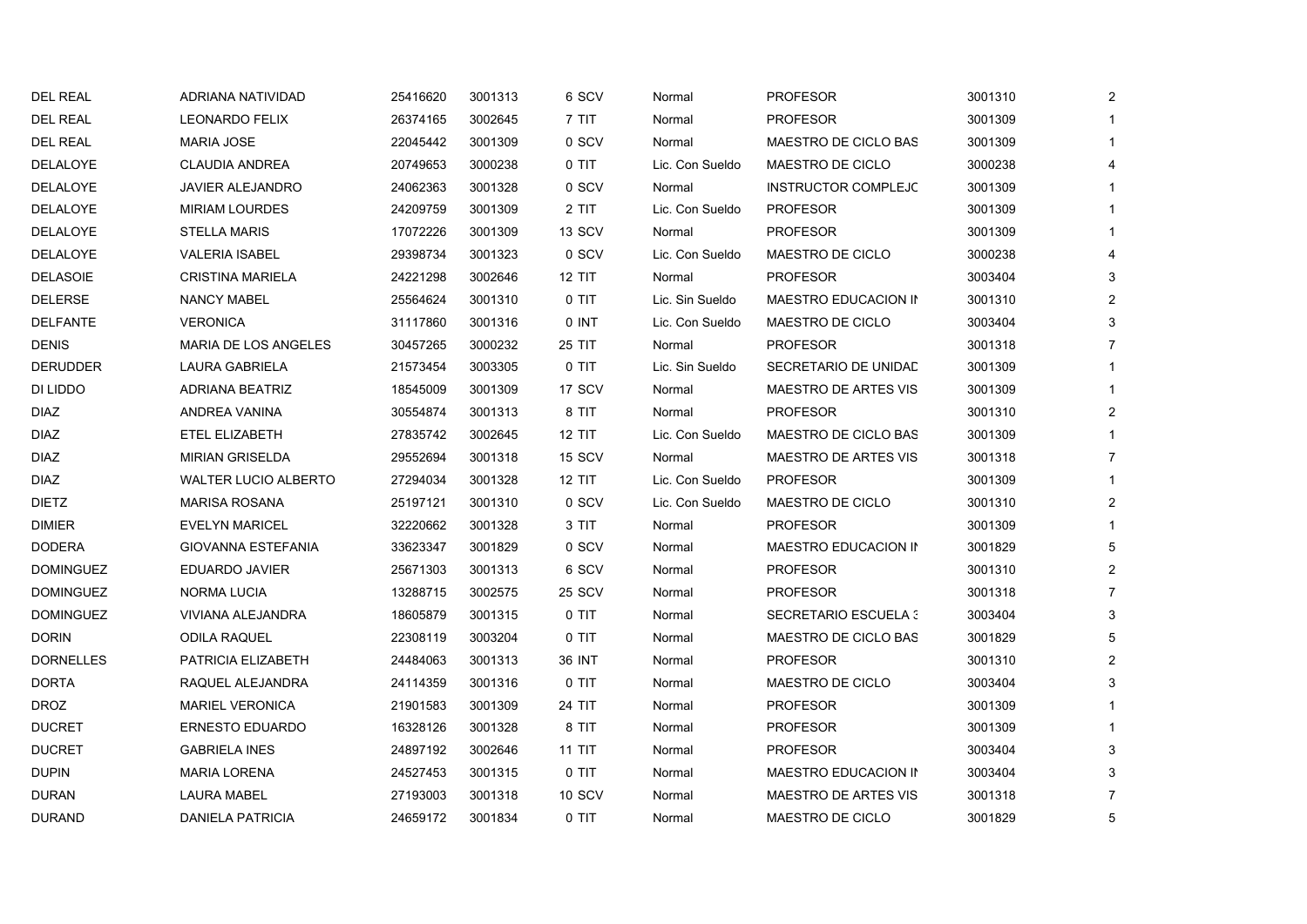| <b>DURAND</b>          | <b>MARISA BEATRIZ</b>     | 22377183 | 3001313 | 0 TIT         | Normal          | <b>BIBLIOTECARIO NIVEL SE</b> | 3001310 | $\mathbf{2}$   |
|------------------------|---------------------------|----------|---------|---------------|-----------------|-------------------------------|---------|----------------|
| <b>DURAND</b>          | NATALIA BETINA            | 26374253 | 3001309 | 1 SCV         | Normal          | <b>PROFESOR</b>               | 3001309 | 1              |
| <b>DURAND</b>          | PAOLA MARIA               | 36208417 | 3000222 | 12 SCV        | Normal          | <b>PROFESOR</b>               | 3003404 | 3              |
| <b>DURAND</b>          | YOLANDA MARIA             | 23165615 | 3002653 | 0 SCV         | Normal          | <b>PRECEPTOR</b>              | 3001829 | 5              |
| DURE                   | ROMINA FLAVIANA           | 28282877 | 3001309 | 9 SCV         | Normal          | <b>PROFESOR</b>               | 3001309 | 1              |
| <b>ECHAVARRIA</b>      | ANALIA                    | 26018323 | 3001325 | 0 SCV         | Normal          | MAESTRO DE CICLO              | 3000238 | 4              |
| <b>ECHEVERRIA</b>      | <b>SANDRA MARIEL</b>      | 17815187 | 3000222 | <b>12 INT</b> | Normal          | <b>PROFESOR</b>               | 3003404 | 3              |
| <b>ECHEVESTE</b>       | SONIA ESTER               | 20099395 | 3000220 | 0 TIT         | Lic. Con Sueldo | MAESTRO NIVEL INICIAL         | 3003404 | 3              |
| EGGS                   | <b>ESTELA TERESITA</b>    | 23418489 | 3001792 | 6 TIT         | Normal          | <b>PROFESOR</b>               | 3001829 | 5              |
| <b>EGGS</b>            | <b>GISELA PAOLA</b>       | 32745396 | 3001313 | 11 TIT        | Normal          | <b>PROFESOR</b>               | 3001829 | 5              |
| EGGS                   | <b>JOHANA VANESA</b>      | 34804807 | 3001834 | 0 SCV         | Lic. Con Sueldo | MAESTRO EDUCACION IN          | 3001829 | 5              |
| <b>EGGS</b>            | <b>MARIA EVANGELINA</b>   | 22661042 | 3001382 | 3 TIT         | Normal          | <b>PROFESOR</b>               | 3001829 | 5              |
| <b>EGGS</b>            | <b>MARIA GABRIELA</b>     | 22008089 | 3001829 | 0 SCV         | Normal          | DIRECTOR ESCUELA 2º (         | 3001829 | 5              |
| <b>EGGS</b>            | <b>MARIA ROSA</b>         | 27837361 | 3002653 | 17 TIT        | Normal          | <b>PROFESOR</b>               | 3001829 | 5              |
| <b>EGGS</b>            | <b>MAYKA ELIN</b>         | 34024082 | 3001388 | 18 SCV        | Normal          | <b>PROFESOR</b>               | 3001829 | 5              |
| EGGS                   | NANCY ELISABET            | 26731671 | 3001792 | <b>12 TIT</b> | Lic. Sin Sueldo | <b>PROFESOR</b>               | 3001829 | 5              |
| <b>EGGS</b>            | PAOLA LUCIA               | 29971426 | 3002653 | 6 TIT         | Normal          | <b>PROFESOR</b>               | 3001829 | 5              |
| <b>EGGS</b>            | <b>VERONICA NOEMI</b>     | 23418465 | 3000307 | 0 TIT         | Normal          | MAESTRO DE CICLO              | 3000307 | 6              |
| <b>ELIZALDE</b>        | ANA BEATRIZ               | 20527780 | 3001316 | $0$ TIT       | Normal          | MAESTRO EDUCACION IN          | 3003404 | 3              |
| <b>ENCALADA</b>        | <b>FRANCISCO SALVADOR</b> | 24704753 | 3001382 | 7 SCV         | Normal          | <b>PROFESOR</b>               | 3001829 | 5              |
| <b>ENRIQUE</b>         | <b>VIVIANA RAQUEL</b>     | 18589981 | 3001310 | 0 TIT         | Lic. Con Sueldo | MAESTRO DE CICLO              | 3001310 | $\overline{2}$ |
| ERRAMUSPE              | <b>MARIA CRISTINA</b>     | 24209834 | 3001310 | 0 TIT         | Normal          | MAESTRO DE CICLO              | 3001310 | $\overline{2}$ |
| <b>ERRAMUSPE</b>       | MARIA INES                | 13876871 | 3000307 | 0 TIT         | Lic. Con Sueldo | MAESTRO DE CICLO              | 3001310 | $\overline{2}$ |
| ERRECART               | <b>MARIA NATALIA</b>      | 24897007 | 3001312 | 2 TIT         | Lic. Sin Sueldo | <b>PROFESOR</b>               | 3001310 | $\overline{2}$ |
| <b>ERRECART</b>        | PAOLA VIRGINIA            | 30457051 | 3000218 | 0 TIT         | Normal          | MAESTRO EDUCACION IN          | 3001309 | $\mathbf{1}$   |
| ESCALANTE              | CARLA GISELA              | 23806918 | 3001325 | 0 SCV         | Normal          | MAESTRO DE CICLO              | 3000238 | $\overline{4}$ |
| <b>ESCALANTE</b>       | <b>VIVIANA EDITH</b>      | 17418302 | 3001318 | 0 TIT         | Normal          | MAESTRO DE CICLO              | 3001318 | $\overline{7}$ |
| <b>ESCUDERO GAUDIN</b> | YOHANA ELIZABETH          | 94104362 | 3000245 | 0 SCV         | Normal          | MAESTRO DE CICLO              | 3001310 | $\overline{2}$ |
| <b>ESPINDOLA</b>       | ELSA BEATRIZ              | 26651144 | 3001324 | 4 SCV         | Lic. Con Sueldo | <b>PROFESOR</b>               | 3000238 | 4              |
| <b>ESPINOSA</b>        | PATRICIA LILIAN           | 25256188 | 3001323 | 0 SCV         | Lic. Con Sueldo | MAESTRO DE CICLO              | 3000238 | 4              |
| <b>ETCHEVARNE</b>      | PAMELA BEATRIZ            | 31908912 | 3002573 | 2 SCV         | Normal          | <b>PROFESOR</b>               | 3000238 | 4              |
| ETCHEVARNE LINDER      | <b>MARIA INES</b>         | 37547227 | 3001829 | 0 SCV         | Lic. Con Sueldo | MAESTRO DE CICLO              | 3001829 | 5              |
| <b>EWENS</b>           | <b>LETICIA</b>            | 22045521 | 3000234 | <b>12 TIT</b> | Lic. Sin Sueldo | <b>BIBLIOTECARIO NIVEL PF</b> | 3000238 | 4              |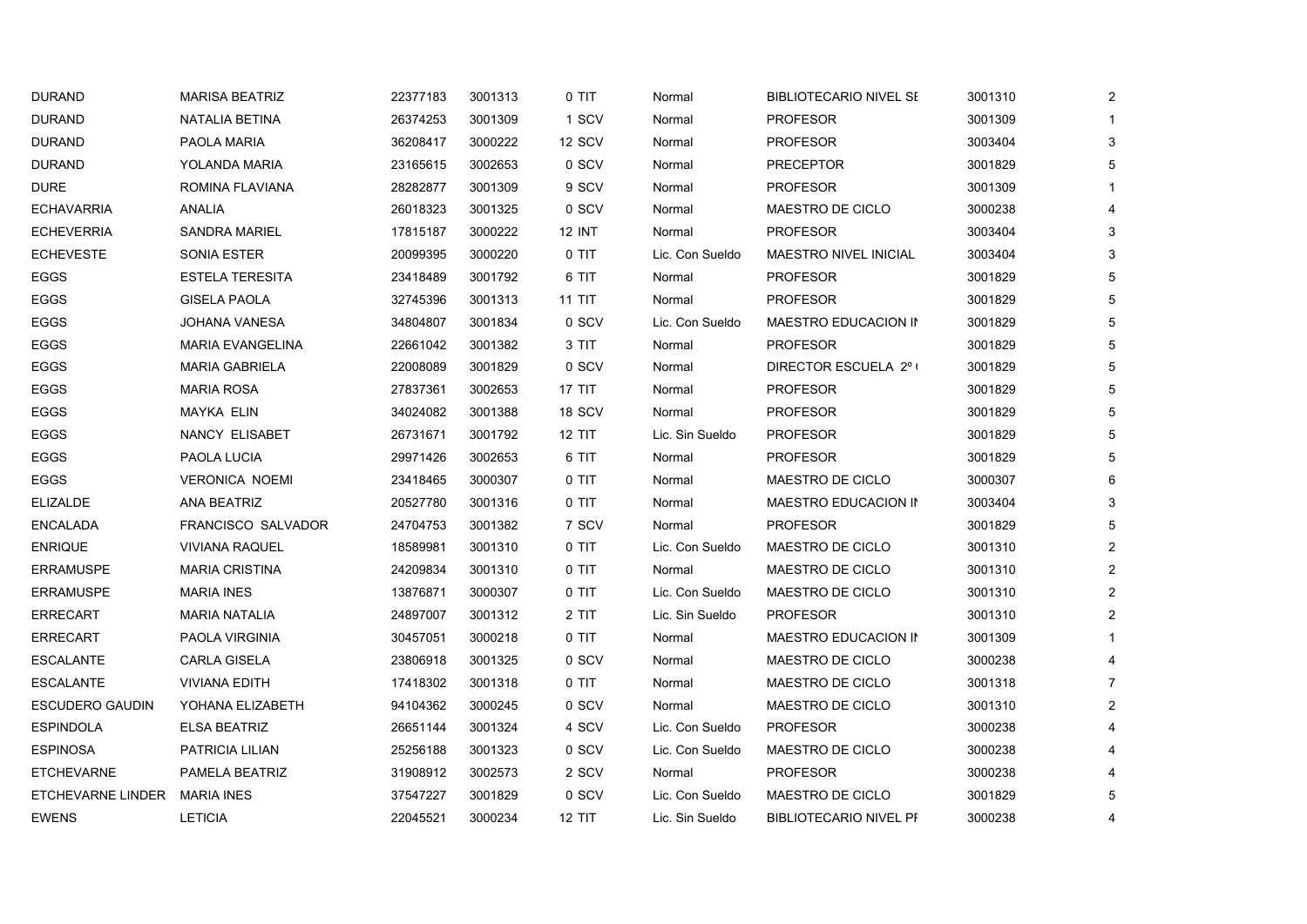| <b>EYHARTZ</b>    | <b>DIANA ANDREA</b>       | 29367099 | 3001792 | 3 SCV         | Normal          | <b>PROFESOR</b>               | 3001829 | 5 |
|-------------------|---------------------------|----------|---------|---------------|-----------------|-------------------------------|---------|---|
| <b>EYHARTZ</b>    | PAOLA SILVANA             | 23022538 | 3001834 | 0 TIT         | Normal          | MAESTRO EDUCACION IN          | 3001829 | 5 |
| <b>FABIAN</b>     | <b>NORA BEATRIZ</b>       | 21573447 | 3009961 | 0 TIT         | Lic. Con Sueldo | DIRECTOR RADIO EDUC/          | 3003404 | 3 |
| <b>FABRE</b>      | ANDREA LORENA             | 24221259 | 3001834 | 0 TIT         | Normal          | EN CAMBIO DE FUNCION          | 3001829 | 5 |
| <b>FABRE</b>      | <b>JORGE ANIBAL</b>       | 22839186 | 3001312 | 0 TIT         | Lic. Sin Sueldo | <b>PRECEPTOR</b>              | 3001310 | 2 |
| <b>FACHINI</b>    | LILIANA TERESA            | 20527686 | 3001318 | 0 TIT         | Normal          | MAESTRO EDUCACION IN          | 3001318 | 7 |
| <b>FALCO</b>      | ANDREA SOLEDAD            | 92759551 | 3000307 | 0 TIT         | Normal          | MAESTRO EDUCACION IN          | 3000307 | 6 |
| <b>FALCON</b>     | DE ALCOBA GABRIELA ALEJAN | 21539045 | 3000235 | 0 TIT         | Lic. Sin Sueldo | MAESTRO DE CICLO              | 3000238 |   |
| <b>FALCON</b>     | <b>MARIA MARCELA</b>      | 20300152 | 3000238 | 0 TIT         | Lic. Con Sueldo | MAESTRO DE CICLO              | 3000238 |   |
| <b>FALCON</b>     | <b>MARIELA ELIZABETH</b>  | 24209714 | 3000240 | 0 TIT         | Lic. Con Sueldo | <b>TECNICO AUXILIAR (EOE</b>  | 3000238 |   |
| <b>FAURE</b>      | <b>SILVINA</b>            | 34024044 | 3000307 | 0 TIT         | Normal          | MAESTRO DE CICLO              | 3000307 |   |
| <b>FAVRE</b>      | <b>GRISELDA MARINA</b>    | 28661948 | 3001318 | 0 TIT         | Normal          | MAESTRO EDUCACION IN          | 3001318 |   |
| <b>FAVRE</b>      | <b>JOSE LUIS</b>          | 28816015 | 3001312 | <b>12 TIT</b> | Normal          | <b>PROFESOR</b>               | 3001310 | 2 |
| <b>FAVRE</b>      | <b>NANCY MARIA</b>        | 25256297 | 3003204 | 0 SCV         | Normal          | RECTOR 3ERA. CAT              | 3001829 | 5 |
| <b>FAVRE</b>      | <b>SILVANA LOURDES</b>    | 23531222 | 3001792 | 9 TIT         | Normal          | <b>PROFESOR</b>               | 3001829 |   |
| <b>FAVRE</b>      | <b>VILMA RAQUEL</b>       | 17121388 | 3001315 | 0 SCV         | Normal          | DIRECTOR ESCUELA 3° (         | 3003404 | 3 |
| <b>FELLAY</b>     | <b>RUBEN VICENTE</b>      | 20099265 | 3001829 | 0 TIT         | Normal          | <b>BIBLIOTECARIO NIVEL PF</b> | 3001829 | 5 |
| <b>FERNANDEZ</b>  | <b>ANA MARIA</b>          | 21014811 | 3000232 | <b>18 INT</b> | Normal          | <b>PROFESOR</b>               | 3001318 |   |
| <b>FERNANDEZ</b>  | <b>ANAHI LORENA</b>       | 24159246 | 3001315 | 0 TIT         | Normal          | MAESTRO EDUCACION IN          | 3003404 | 3 |
| <b>FERNANDEZ</b>  | DEBORA JOHANNA            | 35223290 | 3001389 | 0 TIT         | Lic. Sin Sueldo | MAESTRO DE CICLO              | 3000307 | 6 |
| <b>FERNANDEZ</b>  | EDIT ELINA                | 26220589 | 3001324 | 4 TIT         | Normal          | <b>PROFESOR</b>               | 3000238 |   |
| <b>FERNANDEZ</b>  | <b>GUSTAVO ENRIQUE</b>    | 20527508 | 3001313 | 32 TIT        | Normal          | <b>PROFESOR</b>               | 3001310 | 2 |
| <b>FERNANDEZ</b>  | <b>MARIA PAULA</b>        | 21925357 | 3001831 | 0 TIT         | Normal          | <b>TECNICO AUXILIAR (EOE</b>  | 3001829 | 5 |
| <b>FERNANDEZ</b>  | NORA VIVIANA              | 22369726 | 3001325 | 0 TIT         | Lic. Sin Sueldo | SECRETARIO ESCUELA 1          | 3000238 |   |
| <b>FERNANDEZ</b>  | PATRICIA MARINA           | 20099248 | 3001834 | 0 TIT         | Normal          | MAESTRO DE CICLO              | 3001829 | 5 |
| <b>FERNANDEZ</b>  | SALVADOR ALFREDO          | 23528258 | 3001318 | 0 TIT         | Normal          | MAESTRO DE CICLO              | 3001318 | 7 |
| <b>FERNANDEZ</b>  | <b>SILVANA RAQUEL</b>     | 34725381 | 3001325 | 0 SCV         | Normal          | MAESTRO DE CICLO              | 3000238 |   |
| FERNANDEZ ARRICAU | CLAUDIA MARCELA           | 16896278 | 3001210 | 0 TIT         | Lic. Sin Sueldo | MAESTRO DE CICLO              | 3001310 | 2 |
| <b>FERRARI</b>    | <b>LUIS GABRIEL</b>       | 14863151 | 3002575 | 0 SCV         | Normal          | <b>PRECEPTOR</b>              | 3001318 |   |
| FERRE             | <b>MIRIAM ROSANA</b>      | 21539163 | 3000306 | 7 TIT         | Lic. Sin Sueldo | <b>PROFESOR</b>               | 3000307 | 6 |
| <b>FERREIRA</b>   | <b>NELIDA ROSANA</b>      | 26408016 | 3000306 | 16 SCV        | Normal          | <b>PROFESOR</b>               | 3000307 | 6 |
| <b>FERREYRA</b>   | <b>GABRIELA ELIZABETH</b> | 29315006 | 3000238 | 0 TIT         | Normal          | <b>MAESTRO DE ARTES VIS</b>   | 3000238 |   |
| <b>FERRO</b>      | ANDREA VERONICA           | 23515919 | 3001316 | 0 TIT         | Lic. Sin Sueldo | MAESTRO DE CICLO              | 3001310 | 2 |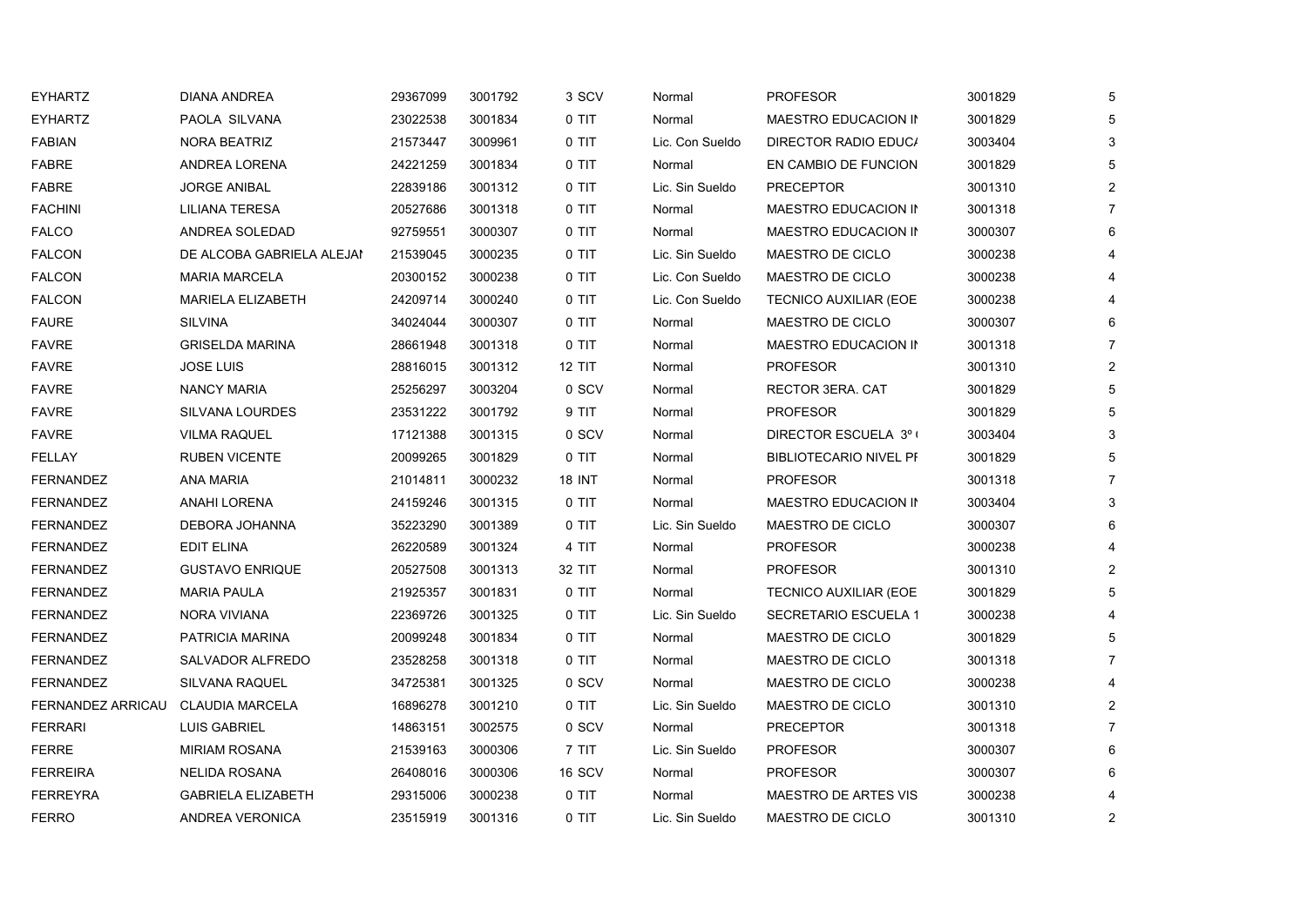| <b>FIGUEROA</b>                      | <b>MARIA FLORENCIA</b>    | 31117993 | 3001316 | 0 SCV         | Normal          | MAESTRO DE CICLO              | 3003404 | 3              |
|--------------------------------------|---------------------------|----------|---------|---------------|-----------------|-------------------------------|---------|----------------|
| <b>FIRPO</b>                         | <b>CLAUDIA SILVINA</b>    | 23022539 | 3001829 | 0 TIT         | Lic. Sin Sueldo | MAESTRO DE CICLO              | 3001829 | 5              |
| <b>FIRPO</b>                         | <b>SOLEDAD MARIELA</b>    | 25155389 | 3000218 | 0 TIT         | Normal          | MAESTRO EDUCACION IN          | 3001309 |                |
| <b>FISCH</b>                         | <b>MARIA ESTER</b>        | 22646323 | 3003244 | 0 TIT         | Lic. Con Sueldo | <b>PRECEPTOR</b>              | 3000238 |                |
| <b>FLEITAS</b>                       | DANIELA MARINA            | 21426369 | 3001325 | 0 TIT         | Normal          | MAESTRO DE CICLO              | 3000238 |                |
| <b>FLEITAS</b>                       | <b>FLORENCIA CAMILA</b>   | 39263480 | 3001318 | 0 SCV         | Normal          | MAESTRO DE CICLO              | 3001318 |                |
| <b>FOLLONIER</b>                     | EVANGELINA MARIA          | 22839124 | 3000854 | $0$ INT       | Normal          | DIRECTOR ESCUELA 4° (         | 3001829 | 5              |
| <b>FOLLONIER</b>                     | <b>HUGO MARIO</b>         | 20257104 | 3003287 | 18 SCV        | Normal          | <b>PROFESOR</b>               | 3001829 | 5              |
| <b>FOLLONIER</b>                     | <b>JESICA AYELEN</b>      | 34784575 | 3001309 | 3 SCV         | Lic. Sin Sueldo | <b>PROFESOR</b>               | 3001309 |                |
| <b>FOLLONIER</b>                     | <b>SILVINA LOURDES</b>    | 22839148 | 3001792 | $0$ TIT       | Lic. Con Sueldo | <b>MAESTRO ORIENTADOR</b>     | 3001829 | 5              |
| <b>FORCLAZ</b>                       | ANALIA LILIANA            | 23958848 | 3003244 | 0 SCV         | Lic. Sin Sueldo | MAESTRO 1° AÑO ESCUE          | 3000238 |                |
| <b>FORCLAZ</b>                       | <b>IRIS ROSANA</b>        | 24897026 | 3001323 | 0 SCV         | Normal          | DIRECTOR ESCUELA 2º (         | 3000238 |                |
| <b>FORCLAZ</b>                       | <b>MARIELA AYELEN</b>     | 34464628 | 3001834 | 0 INT         | Normal          | MAESTRO DE CICLO              | 3001829 | 5              |
| <b>FORCLAZ</b>                       | <b>SILVIA MARINA</b>      | 16608975 | 3009961 | 0 TIT         | Lic. Con Sueldo | SUPERVISOR ESCOLAR I          | 3003404 | 3              |
| <b>FORCLAZ</b>                       | <b>SILVIA NAIR</b>        | 26101800 | 3000235 | 0 TIT         | Normal          | <b>BIBLIOTECARIO NIVEL PF</b> | 3000238 |                |
| <b>FORCLAZ</b>                       | <b>SUSANA BEATRIZ</b>     | 20257070 | 3002573 | 25 TIT        | Normal          | <b>PROFESOR</b>               | 3000238 |                |
| <b>FORCLAZ</b>                       | <b>VIRGINIA PATRICIA</b>  | 23203771 | 3009110 | 0 SCV         | Lic. Con Sueldo | TECNICO AUXILIAR (EOE         | 3003404 | 3              |
| FORCLAZ DE IRIBARREI DANIELA BEATRIZ |                           | 23528247 | 3000238 | <b>15 TIT</b> | Normal          | <b>MAESTRO DE ARTES VIS</b>   | 3000238 |                |
| <b>FORTUNATO</b>                     | <b>MONICA BEATRIZ</b>     | 23166538 | 3002575 | 5 TIT         | Normal          | <b>PROFESOR</b>               | 3001318 | $\overline{7}$ |
| <b>FRANCO HERRERA</b>                | <b>JULIETA CARLA</b>      | 30474682 | 3001328 | 18 INT        | Normal          | <b>PROFESOR</b>               | 3001309 |                |
| <b>FRANCOU</b>                       | <b>CAROLINA ELIZABETH</b> | 27427651 | 3000218 | 0 TIT         | Normal          | MAESTRO EDUCACION IN          | 3001309 |                |
| FRANCOU                              | <b>DORA INES</b>          | 12478078 | 3009110 | 0 SCV         | Lic. Con Sueldo | <b>TECNICO AUXILIAR (EOE</b>  | 3003404 | 3              |
| FRANCOU                              | <b>FEDERICO JAVIER</b>    | 28661979 | 3001382 | 6 SCV         | Normal          | <b>PROFESOR</b>               | 3001829 | 5              |
| <b>FRANCOU</b>                       | <b>GABRIELA ESTHER</b>    | 24659165 | 3001386 | 0 TIT         | Normal          | MAESTRO DE CICLO              | 3001829 | 5              |
| FRANCOU                              | <b>MARIA CELESTE</b>      | 26731643 | 3001313 | 7 TIT         | Lic. Con Sueldo | <b>PROFESOR</b>               | 3001310 | $\overline{2}$ |
| <b>FRANCOU</b>                       | <b>ROSANA</b>             | 24659147 | 3001324 | <b>25 TIT</b> | Lic. Con Sueldo | <b>PROFESOR</b>               | 3000238 |                |
| FRANCOU                              | <b>VERONICA MARIEL</b>    | 26964893 | 3003287 | 8 SCV         | Lic. Con Sueldo | <b>PROFESOR</b>               | 3001829 | 5              |
| <b>GABIOUD</b>                       | <b>MARIA BELEN</b>        | 33124864 | 3002653 | 7 TIT         | Lic. Sin Sueldo | <b>PROFESOR</b>               | 3001829 | 5              |
| <b>GABIOUD</b>                       | <b>VIVIANA ELIZABETH</b>  | 24567525 | 3003345 | $0$ INT       | Normal          | <b>PRECEPTOR</b>              | 3000238 |                |
| <b>GABLE</b>                         | NATALIA GEORGINA          | 26374053 | 3001324 | 0 SCV         | Lic. Con Sueldo | <b>PRECEPTOR</b>              | 3000238 |                |
| GABLE                                | PAOLA VANESA              | 30457222 | 3001324 | 6 TIT         | Normal          | <b>PROFESOR</b>               | 3000238 |                |
| <b>GAILLARD</b>                      | <b>CARLA NOELIA</b>       | 29172198 | 3003147 | 0 TIT         | Normal          | <b>MAESTRO DE SECCION I</b>   | 3000307 |                |
| <b>GALARZA</b>                       | <b>MONICA CELESTE</b>     | 17075705 | 3000218 | 0 TIT         | Lic. Con Sueldo | MAESTRO EDUCACION IN          | 3001309 | $\mathbf 1$    |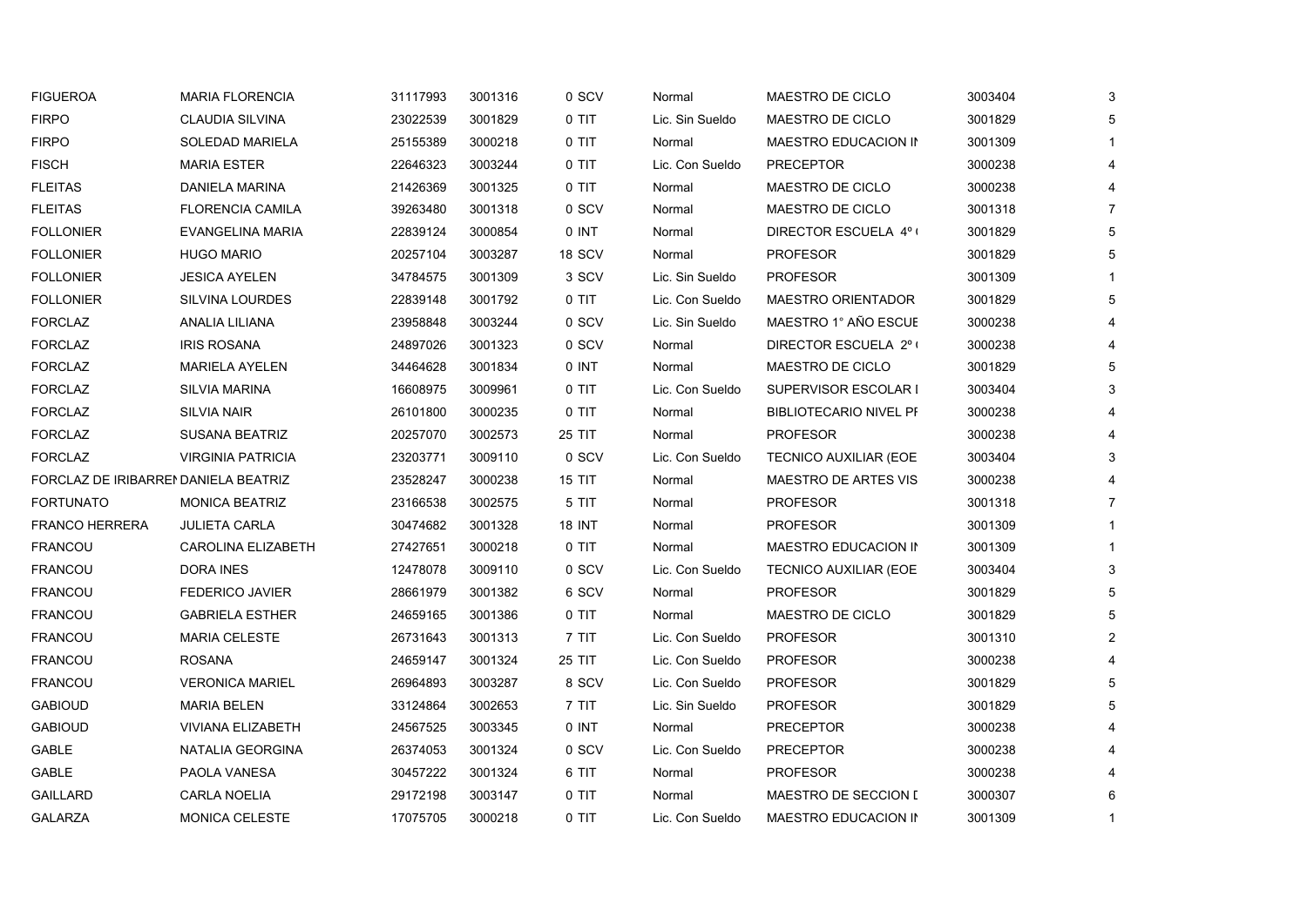| <b>GALINDEZ</b>         | <b>MARIA DE LOS ANGELES</b> | 26309320 | 3003245 | 4 SCV         | Normal          | <b>PROFESOR</b>              | 3000238 | 4              |
|-------------------------|-----------------------------|----------|---------|---------------|-----------------|------------------------------|---------|----------------|
| <b>GALIUSSI</b>         | <b>GEORGINA SOLEDAD</b>     | 34784515 | 3001210 | 0 SCV         | Normal          | MAESTRO EDUCACION IN         | 3001310 | $\overline{2}$ |
| <b>GALLAY</b>           | <b>MARIA IRUPE</b>          | 31015991 | 3001313 | 9 SCV         | Normal          | <b>PROFESOR</b>              | 3001310 | $\overline{2}$ |
| GALLAY                  | <b>MARICEL IRINA</b>        | 23697425 | 3001792 | 6 TIT         | Normal          | <b>PROFESOR</b>              | 3001829 | 5              |
| <b>GALLAY</b>           | <b>VIRGINIA GRACIELA</b>    | 24897044 | 3003204 | 3 SCV         | Normal          | <b>PROFESOR</b>              | 3001829 | 5              |
| <b>GALLAY</b>           | <b>VIVIANA RAQUEL</b>       | 20527700 | 3001328 | 0 TIT         | Normal          | MAESTRO DE CICLO BAS         | 3001309 |                |
| <b>GALLICET</b>         | DANIELA MARINA              | 20229845 | 3000238 | 0 TIT         | Normal          | MAESTRO DE CICLO             | 3000238 | 4              |
| <b>GALLICET</b>         | EVANGELINA ELENA            | 21573472 | 3001318 | 0 INT         | Normal          | DIRECTOR ESCUELA 2° (        | 3001318 |                |
| <b>GALLICET</b>         | YANINA GISELA               | 35559580 | 3000238 | 0 SCV         | Normal          | MAESTRO DE CICLO             | 3000238 |                |
| <b>GALLICET BOURBON</b> | <b>RUBEN DARIO</b>          | 28661954 | 3002646 | 5 TIT         | Normal          | <b>PROFESOR</b>              | 3003404 | 3              |
| GALLO                   | <b>MONICA LILIANA</b>       | 18257489 | 3002573 | 0 TIT         | Normal          | RECTOR 3ERA. CAT             | 3000238 |                |
| GALVAN                  | <b>SOFIA MARIELA</b>        | 25604665 | 3001323 | 0 SCV         | Normal          | MAESTRO DE CICLO             | 3000238 |                |
| GALVAN                  | <b>VERONICA BELEN</b>       | 32410814 | 3001792 | 20 TIT        | Lic. Sin Sueldo | <b>PROFESOR</b>              | 3001829 | 5              |
| <b>GAMARRA</b>          | <b>ESTEBAN GABRIEL</b>      | 32994015 | 3001388 | 5 SCV         | Lic. Con Sueldo | <b>PROFESOR</b>              | 3001310 | $\overline{2}$ |
| <b>GANON</b>            | <b>MAURICIO NICOLAS</b>     | 29795070 | 3003245 | 3 SCV         | Normal          | <b>PROFESOR</b>              | 3001829 | 5              |
| <b>GARAY</b>            | <b>IVANA SOLEDAD</b>        | 28358205 | 3001310 | 0 SCV         | Normal          | <b>MAESTRO DE ARTES VIS</b>  | 3001310 | $\overline{2}$ |
| GARAY                   | PATRICIA MARGARITA          | 17418341 | 3003404 | 0 TIT         | Lic. Sin Sueldo | MAESTRO DE CICLO             | 3003404 | 3              |
| <b>GARCIA</b>           | <b>AGUSTIN NICOLAS</b>      | 34024098 | 3003204 | 8 INT         | Normal          | <b>PROFESOR</b>              | 3001829 | 5              |
| <b>GARCIA</b>           | DANA MAGDALENA              | 23022566 | 3001831 | 0 TIT         | Normal          | <b>MAESTRO DE SECCION I</b>  | 3001829 | 5              |
| <b>GARCIA</b>           | <b>JULIETA MARINA</b>       | 32954702 | 3002575 | 0 SCV         | Lic. Con Sueldo | <b>PRECEPTOR</b>             | 3001318 |                |
| <b>GARCIA</b>           | <b>KEVIN EMANUEL</b>        | 35698955 | 3001324 | 2 SCV         | Normal          | <b>PROFESOR</b>              | 3000238 |                |
| <b>GARCIA</b>           | NATALIA LORENA              | 30997175 | 3000240 | 0 SCV         | Normal          | <b>TECNICO AUXILIAR (EOE</b> | 3000238 |                |
| <b>GARIN</b>            | <b>MATIAS HERNAN</b>        | 33071038 | 3001328 | 5 SCV         | Normal          | <b>PROFESOR</b>              | 3001309 |                |
| <b>GARIN</b>            | SONIA CRISTINA              | 24897268 | 3001328 | 5 SCV         | Normal          | <b>PROFESOR</b>              | 3001309 |                |
| <b>GARNIER</b>          | <b>CARINA MARIA</b>         | 21789146 | 3001792 | 0 SCV         | Normal          | RECTOR INSTITUTO SUP         | 3001829 | 5              |
| <b>GARNIER</b>          | <b>GRACIELA INES</b>        | 21583344 | 3001324 | 27 TIT        | Lic. Con Sueldo | <b>PROFESOR</b>              | 3000238 |                |
| <b>GARNIER</b>          | <b>LAURA MARIA</b>          | 23022543 | 3000238 | 0 TIT         | Normal          | MAESTRO DE CICLO             | 3000238 |                |
| <b>GARNIER</b>          | <b>MARIA EUGENIA</b>        | 31732978 | 3001834 | 0 SCV         | Normal          | MAESTRO DE CICLO             | 3001829 | 5              |
| <b>GARNIER</b>          | <b>MARIA EVANGELINA</b>     | 22906269 | 3001309 | <b>12 TIT</b> | Normal          | <b>PROFESOR</b>              | 3001309 |                |
| <b>GARNIER</b>          | <b>MARIA LAURA</b>          | 36208433 | 3000302 | 0 TIT         | Normal          | MAESTRO EDUCACION IN         | 3001829 | 5              |
| <b>GARNIER</b>          | <b>MARIANO NICOLAS</b>      | 36703336 | 3001312 | 0 INT         | Normal          | <b>PRECEPTOR</b>             | 3001310 | 2              |
| <b>GARRO</b>            | PAULA ANDREA                | 21796403 | 3000238 | 0 TIT         | Normal          | EN CAMBIO DE FUNCION         | 3000238 |                |
| <b>GASSMAN</b>          | SONIA ELBA VALERIA          | 27066028 | 3001831 | 0 TIT         | Normal          | <b>TECNICO AUXILIAR (EOE</b> | 3001829 | 5              |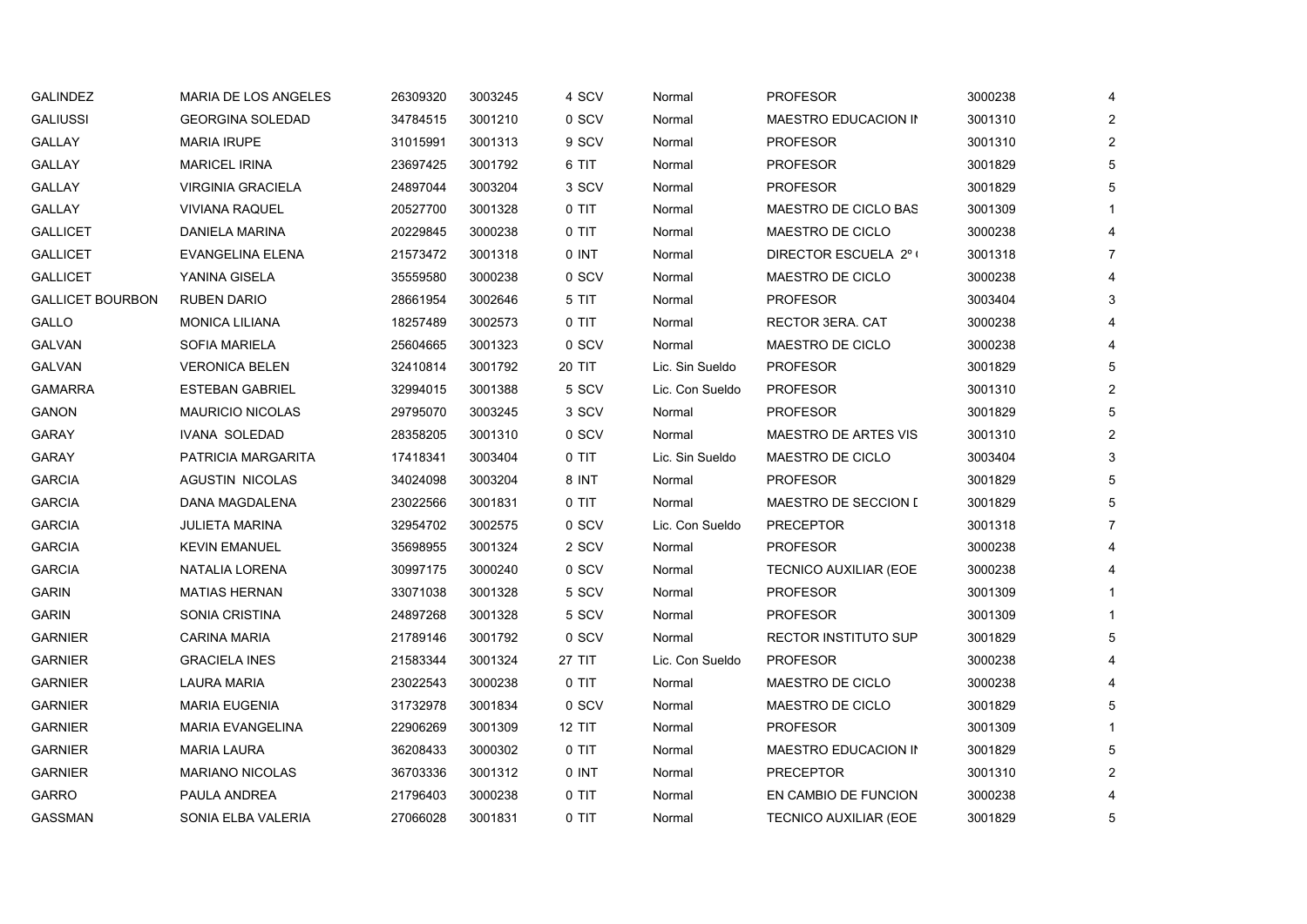| <b>GASTAL</b>          | <b>GUILLERMO JOSE</b>    | 17453048 | 3001313 | 2 TIT  | Normal          | <b>PROFESOR</b>               | 3001310 | $\mathbf{2}$   |
|------------------------|--------------------------|----------|---------|--------|-----------------|-------------------------------|---------|----------------|
| <b>GASTIAZORO</b>      | SONIA EDITH              | 14793423 | 3000306 | 11 SCV | Normal          | <b>PROFESOR</b>               | 3000307 | 6              |
| <b>GAUTIER</b>         | <b>MARIA ELENA</b>       | 21789119 | 3000238 | 0 TIT  | Normal          | MAESTRO DE CICLO              | 3000238 |                |
| <b>GAUTIER</b>         | YOHANA PAOLA             | 39579913 | 3000235 | 0 INT  | Normal          | MAESTRO DE CICLO              | 3000238 |                |
| <b>GENOUD</b>          | <b>MARTA ELENA</b>       | 25681335 | 3002575 | 23 TIT | Normal          | <b>PROFESOR</b>               | 3001318 | 7              |
| <b>GERARD</b>          | ALEJANDRA SILVINA        | 25256236 | 3001325 | 0 TIT  | Normal          | MAESTRO EDUCACION IN          | 3000238 |                |
| <b>GERARD</b>          | ANABELLA JOANNA          | 31875915 | 3001834 | 0 SCV  | Normal          | MAESTRO DE CICLO              | 3001829 | 5              |
| <b>GERARD</b>          | <b>NERINA DANIELA</b>    | 34024087 | 3001792 | 5 SCV  | Normal          | <b>PROFESOR</b>               | 3001829 |                |
| <b>GERARD</b>          | <b>XIMENA BELEN</b>      | 37547609 | 3000237 | 0 SCV  | Normal          | MAESTRO DE CICLO              | 3000238 |                |
| <b>GERMANIER</b>       | <b>CARLOS FEDERICO</b>   | 37360134 | 3000232 | 0 SCV  | Normal          | <b>PRECEPTOR</b>              | 3001318 | $\overline{7}$ |
| <b>GERMANIER</b>       | <b>VERONICA NATALIA</b>  | 33011984 | 3000218 | 0 TIT  | Lic. Sin Sueldo | MAESTRO DE CICLO              | 3001309 |                |
| <b>GHIGLIONE</b>       | <b>MARCELA PAULA</b>     | 30460615 | 3001309 | 37 SCV | Lic. Con Sueldo | <b>PROFESOR</b>               | 3001309 |                |
| <b>GIACOBONI</b>       | <b>MARCIA GISELE</b>     | 31118472 | 3003399 | 6 INT  | Normal          | <b>PROFESOR</b>               | 3003404 | 3              |
| <b>GIMENEZ</b>         | <b>GRACIELA MARIA</b>    | 27622632 | 3003244 | 0 INT  | Normal          | MAESTRO 1° AÑO ESCUE          | 3000238 |                |
| <b>GIMENEZ</b>         | <b>LEONARDO LUIS</b>     | 27837489 | 3000299 | 0 TIT  | Lic. Sin Sueldo | MAESTRO DE CICLO              | 3001318 | $\overline{7}$ |
| <b>GIMENEZ BORCARD</b> | NAYLA                    | 36100104 | 3001312 | 6 INT  | Lic. Con Sueldo | <b>PROFESOR</b>               | 3001310 | $\overline{2}$ |
| <b>GIORDANO</b>        | ANA MAGDALENA            | 94155786 | 3003245 | 0 SCV  | Normal          | MAESTRO 1° AÑO ESCUE          | 3001829 | 5              |
| <b>GIOVANELLI</b>      | <b>EDUARDO ESTEBAN</b>   | 17072303 | 3001312 | 0 SCV  | Lic. Con Sueldo | <b>BIBLIOTECARIO NIVEL SE</b> | 3001310 | $\overline{2}$ |
| <b>GIOVENALE</b>       | <b>CLAUDIA MARCELA</b>   | 21789123 | 3001316 | 0 TIT  | Normal          | MAESTRO DE CICLO              | 3003404 | 3              |
| <b>GIRARD</b>          | <b>MARIA DEL CARMEN</b>  | 25027371 | 3001309 | 0 TIT  | Lic. Con Sueldo | <b>PRECEPTOR</b>              | 3001309 |                |
| <b>GIRARD</b>          | <b>MARIA ERNESTINA</b>   | 37081195 | 3001323 | 0 SCV  | Lic. Con Sueldo | MAESTRO EDUCACION N           | 3000238 |                |
| <b>GIRARD</b>          | <b>VIVIANA PATRICIA</b>  | 21425137 | 3003305 | 0 TIT  | Lic. Con Sueldo | MAESTRO EDUCACION IN          | 3001309 |                |
| GODETTI                | <b>GISELA PAOLA</b>      | 34467227 | 3000307 | 0 SCV  | Normal          | MAESTRO DE CICLO              | 3000307 | 6              |
| GODOY                  | ANDREA VANINA            | 25236860 | 3000222 | 4 INT  | Lic. Con Sueldo | <b>PROFESOR</b>               | 3000238 |                |
| GOMEZ                  | <b>AMALIA SILVIA</b>     | 18193821 | 3001309 | 0 SCV  | Normal          | <b>MAESTRO ESPECIAL DEF</b>   | 3001309 |                |
| <b>GOMEZ</b>           | <b>CLAUDIA VICTORIA</b>  | 22045438 | 3001829 | 0 TIT  | Lic. Sin Sueldo | MAESTRO DE CICLO              | 3001829 | 5              |
| GOMEZ                  | DORANGELA KARINA         | 18817830 | 3000234 | 0 TIT  | Lic. Con Sueldo | MAESTRO DE CICLO              | 3000238 |                |
| GOMEZ                  | <b>GISELLE ROMINA</b>    | 29059305 | 3001310 | 0 SCV  | Normal          | <b>VICEDIRECTOR ESCUEL/</b>   | 3001310 | $\overline{2}$ |
| GOMEZ                  | <b>IRIS ROCIO</b>        | 22839094 | 3001328 | 2 TIT  | Lic. Con Sueldo | <b>PROFESOR</b>               | 3001309 |                |
| GOMEZ                  | <b>JAVIER JESUS ADAM</b> | 23539306 | 3001382 | 4 SCV  | Normal          | <b>PROFESOR</b>               | 3001829 | 5              |
| GOMEZ                  | <b>MARIA SOL</b>         | 27158109 | 3001313 | 0 INT  | Normal          | <b>PRECEPTOR</b>              | 3001310 | $\mathbf{2}$   |
| GOMEZ                  | <b>NESTOR FABIAN</b>     | 22377201 | 3001792 | 0 TIT  | Normal          | <b>PRECEPTOR</b>              | 3001829 | 5              |
| GOMEZ                  | SILVINA MARIELA          | 22839220 | 3001309 | 0 TIT  | Normal          | MAESTRO DE CICLO              | 3001309 | 1              |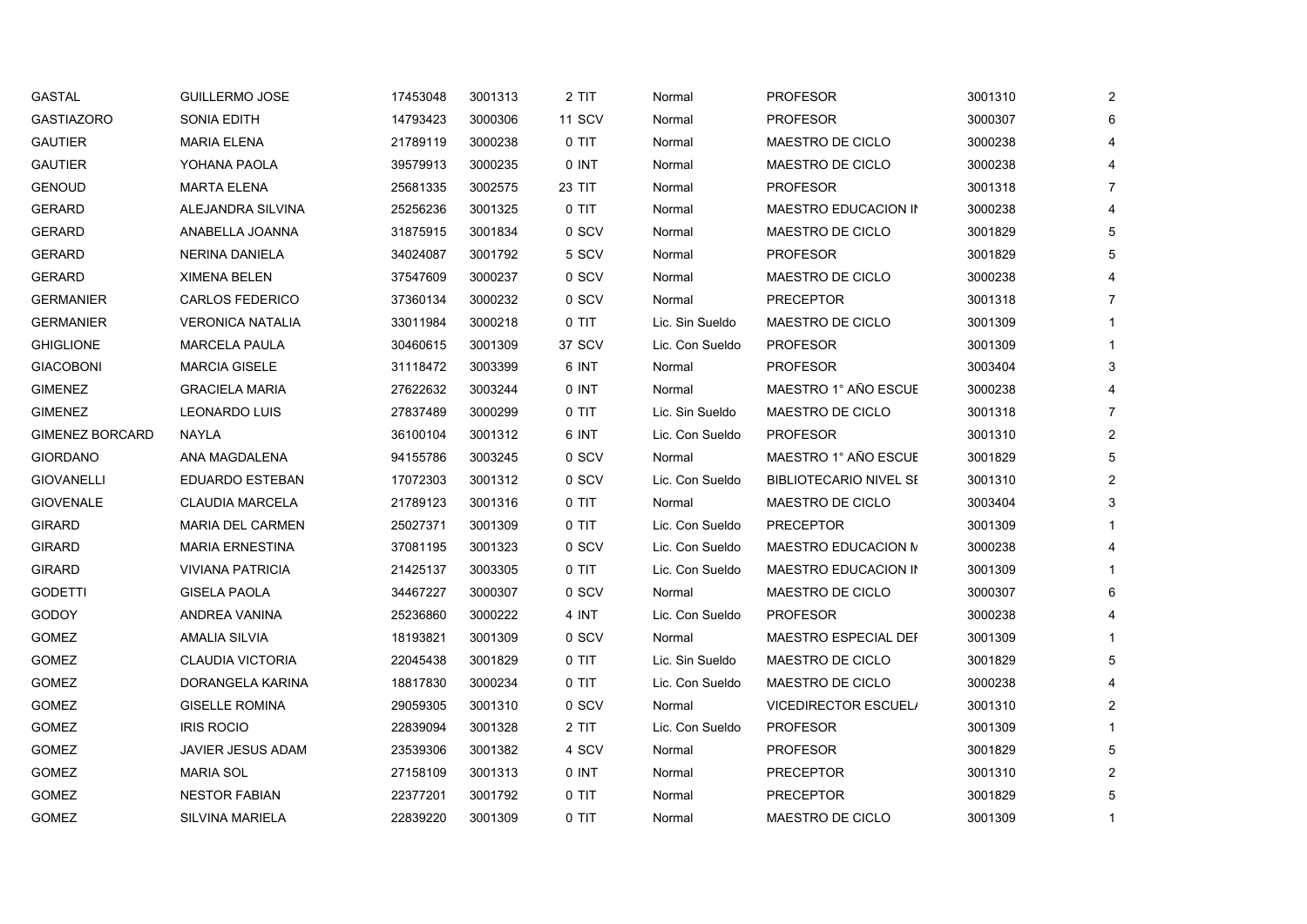| <b>GOMEZ</b>         | VANESA MARIA                | 27293920 | 3001382 | 4 INT         | Normal          | <b>PROFESOR</b>               | 3001829 | 5              |
|----------------------|-----------------------------|----------|---------|---------------|-----------------|-------------------------------|---------|----------------|
| <b>GOMEZ DELGADO</b> | <b>MARIA MACARENA</b>       | 29065720 | 3001324 | 8 TIT         | Lic. Sin Sueldo | <b>PROFESOR</b>               | 3000238 | 4              |
| <b>GOMEZ HERMIN</b>  | <b>GABRIELA MARIA</b>       | 18695576 | 3001316 | 0 SCV         | Normal          | DIRECTOR ESCUELA 1º C         | 3003404 | 3              |
| <b>GONZALEZ</b>      | ADRIANA SANDRA              | 22434614 | 3000148 | 0 INT         | Lic. Con Sueldo | MAESTRO DE CICLO              | 3003404 | 3              |
| <b>GONZALEZ</b>      | ALEJANDRO ROBERTO           | 33071089 | 3001309 | 18 TIT        | Lic. Sin Sueldo | <b>PROFESOR</b>               | 3001309 |                |
| <b>GONZALEZ</b>      | ANA KARINA                  | 23134827 | 3001313 | 38 INT        | Lic. Con Sueldo | <b>PROFESOR</b>               | 3001310 | $\overline{2}$ |
| GONZALEZ             | <b>BELEN</b>                | 37547769 | 3001829 | 0 SCV         | Normal          | MAESTRO DE CICLO              | 3001829 | 5              |
| GONZALEZ             | <b>CRISTIAN ANDRES</b>      | 30044054 | 3001831 | 0 SCV         | Normal          | MAESTRO DE FORMACIC           | 3001829 | 5              |
| <b>GONZALEZ</b>      | <b>CYNTHIA ISABEL</b>       | 31851404 | 3009110 | 0 INT         | Normal          | <b>TECNICO AUXILIAR (EOE</b>  | 3003404 | 3              |
| GONZALEZ             | <b>FLAVIA HAIDE</b>         | 20383380 | 3001384 | 0 TIT         | Normal          | DIRECTOR ESCUELA PEF          | 3003404 | 3              |
| <b>GONZALEZ</b>      | LORENA PAOLA                | 26731661 | 3000864 | 0 TIT         | Normal          | MAESTRO EDUCACION IN          | 3001829 | 5              |
| <b>GONZALEZ</b>      | <b>MARIA ANDREA</b>         | 25256101 | 3001323 | 0 TIT         | Normal          | <b>MAESTRO DE CICLO</b>       | 3000238 |                |
| GONZALEZ             | <b>MARIA CRISTINA</b>       | 22308162 | 3001325 | 0 TIT         | Normal          | <b>BIBLIOTECARIO NIVEL PF</b> | 3000238 |                |
| <b>GONZALEZ</b>      | <b>MARIA DE LOS ANGELES</b> | 20724205 | 3000302 | 0 SCV         | Normal          | DIRECTOR ESCUELA 4° (         | 3001829 | 5              |
| GONZALEZ             | <b>MARIA EUGENIA</b>        | 32884457 | 3001309 | 6 SCV         | Normal          | <b>PROFESOR</b>               | 3001309 |                |
| <b>GONZALEZ</b>      | <b>MARIA LAURA</b>          | 25173452 | 3001313 | 24 TIT        | Lic. Con Sueldo | <b>PROFESOR</b>               | 3001310 | $\overline{2}$ |
| GONZALEZ             | MARINA                      | 20369106 | 3001325 | 0 TIT         | Normal          | <b>MAESTRO ORIENTADOR</b>     | 3000238 |                |
| <b>GONZALEZ</b>      | <b>MIRIAN ALEJANDRA</b>     | 22314866 | 3001323 | 0 TIT         | Normal          | <b>MAESTRO EDUCACION IN</b>   | 3000238 |                |
| GONZALEZ             | <b>MIRTA YANINA</b>         | 37922781 | 3000864 | <b>10 INT</b> | Normal          | MAESTRO EDUCACION N           | 3001829 | 5              |
| GONZALEZ             | NADIA LUCIANA               | 35070898 | 3001313 | 5 SCV         | Normal          | <b>PROFESOR</b>               | 3001310 | $\overline{2}$ |
| GONZALEZ             | NATALIA ALEJANDRA           | 25299934 | 3000238 | 0 TIT         | Normal          | MAESTRO DE EDUCACIO           | 3000238 |                |
| GONZALEZ             | ROCIO MARIANA               | 33441300 | 3001310 | 0 INT         | Normal          | MAESTRO DE CICLO              | 3001310 | $\overline{2}$ |
| <b>GONZALEZ</b>      | SILVANA ISABEL              | 18624712 | 3000218 | 0 TIT         | Lic. Con Sueldo | MAESTRO DE CICLO              | 3001309 |                |
| GONZALEZ             | SILVANA MARCELA             | 27795594 | 3001309 | 0 TIT         | Normal          | <b>MAESTRO ORIENTADOR</b>     | 3001309 |                |
| GONZALEZ             | <b>SOFIA MONICA</b>         | 22045465 | 3001324 | 0 TIT         | Lic. Con Sueldo | MAESTRO DE CICLO BAS          | 3000238 |                |
| GONZALEZ             | <b>SUSANA MARINA</b>        | 32745426 | 3001792 | 2 SCV         | Lic. Sin Sueldo | <b>PROFESOR</b>               | 3001829 | 5              |
| GONZALEZ             | YOLANDA BEATRIZ             | 23907075 | 3001388 | 6 TIT         | Normal          | <b>PROFESOR</b>               | 3001829 | 5              |
| <b>GRAMAJO</b>       | <b>YESICA MABEL</b>         | 32818145 | 3001323 | 0 SCV         | Normal          | MAESTRO DE CICLO              | 3000238 |                |
| <b>GRATTAROLA</b>    | ANTONELLA SOLEDAD           | 37338297 | 3003399 | 3 SCV         | Normal          | <b>PROFESOR</b>               | 3003404 | 3              |
| <b>GRAZIANI</b>      | <b>FEDERICO EMANUEL</b>     | 35698993 | 3001309 | 5 SCV         | Lic. Sin Sueldo | <b>PROFESOR</b>               | 3001309 |                |
| <b>GRIMAUX</b>       | <b>NELIDA SILVIA</b>        | 22761399 | 3003399 | 0 SCV         | Lic. Con Sueldo | RECTOR 3ERA. CAT              | 3003404 | 3              |
| <b>GUERRERO</b>      | <b>ESTELA VANESA</b>        | 29173196 | 3003204 | 18 TIT        | Normal          | <b>PROFESOR</b>               | 3001829 | 5              |
| <b>GUERRERO</b>      | NORMA BEATRIZ               | 16339084 | 3001328 | 4 TIT         | Lic. Con Sueldo | <b>PROFESOR</b>               | 3001309 |                |
|                      |                             |          |         |               |                 |                               |         |                |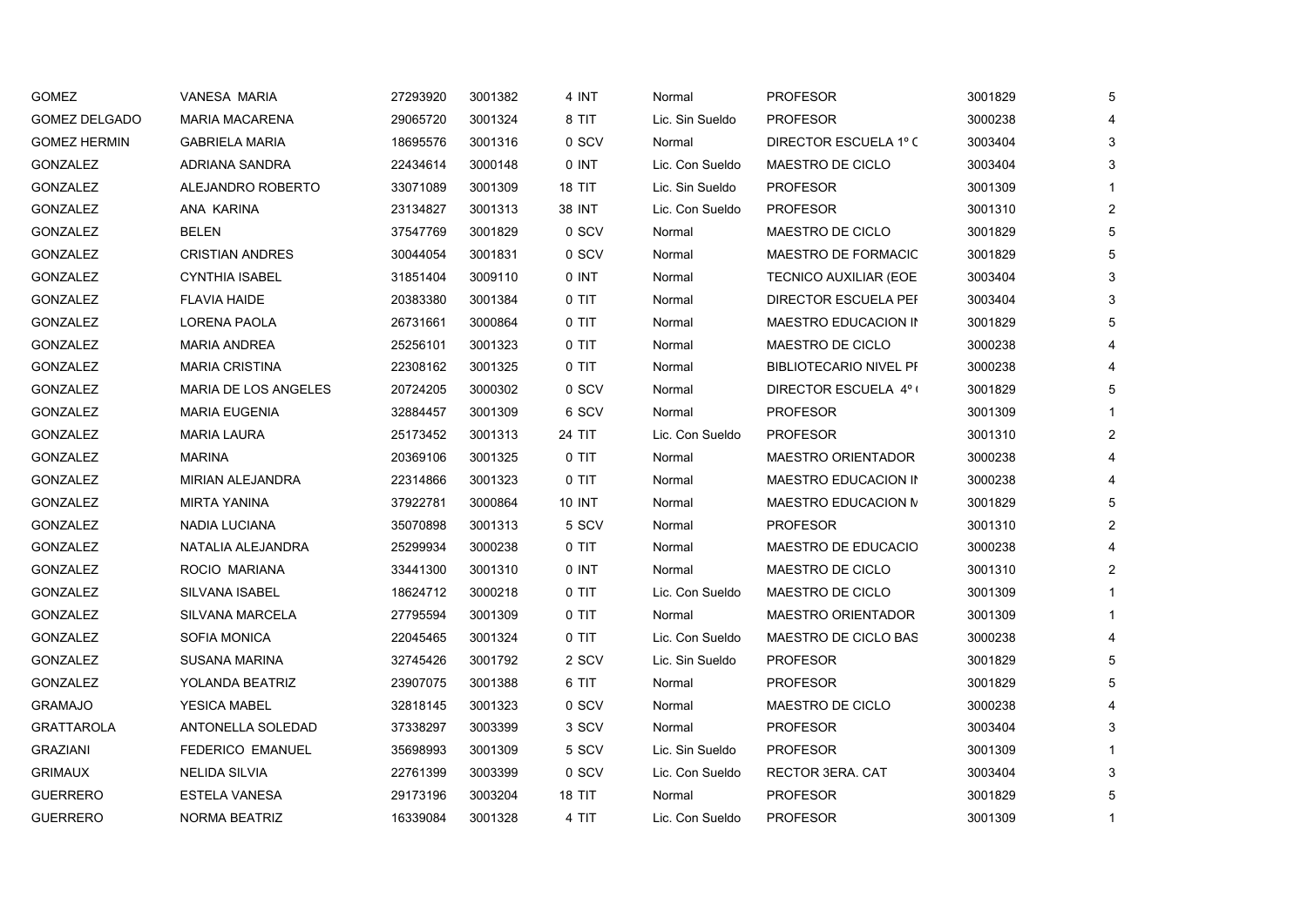| <b>ROMINA</b>            | 26101824 | 3003244 | 8 TIT  | Normal          | <b>PROFESOR</b>             | 3000238 | 4                       |
|--------------------------|----------|---------|--------|-----------------|-----------------------------|---------|-------------------------|
| <b>SONIA MABEL</b>       | 27124986 | 3001325 | 0 TIT  | Lic. Sin Sueldo | MAESTRO DE CICLO            | 3000238 | 4                       |
| <b>ESTRELLA SILVINA</b>  | 20300163 | 3001325 | 0 TIT  | Normal          | MAESTRO EDUCACION IN        | 3000238 | 4                       |
| <b>TATIANA</b>           | 31862806 | 3002653 | 23 SCV | Normal          | <b>PROFESOR</b>             | 3001829 | 5                       |
| <b>ADRIAN</b>            | 21583158 | 3000222 | 0 TIT  | Normal          | <b>PRECEPTOR</b>            | 3003404 | 3                       |
| <b>PAULA</b>             | 38769283 | 3000860 | 0 INT  | Normal          | MAESTRO DE CICLO            | 3001829 | 5                       |
| <b>VANINA RAQUEL</b>     | 24527391 | 3001387 | 0 INT  | Normal          | <b>DIRECTOR ESCUELA PEF</b> | 3001829 | 5                       |
| <b>VIVIANA GRISELDA</b>  | 18008398 | 3001832 | 0 TIT  | Normal          | MAESTRO EDUCACION IN        | 3001829 | 5                       |
| <b>ELINA ROSA</b>        | 18008337 | 3001834 | 0 TIT  | Lic. Con Sueldo | MAESTRO DE CICLO            | 3001829 | 5                       |
| <b>LINA IRENE</b>        | 22308107 | 3001834 | 0 TIT  | Normal          | MAESTRO EDUCACION IN        | 3001829 | 5                       |
| DAIANA GISELA            | 34206809 | 3000238 | 0 SCV  | Normal          | MAESTRO DE CICLO            | 3000238 | 4                       |
| LILIANA DANIELA          | 30044190 | 3001313 | 5 TIT  | Normal          | <b>PROFESOR</b>             | 3001310 | 2                       |
| ROMINA VALERIA           | 35559629 | 3000148 | 0 SCV  | Normal          | <b>MAESTRO ORIENTADOR</b>   | 3003404 | 3                       |
| <b>MARIA VICTORIA</b>    | 29172188 | 3001317 | 0 SCV  | Lic. Sin Sueldo | MAESTRO DE CICLO            | 3001318 | $\overline{7}$          |
| <b>MONICA NOELIA</b>     | 20681585 | 3000864 | 0 SCV  | Normal          | DIRECTOR ESCUELA 4° C       | 3001829 | 5                       |
| NADIA EVELYN             | 29971593 | 3001313 | 4 TIT  | Lic. Sin Sueldo | <b>PROFESOR</b>             | 3001310 | $\overline{2}$          |
| <b>NANCY ADELA</b>       | 23022581 | 3003401 | 0 TIT  | Normal          | MAESTRO EDUCACION IN        | 3001309 |                         |
| <b>SANDRA MARIA</b>      | 26996665 | 3001792 | 1 TIT  | Normal          | <b>PROFESOR</b>             | 3001829 | 5                       |
| <b>MARIELA INES</b>      | 23203750 | 3000238 | 0 TIT  | Normal          | MAESTRO EDUCACION IN        | 3000238 | $\overline{\mathbf{4}}$ |
| <b>MIRTA SOLEDAD</b>     | 36208488 | 3001325 | 0 SCV  | Normal          | MAESTRO DE CICLO            | 3000238 | 4                       |
| ROBERTO SERGIO EZEQUIEL  | 31152677 | 3003244 | 2 SCV  | Normal          | <b>PROFESOR</b>             | 3000238 |                         |
| <b>MARISA ELINA</b>      | 27485414 | 3001382 | 0 INT  | Normal          | PRECEPTOR RESIDENCI         | 3001829 | 5                       |
| <b>MARTA ELENA</b>       | 22045515 | 3001325 | 0 TIT  | Normal          | MAESTRO EDUCACION IN        | 3000238 |                         |
| <b>SILVINA ESTER</b>     | 28358272 | 3001831 | 0 SCV  | Normal          | DIRECTOR DE ESCUELA         | 3001829 | 5                       |
| <b>ILEANA VIRGINIA</b>   | 27425660 | 3000240 | 0 TIT  | Normal          | <b>MAESTRO DE SECCION [</b> | 3000238 |                         |
| LORENA CARLA             | 22377165 | 3001309 | 0 TIT  | Normal          | MAESTRO DE CICLO            | 3001309 |                         |
| NICOLAS ALBERTO          | 38769251 | 3001317 | 0 SCV  | Normal          | MAESTRO DE CICLO            | 3001318 | $\overline{7}$          |
| PATRICIA BEATRIZ         | 25299908 | 3003245 | 4 SCV  | Normal          | <b>PROFESOR</b>             | 3001829 | 5                       |
| <b>ADRIANA FLORENCIA</b> | 32411264 | 3000306 | 6 SCV  | Lic. Sin Sueldo | <b>PROFESOR</b>             | 3000307 | 6                       |
| <b>MARINA ELSA</b>       | 17936868 | 3001309 | 30 SCV | Normal          | <b>PROFESOR</b>             | 3001309 |                         |
| <b>MARIA ANGELICA</b>    | 30717887 | 3000240 | 0 TIT  | Normal          | <b>MAESTRO DE SECCION [</b> | 3000238 | 4                       |
| <b>MYRIAN CLAUDIA</b>    | 21436000 | 3001325 | 0 SCV  | Lic. Con Sueldo | DIRECTOR ESCUELA 1º C       | 3000238 | 4                       |
| <b>VALERIA SOLEDAD</b>   | 30633398 | 3001316 | 0 SCV  | Lic. Con Sueldo | MAESTRO DE CICLO            | 3003404 | 3                       |
|                          |          |         |        |                 |                             |         |                         |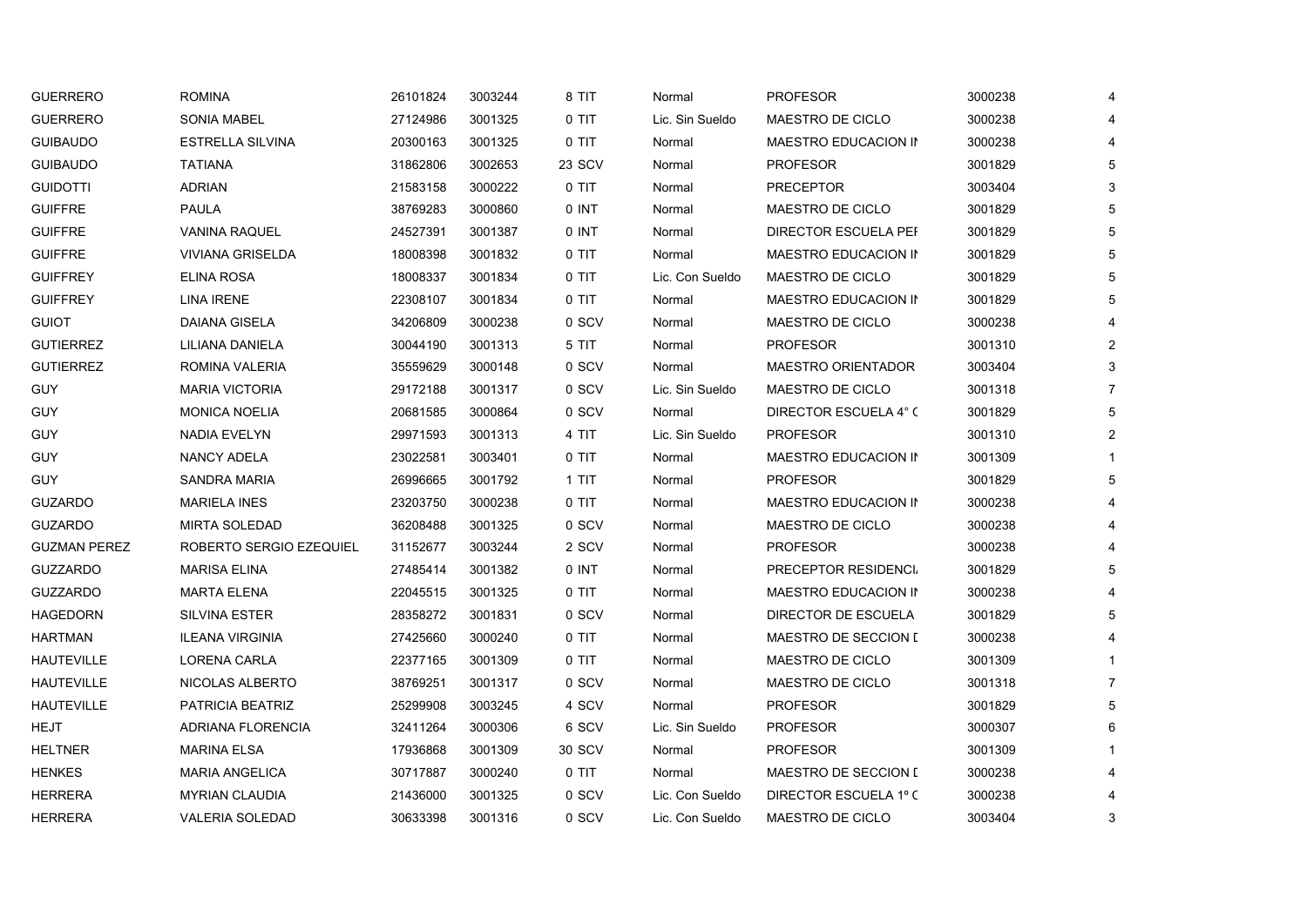| <b>HERRLEIN</b>    | <b>GLADIS BEATRIZ</b>      | 24411503 | 3001210 | 12 SCV        | Normal          | MAESTRO DE EDUC. TEC  | 3001310 | $\overline{2}$          |
|--------------------|----------------------------|----------|---------|---------------|-----------------|-----------------------|---------|-------------------------|
| <b>HOCHNADEL</b>   | <b>GEORGINA MARIANELA</b>  | 31675810 | 3002653 | 6 SCV         | Normal          | <b>PROFESOR</b>       | 3001829 | 5                       |
| <b>HOUDIN</b>      | <b>CLAUDIA GABRIELA</b>    | 30492853 | 3001325 | 0 TIT         | Normal          | MAESTRO EDUCACION IN  | 3000238 | $\overline{4}$          |
| <b>HUCK</b>        | ANSELMA GABRIELA           | 34798544 | 3000306 | <b>10 SCV</b> | Lic. Sin Sueldo | <b>PROFESOR</b>       | 3000307 | 6                       |
| <b>HUMOFFE</b>     | PAOLA VALERIA              | 23669852 | 3001309 | 0 TIT         | Lic. Con Sueldo | MAESTRO DE CICLO      | 3001309 | 1                       |
| <b>HUSSEIN</b>     | MARCELO ADRIAN             | 22350343 | 3002573 | 4 SCV         | Normal          | <b>PROFESOR</b>       | 3000238 | 4                       |
| <b>IANNOTTI</b>    | NADIA ROCIO                | 32659866 | 3002573 | 8 SCV         | Lic. Sin Sueldo | <b>PROFESOR</b>       | 3000238 | 4                       |
| <b>IBARRA</b>      | <b>GUSTAVO JAVIER</b>      | 16163957 | 3001316 | 0 TIT         | Normal          | MAESTRO EDUCACION M   | 3003404 | 3                       |
| <b>IGLESIAS</b>    | <b>LUIS ANGEL</b>          | 23228740 | 3002645 | 0 SCV         | Normal          | <b>PRECEPTOR</b>      | 3001309 | 1                       |
| <b>IMOBERDORFF</b> | CLAUDIA ALEJANDRA          | 22228897 | 3000299 | 0 TIT         | Normal          | MAESTRO EDUCACION IN  | 3001318 | $\overline{7}$          |
| <b>IMPINI</b>      | ELIZABET DEL LUJAN         | 31859110 | 3003243 | 4 TIT         | Normal          | <b>PROFESOR</b>       | 3003404 | 3                       |
| <b>IMPINI</b>      | KAREN ANDREINA             | 36703436 | 3000302 | 0 SCV         | Normal          | MAESTRO AUXILIAR NIVE | 3001829 | 5                       |
| <b>IMPINI</b>      | NATALIA LORENA             | 28962378 | 3001386 | 0 TIT         | Normal          | MAESTRO EDUCACION IN  | 3001829 | 5                       |
| <b>INGLESE</b>     | LAURA SOLEDAD              | 22106256 | 3000222 | 7 INT         | Normal          | <b>PROFESOR</b>       | 3003404 | 3                       |
| <b>INGLESE</b>     | <b>MARIA CRISTINA</b>      | 18116770 | 3001315 | $0$ TIT       | Lic. Con Sueldo | MAESTRO EDUCACION IN  | 3003404 | 3                       |
| <b>IRIBARREN</b>   | ANA LAURA                  | 36100325 | 3002573 | 1 SCV         | Lic. Sin Sueldo | <b>PROFESOR</b>       | 3000238 | 4                       |
| <b>IRIBARREN</b>   | ORLANDO LUIS               | 17936936 | 3003399 | <b>18 INT</b> | Normal          | <b>PROFESOR</b>       | 3003404 | 3                       |
| <b>IRIGARAY</b>    | <b>MARTIN EZEQUIEL</b>     | 30290962 | 3003345 | 12 SCV        | Normal          | <b>PROFESOR</b>       | 3000238 | 4                       |
| <b>IRIGARAY</b>    | <b>SILVIA ADRIANA</b>      | 17020722 | 3001325 | 0 TIT         | Lic. Sin Sueldo | MAESTRO DE CICLO      | 3000238 | 4                       |
| <b>IRIGOY</b>      | <b>FERNANDO</b>            | 24209902 | 3001312 | <b>18 TIT</b> | Normal          | <b>PROFESOR</b>       | 3001310 | $\overline{2}$          |
| <b>IRIGOY</b>      | <b>GABRIELA ANAHI</b>      | 30044078 | 3001313 | 0 SCV         | Lic. Con Sueldo | <b>PRECEPTOR</b>      | 3001310 | $\overline{2}$          |
| <b>IRIGOY</b>      | PATRICIA ALEJANDRA         | 20527503 | 3001313 | 0 TIT         | Normal          | RECTOR 1ERA. CAT. ESC | 3001310 | $\overline{2}$          |
| <b>IRIGOY</b>      | <b>SONIA MARIELA</b>       | 23958823 | 3001309 | 0 TIT         | Normal          | MAESTRO DE CICLO      | 3001309 |                         |
| <b>IRUNGARAY</b>   | ESTELA ALEJANDRA           | 21079044 | 3000307 | 0 TIT         | Normal          | MAESTRO DE CICLO      | 3000307 | 6                       |
| <b>IRUNGARAY</b>   | RAUL DANIEL                | 20776575 | 3001834 | 0 TIT         | Normal          | MAESTRO DE EDUCACIO   | 3001829 | 5                       |
| <b>ISLA</b>        | <b>CARMEN VICTORIA</b>     | 17453089 | 3001834 | 0 TIT         | Normal          | MAESTRO DE CICLO      | 3001829 | 5                       |
| <b>ISLA</b>        | LAURA GRACIELA             | 20681566 | 3001325 | 0 TIT         | Normal          | MAESTRO DE CICLO      | 3000238 | 4                       |
| <b>ITURAIN</b>     | <b>MARIELA ALICIA</b>      | 27443685 | 3000307 | 0 TIT         | Lic. Sin Sueldo | MAESTRO EDUCACION IN  | 3001310 | $\overline{\mathbf{c}}$ |
| <b>JACQUET</b>     | <b>ARIEL NORBERTO</b>      | 28815813 | 3001312 | 12 SCV        | Normal          | <b>PROFESOR</b>       | 3001310 | $\overline{2}$          |
| <b>JACQUET</b>     | <b>EVELYN NANCY ANABEL</b> | 31117814 | 3001382 | 4 INT         | Normal          | <b>PROFESOR</b>       | 3001309 |                         |
| <b>JACQUET</b>     | <b>GERARDO EZEQUIEL</b>    | 25604775 | 3001312 | 0 TIT         | Normal          | MAESTRO ENS. PRACT 1  | 3001310 | $\overline{c}$          |
| <b>JACQUET</b>     | <b>LORENA MABEL</b>        | 27809996 | 3003204 | <b>15 TIT</b> | Normal          | <b>PROFESOR</b>       | 3001829 | 5                       |
| JACQUET            | <b>MARIA VIRGINIA</b>      | 27837467 | 3001325 | 0 TIT         | Normal          | MAESTRO DE EDUC. TEC  | 3000238 | 4                       |
|                    |                            |          |         |               |                 |                       |         |                         |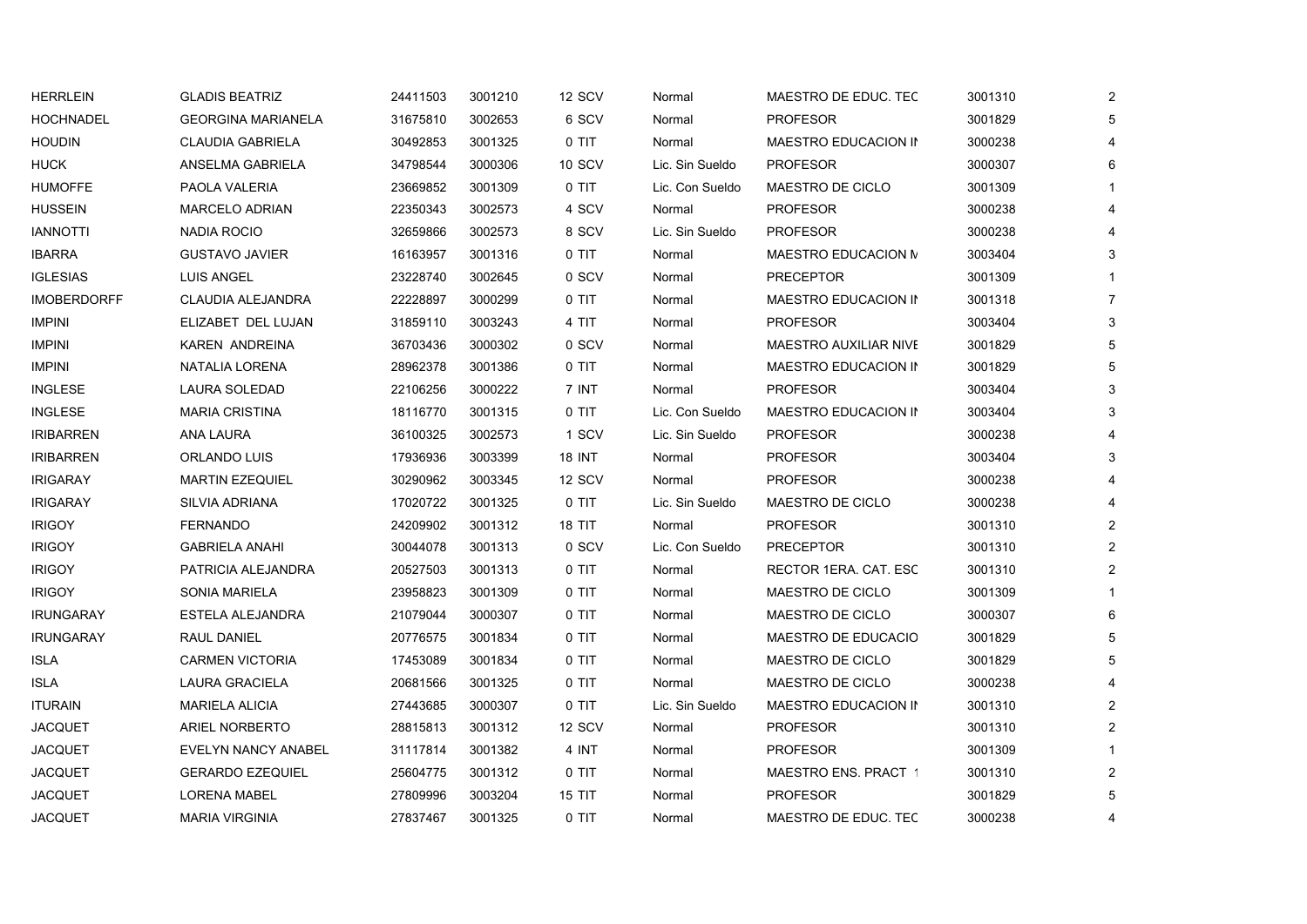| <b>JACQUET</b>                   | <b>MIRTA INES</b>           | 17121275 | 3001792 | 0 TIT         | Lic. Sin Sueldo | MAESTRO DE CICLO            | 3001829 | 5              |
|----------------------------------|-----------------------------|----------|---------|---------------|-----------------|-----------------------------|---------|----------------|
| <b>JACQUET</b>                   | NOELIA MARIA                | 12854692 | 3001312 | 0 TIT         | Normal          | MAESTRO DE CICLO BAS        | 3001310 | $\overline{c}$ |
| <b>JACQUET</b>                   | <b>VALERIA MARIA</b>        | 27837393 | 3001324 | 7 TIT         | Normal          | <b>PROFESOR</b>             | 3000238 | 4              |
| JAQUET DE BARREIRO SANDRA MARINA |                             | 22839028 | 3001250 | 6 INT         | Normal          | <b>PROFESOR</b>             | 3000238 | 4              |
| JAUREGUI                         | ESTELA GUADALUPE            | 24209614 | 3001309 | 3 TIT         | Normal          | <b>PROFESOR</b>             | 3001309 | -1             |
| <b>JAZMIN</b>                    | <b>ELIZABET GABRIELA</b>    | 18245133 | 3000148 | 0 INT         | Lic. Con Sueldo | DIRECTOR ESCUELA 3º (       | 3003404 | 3              |
| <b>JESUS</b>                     | <b>MARTA ELENA</b>          | 18454211 | 3000860 | 0 SCV         | Normal          | DIRECTOR ESCUELA 4º (       | 3001829 | 5              |
| <b>JOANNAS</b>                   | <b>DARDO ANDRES</b>         | 25193199 | 3001382 | 0 SCV         | Normal          | PRECEPTOR RESIDENCI         | 3001829 | 5              |
| <b>JOANNAS</b>                   | DIANA ALBERTINA             | 29367041 | 3001792 | 15 SCV        | Normal          | <b>PROFESOR</b>             | 3001829 | 5              |
| <b>JOANNAS</b>                   | <b>DORIS MABEL</b>          | 24236448 | 3000245 | 0 INT         | Normal          | DIRECTOR ESCUELA 4º (       | 3001310 | $\overline{2}$ |
| <b>JOANNAS</b>                   | <b>MARIELA CRISTINA</b>     | 23418401 | 3001829 | 0 TIT         | Normal          | MAESTRO DE CICLO            | 3001829 | 5              |
| JOANNAS                          | MARLENE ANTONELLA           | 38572693 | 3001829 | 0 SCV         | Normal          | MAESTRO DE CICLO            | 3001829 | 5              |
| <b>JOANNAS</b>                   | <b>MONICA CRISTINA</b>      | 32024818 | 3000238 | 0 SCV         | Normal          | MAESTRO DE CICLO            | 3000238 | 4              |
| JOANNÁS                          | <b>FACUNDO MARTIN</b>       | 33623352 | 3001312 | 8 SCV         | Normal          | <b>PROFESOR</b>             | 3001310 | $\overline{2}$ |
| <b>JOURDAN</b>                   | <b>MARIA LAURA</b>          | 27158005 | 3000148 | 6 INT         | Lic. Con Sueldo | <b>MAESTRO DE ARTES VIS</b> | 3003404 | 3              |
| <b>JUAREZ</b>                    | <b>SERGIO JOSE</b>          | 14605579 | 3001312 | 5 INT         | Normal          | <b>PROFESOR</b>             | 3000307 | 6              |
| JUVENAL                          | <b>MARIA DE LOS ANGELES</b> | 17072223 | 3001310 | 0 TIT         | Normal          | MAESTRO DE CICLO            | 3001310 | $\overline{2}$ |
| <b>JUVENAL</b>                   | <b>MARIA DEL ROSARIO</b>    | 20229957 | 3001316 | 0 TIT         | Normal          | MAESTRO EDUCACION IN        | 3003404 | 3              |
| <b>KANNEMANN</b>                 | VALERIA ELIZABETH           | 24209990 | 3001313 | 2 INT         | Normal          | <b>PROFESOR</b>             | 3001310 | $\overline{2}$ |
| <b>KAPPES</b>                    | <b>FABIAN GABRIEL</b>       | 30290974 | 3000306 | <b>13 TIT</b> | Normal          | <b>PROFESOR</b>             | 3000307 | 6              |
| <b>KENNEDY</b>                   | <b>JESICA</b>               | 29398938 | 3001309 | 0 SCV         | Lic. Con Sueldo | MAESTRO DE CICLO            | 3001309 |                |
| <b>KENNY</b>                     | <b>TOMAS ANIBAL</b>         | 27418692 | 3001312 | 18 SCV        | Normal          | <b>PROFESOR</b>             | 3001310 | $\overline{2}$ |
| <b>KLING</b>                     | <b>CLAUDIA MARIELA</b>      | 29595628 | 3003243 | 4 TIT         | Normal          | <b>PROFESOR</b>             | 3003404 | 3              |
| <b>KLOSTER</b>                   | NICOLÁS ALEJANDRO           | 37905750 | 3001312 | <b>10 INT</b> | Normal          | PROFESOR                    | 3001310 | $\overline{2}$ |
| <b>KLOSTER</b>                   | <b>NICOLAS ERNESTO</b>      | 31205387 | 3000306 | 4 TIT         | Normal          | <b>PROFESOR</b>             | 3000307 | 6              |
| KOLUDROVICH                      | <b>INES CATALINA</b>        | 17072428 | 3002645 | 2 SCV         | Normal          | <b>PROFESOR</b>             | 3001309 |                |
| <b>KRANEVITTER</b>               | <b>VALERIA JOSEFINA</b>     | 28816032 | 3001309 | 0 TIT         | Normal          | MAESTRO DE CICLO            | 3001309 |                |
| <b>KUPERSTEIN</b>                | <b>MIRIAM SILVINA</b>       | 28302573 | 3001324 | 2 TIT         | Lic. Con Sueldo | <b>PROFESOR</b>             | 3000238 | 4              |
| <b>KUTTEL</b>                    | <b>JUDITH SANDRA</b>        | 20257039 | 3000222 | 3 SCV         | Normal          | <b>PROFESOR</b>             | 3003404 | 3              |
| LACOSTE                          | <b>JUAN MANUEL</b>          | 35297484 | 3001382 | 5 SCV         | Normal          | <b>PROFESOR</b>             | 3001829 | 5              |
| LAGRANGE                         | <b>DAFNE MURIEL</b>         | 21392243 | 3001210 | 0 TIT         | Lic. Sin Sueldo | MAESTRO DE CICLO            | 3001310 | $\overline{2}$ |
| <b>LAMBERT</b>                   | ETELVINA GISELA             | 31211336 | 3000306 | 2 TIT         | Normal          | <b>PROFESOR</b>             | 3000307 | 6              |
| LANZAROTTI                       | ANA CANDELARIA              | 24273232 | 3000148 | 0 TIT         | Lic. Con Sueldo | MAESTRO DE CICLO            | 3003404 | 3              |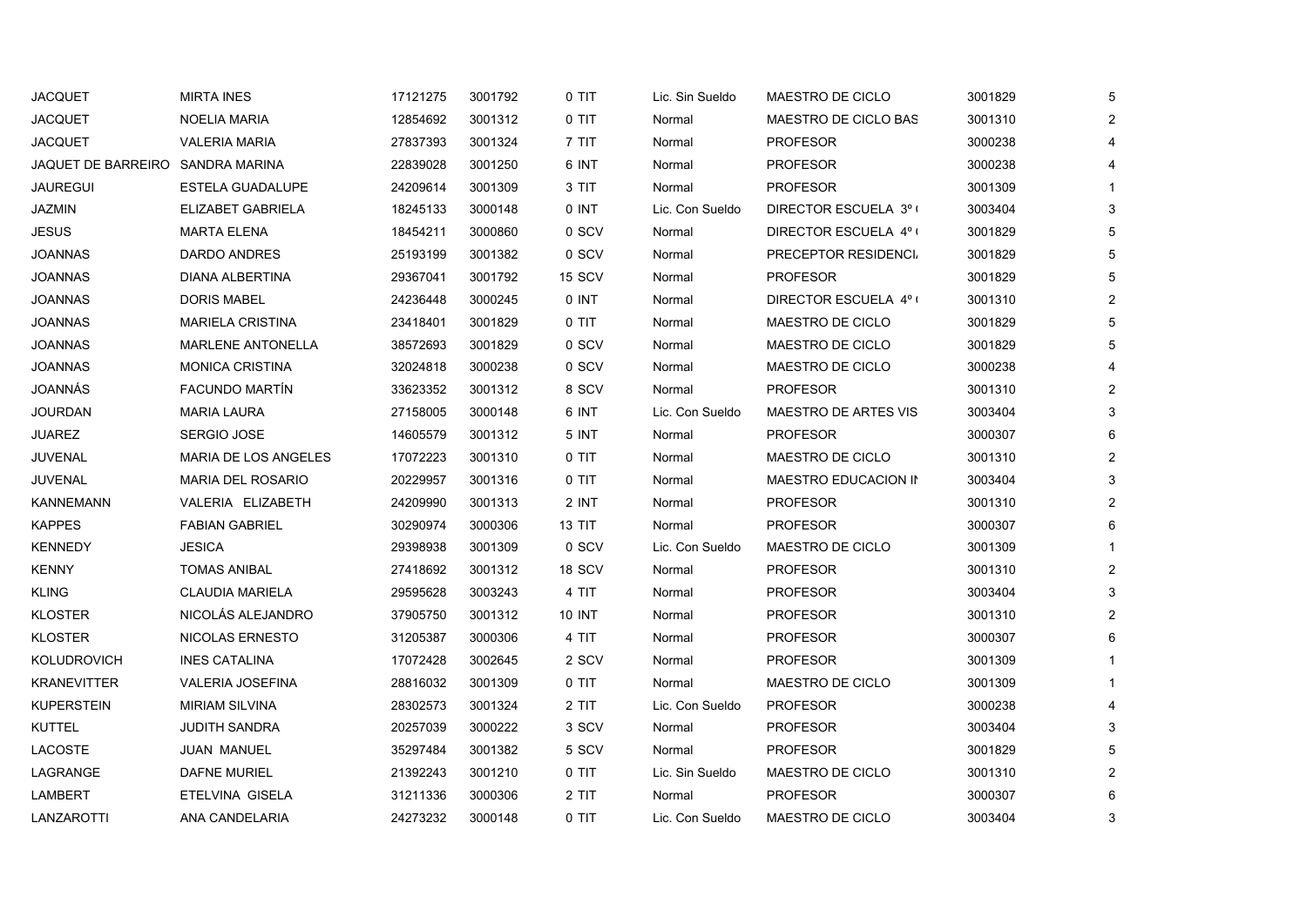| LARA                  | <b>HUGO ALBERTO</b>          | 11211213 | 3000222 | 19 SCV        | Lic. Con Sueldo | <b>PROFESOR</b>              | 3003404 | 3                     |
|-----------------------|------------------------------|----------|---------|---------------|-----------------|------------------------------|---------|-----------------------|
| LARRACHAO             | PABLO DANIEL                 | 14793662 | 3000222 | 1 TIT         | Normal          | <b>PROFESOR</b>              | 3003404 | 3                     |
| <b>LARRECHART</b>     | FRANCO AGUSTIN               | 36056837 | 3001831 | <b>10 SCV</b> | Normal          | <b>PROFESOR</b>              | 3001829 | 5                     |
| LARROSA               | IVANA ANAHÍ                  | 35296521 | 3001309 | 8 SCV         | Lic. Con Sueldo | <b>PROFESOR</b>              | 3001309 |                       |
| LARROSA               | <b>VERONICA BEATRIZ</b>      | 36056605 | 3001324 | 4 SCV         | Normal          | <b>PROFESOR</b>              | 3000238 |                       |
| LARROZA               | <b>NORA MARCELA</b>          | 20257270 | 3001323 | 0 TIT         | Lic. Con Sueldo | MAESTRO EDUCACION IN         | 3000238 |                       |
| LASCANO               | NICOLAS PABLO                | 26610831 | 3001312 | 12 TIT        | Normal          | <b>PROFESOR</b>              | 3001310 | $\overline{2}$        |
| LASKOWICZ             | RODRIGO DANIEL               | 28264833 | 3002573 | 2 SCV         | Lic. Sin Sueldo | <b>PROFESOR</b>              | 3000238 |                       |
| LATOUR                | <b>NOEMI RAQUEL</b>          | 18420410 | 3000238 | 0 SCV         | Normal          | MAESTRO DE EDUC. TEC         | 3000238 |                       |
| <b>LAURENT</b>        | <b>DANIEL ARTURO</b>         | 20300102 | 3001328 | 0 SCV         | Normal          | JEFE SECTORIAL DE JOF        | 3001309 |                       |
| LAURINO               | <b>MAURICIO DANIEL</b>       | 33833116 | 3001312 | 8 TIT         | Lic. Con Sueldo | <b>PROFESOR</b>              | 3001310 | 2                     |
| <b>LAURINO LAENEN</b> | <b>MELISA GEORGINA</b>       | 35698595 | 3001323 | 0 SCV         | Normal          | MAESTRO DE EDUC. TEC         | 3000238 |                       |
| LAZZA                 | RITA VANESA                  | 30188480 | 3001792 | 8 SCV         | Normal          | <b>PROFESOR</b>              | 3001829 | 5                     |
| LAZZARONI             | NATALIA RAFAELA              | 27795672 | 3001316 | 0 SCV         | Normal          | MAESTRO EDUCACION IN         | 3000238 |                       |
| LAZZARONI             | <b>SERGIO ENRIQUE</b>        | 20527548 | 3001309 | 0 TIT         | Lic. Con Sueldo | <b>PRECEPTOR</b>             | 3001309 |                       |
| <b>LEDESMA</b>        | <b>AGUSTINA</b>              | 36703362 | 3001792 | 0 SCV         | Normal          | MAESTRO DE CICLO             | 3001829 | 5                     |
| <b>LEDESMA</b>        | <b>DELFINA</b>               | 33644010 | 3003399 | 3 INT         | Normal          | <b>PROFESOR</b>              | 3003404 | 3                     |
| <b>LEDESMA</b>        | <b>SANDRA GRACIELA</b>       | 17678938 | 3001310 | 0 TIT         | Lic. Con Sueldo | MAESTRO DE CICLO             | 3001310 | $\overline{2}$        |
| <b>LEGUIZA</b>        | <b>CARLA MARINA</b>          | 35296668 | 3001318 | 0 SCV         | Lic. Con Sueldo | MAESTRO DE CICLO             | 3001318 | $\overline{7}$        |
| LEGUIZAMON            | SANDRA JAQUELINE             | 33673083 | 3003345 | 5 SCV         | Normal          | <b>PROFESOR</b>              | 3000238 |                       |
| <b>LEITES</b>         | <b>CAMILA NATALIA</b>        | 28848798 | 3001309 | 5 SCV         | Normal          | <b>PROFESOR</b>              | 3001309 |                       |
| LEJMAN                | <b>SILVIA LORENA</b>         | 24293488 | 3000238 | 0 SCV         | Normal          | DIRECTOR ESCUELA 1º C        | 3000238 |                       |
| LEMES                 | <b>MIRIAM ROSANA</b>         | 21529315 | 3001829 | <b>14 TIT</b> | Normal          | MAESTRO DE EDUC. TEC         | 3001829 | 5                     |
| LENNER                | <b>MARIA RENEE</b>           | 21583165 | 3002645 | 18 SCV        | Lic. Con Sueldo | <b>PROFESOR</b>              | 3001309 |                       |
| <b>LENTINO</b>        | ROSA JOSEFINA MARIA DEL R    | 13481968 | 3001315 | 0 TIT         | Lic. Con Sueldo | EN CAMBIO DE FUNCION         | 3003404 | 3                     |
| <b>LEONE</b>          | <b>VICENTE GERMAN EMILIO</b> | 23051395 | 3001831 | 0 INT         | Normal          | MAESTRO EDUC. FISICA         | 3001829 | 5                     |
| LESCANO               | LILIANA INES                 | 17678997 | 3001310 | 0 TIT         | Lic. Con Sueldo | MAESTRO EDUCACION IN         | 3001310 | $\overline{2}$        |
| LESCANO               | MARIANA IRMA NATALIA         | 28533867 | 3000240 | $0$ TIT       | Normal          | MAESTRO DE FORMACIC          | 3000238 | $\boldsymbol{\Delta}$ |
| LEYES                 | RODOLFO MATIAS               | 30457009 | 3001313 | 1 INT         | Normal          | <b>PROFESOR</b>              | 3001310 | $\overline{2}$        |
| LIAND                 | <b>SILVIA MARIELA</b>        | 36199331 | 3000247 | 0 INT         | Normal          | <b>MAESTRO AUXILIAR NIVE</b> | 3001310 | $\overline{2}$        |
| LIMA                  | DAIANA MARIEL                | 34046307 | 3003404 | 0 SCV         | Normal          | MAESTRO DE CICLO             | 3003404 | 3                     |
| <b>LINGERI</b>        | <b>MARCELA FLORENCIA</b>     | 29517796 | 3001309 | 6 TIT         | Normal          | <b>PROFESOR</b>              | 3001309 |                       |
| <b>LOCKER</b>         | <b>GRACIELA NOEMI</b>        | 11711949 | 3003244 | 4 SCV         | Lic. Con Sueldo | <b>PROFESOR</b>              | 3000238 | 4                     |
|                       |                              |          |         |               |                 |                              |         |                       |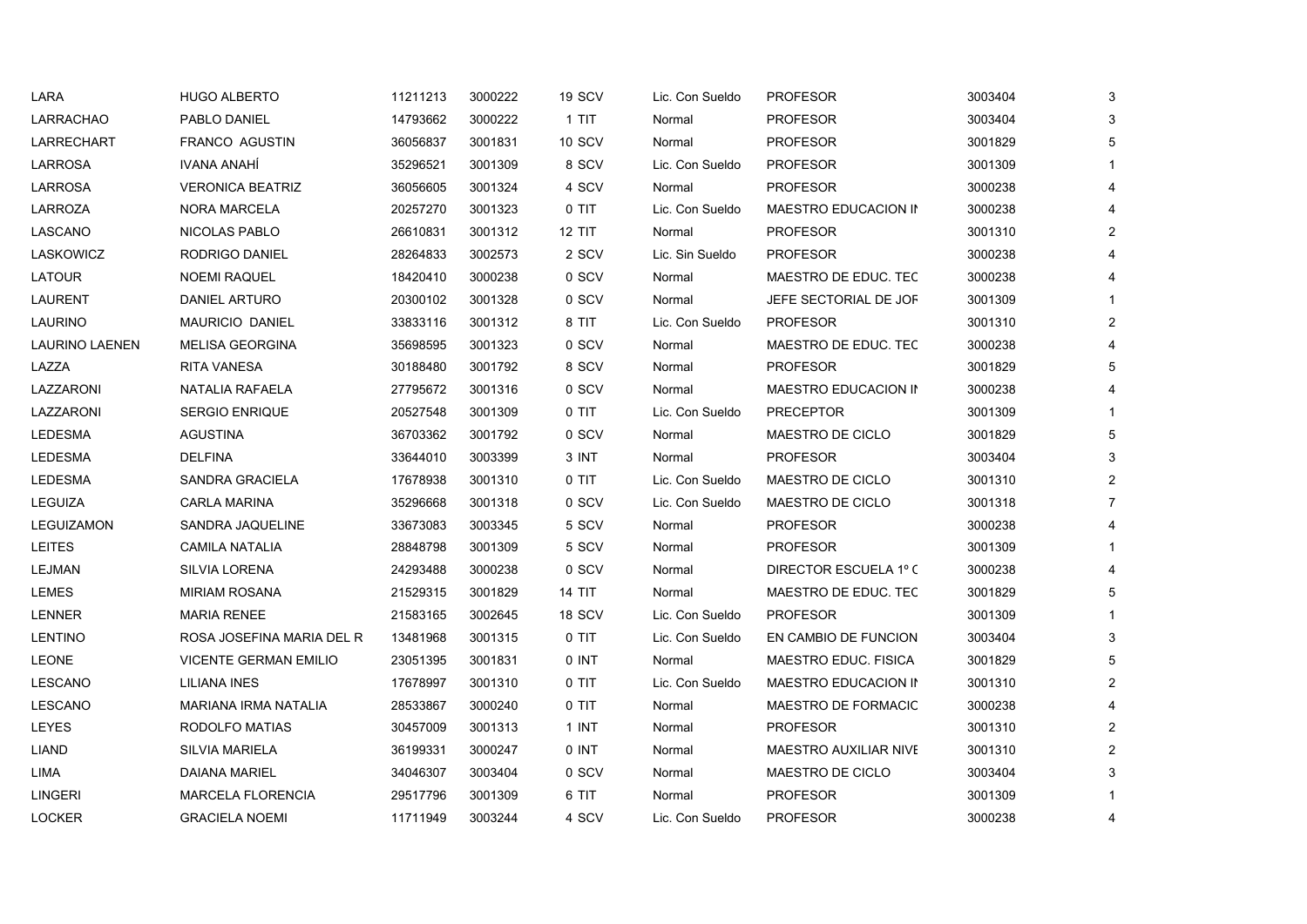| LOKER          | <b>MARIA SILVINA</b>        | 22839222 | 3001313 | 26 TIT        | Normal          | <b>PROFESOR</b>              | 3001310 | $\overline{2}$ |
|----------------|-----------------------------|----------|---------|---------------|-----------------|------------------------------|---------|----------------|
| <b>LONGO</b>   | <b>FLORENCIA PAOLA</b>      | 31265690 | 3000862 | 0 SCV         | Normal          | <b>MAESTRO DE CICLO</b>      | 3001829 | 5              |
| LOPEZ          | <b>ANDREA CELINA</b>        | 20097712 | 3000232 | 9 INT         | Normal          | <b>PROFESOR</b>              | 3001318 | $\overline{7}$ |
| <b>LOPEZ</b>   | <b>ESTEBAN ANDRES</b>       | 28661805 | 3001792 | 0 SCV         | Normal          | <b>PRECEPTOR</b>             | 3001829 | 5              |
| LOPEZ          | <b>FABIAN ALEJANDRO</b>     | 20229932 | 3001312 | 24 TIT        | Normal          | <b>PROFESOR</b>              | 3001310 | 2              |
| LOPEZ          | <b>JULIO CESAR</b>          | 20376687 | 3001792 | 0 SCV         | Normal          | DIRECTOR ESCUELA 2° (        | 3001829 | 5              |
| LOPEZ          | <b>MARIANA VIRGINIA</b>     | 30044060 | 3000218 | 0 TIT         | Lic. Sin Sueldo | MAESTRO DE CICLO             | 3001309 | $\mathbf{1}$   |
| <b>LOPEZ</b>   | MARIELA ALEJANDRINA         | 22377363 | 3000220 | 0 SCV         | Lic. Con Sueldo | <b>MAESTRO NIVEL INICIAL</b> | 3003404 | 3              |
| LOPEZ          | <b>MAXIMILIANO EZEQUIEL</b> | 25967292 | 3001324 | 3 INT         | Normal          | <b>PROFESOR</b>              | 3000238 | 4              |
| <b>LOPEZ</b>   | SANTIAGO                    | 27294147 | 3001792 | <b>14 TIT</b> | Normal          | <b>PROFESOR</b>              | 3001829 | 5              |
| <b>LOPEZ</b>   | <b>SONIA MABEL</b>          | 20257265 | 3001315 | $0$ TIT       | Lic. Con Sueldo | MAESTRO DE CICLO             | 3003404 | 3              |
| <b>LORENZO</b> | <b>MARIA DE LOS ANGELES</b> | 26374188 | 3002573 | 0 SCV         | Normal          | MAESTRO DE CICLO BAS         | 3000238 | $\overline{4}$ |
| LOSANA         | MARIANA ALEJANDRA           | 31027511 | 3001832 | 0 SCV         | Normal          | <b>MAESTRO ORIENTADOR</b>    | 3001829 | 5              |
| LOUREYRO       | <b>MARIANA ALEJANDRA</b>    | 22377157 | 3000307 | 0 TIT         | Lic. 50% Sueldo | <b>MAESTRO ORIENTADOR</b>    | 3000307 | 6              |
| LOVERA         | LORENA ROMINA               | 31750539 | 3001324 | 13 TIT        | Lic. Con Sueldo | <b>PROFESOR</b>              | 3000238 | 4              |
| LOZANO         | <b>IRIS SILVINA</b>         | 24897029 | 3000307 | $0$ TIT       | Normal          | MAESTRO DE CICLO             | 3000307 | 6              |
| <b>LUCIANI</b> | ADRIANA MACARENA            | 26717300 | 3001309 | 0 SCV         | Normal          | <b>MAESTRO DE CICLO BAS</b>  | 3001309 | $\mathbf{1}$   |
| <b>LUGRIN</b>  | DIANA BEATRIZ               | 17020729 | 3001319 | 0 TIT         | Lic. Con Sueldo | MAESTRO DE CICLO             | 3001829 | 5              |
| <b>LUGRIN</b>  | <b>GUSTAVO ALEJANDRO</b>    | 17373795 | 3001324 | <b>11 TIT</b> | Normal          | <b>PROFESOR</b>              | 3000238 | $\overline{4}$ |
| <b>LUGRIN</b>  | <b>IVANA GISELA</b>         | 24174759 | 3001792 | 0 TIT         | Normal          | MAESTRO EDUCACION IN         | 3001829 | 5              |
| <b>LUGRIN</b>  | <b>MARCELA CARINA</b>       | 22839036 | 3001834 | 0 TIT         | Lic. Sin Sueldo | <b>MAESTRO DE CICLO</b>      | 3001829 | 5              |
| <b>LUGRIN</b>  | <b>MARIA LAURA</b>          | 21539157 | 3001309 | 4 TIT         | Normal          | <b>PROFESOR</b>              | 3001309 | $\mathbf{1}$   |
| <b>LUGRIN</b>  | MIRIAM ELIZABETH            | 23958782 | 3000238 | 0 TIT         | Normal          | MAESTRO EDUCACION IN         | 3000238 | $\overline{4}$ |
| <b>LUGRIN</b>  | <b>MONICA VIVIANA</b>       | 20257382 | 3000864 | 0 TIT         | Normal          | MAESTRO DE CICLO JOR         | 3001829 | 5              |
| <b>LUGRIN</b>  | NATALIA VALERIA             | 23022577 | 3001792 | 0 TIT         | Lic. Sin Sueldo | MAESTRO DE CICLO             | 3001829 | 5              |
| <b>LUGRIN</b>  | <b>PAOLA</b>                | 27427543 | 3001792 | 4 TIT         | Lic. Sin Sueldo | <b>PROFESOR</b>              | 3001829 | 5              |
| <b>LUGRIN</b>  | ROCIO MARIA DE LOURDES      | 29367098 | 3001792 | 6 TIT         | Normal          | <b>PROFESOR</b>              | 3001829 | 5              |
| <b>LUGRIN</b>  | ROSANA ZULMA                | 22008059 | 3001792 | <b>12 TIT</b> | Normal          | <b>PROFESOR</b>              | 3001829 | 5              |
| <b>LUGRIN</b>  | <b>VALERIA MARCELA</b>      | 28358204 | 3003243 | 0 TIT         | Normal          | <b>SECRETARIO ESCUELA S</b>  | 3003404 | 3              |
| <b>LUGRIN</b>  | <b>VICTOR GUILLERMO</b>     | 23203958 | 3001309 | 8 SCV         | Lic. Con Sueldo | <b>PROFESOR</b>              | 3001309 | $\mathbf{1}$   |
| LUJAN          | LILIANA BEATRIZ             | 21425131 | 3001318 | $0$ TIT       | Normal          | MAESTRO DE CICLO             | 3001318 | $\overline{7}$ |
| LUNA           | <b>VANESA VIRGINIA</b>      | 25787258 | 3000238 | 0 TIT         | Lic. Con Sueldo | MAESTRO DE CICLO             | 3000238 | 4              |
| <b>LUPIA</b>   | ELSA SUSANA                 | 17811197 | 3000238 | 0 SCV         | Lic. Con Sueldo | MAESTRO DE CICLO             | 3000238 | 4              |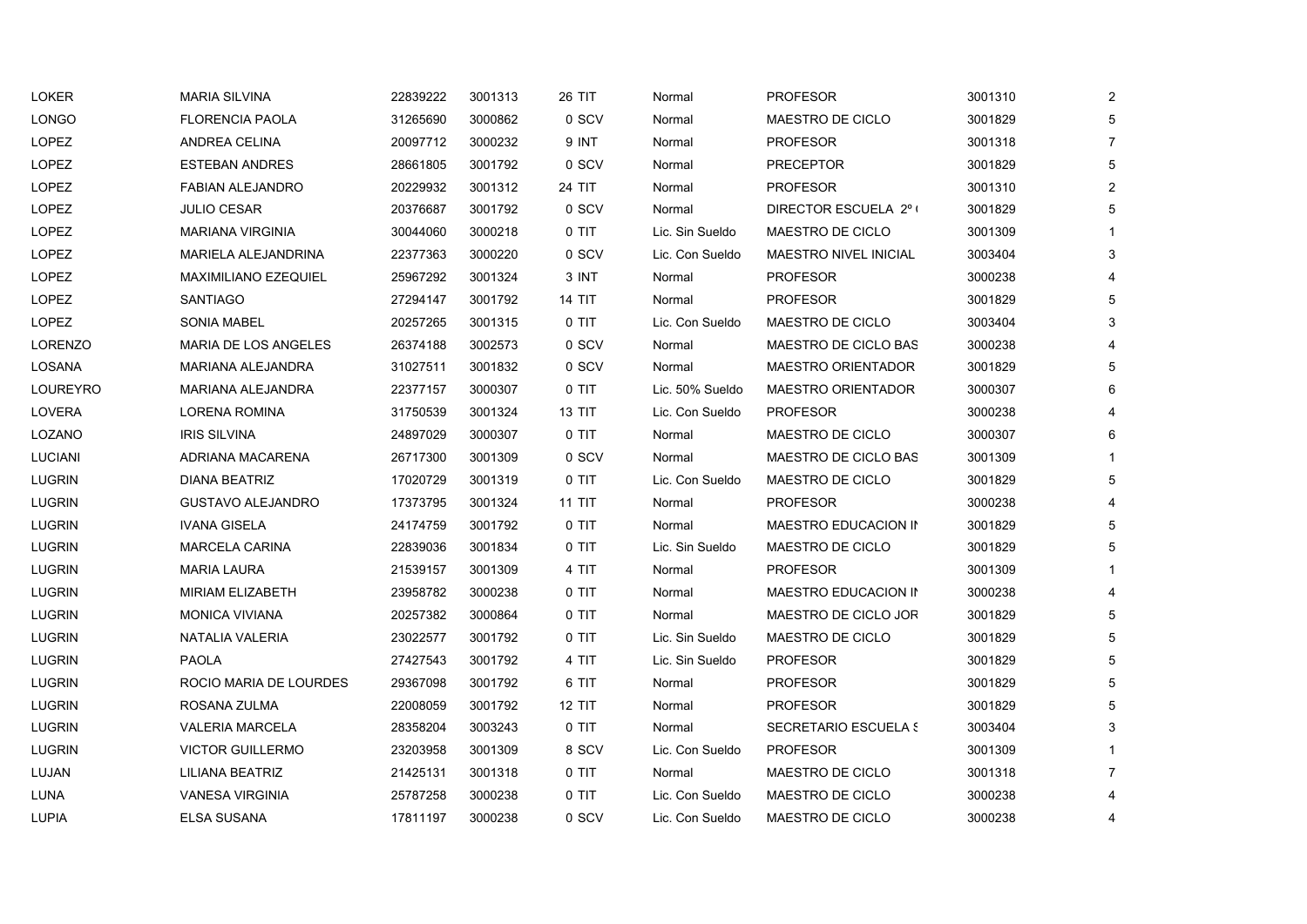| <b>LUPIA</b>       | PAOLA VANESA                | 27159668 | 3000240 | 0 TIT         | Normal          | <b>MAESTRO DE SECCION [</b>  | 3000238 | 4              |
|--------------------|-----------------------------|----------|---------|---------------|-----------------|------------------------------|---------|----------------|
| LUQUE              | <b>LEOPOLDO GERMAN</b>      | 25604536 | 3001312 | 0 SCV         | Normal          | <b>MAESTRO ENS. PRACT 1</b>  | 3001310 | $\mathbf{2}$   |
| <b>MACHIN</b>      | <b>JULIETA CAROLINA</b>     | 30523673 | 3001323 | <b>10 INT</b> | Normal          | <b>MAESTRO DE ARTES VIS</b>  | 3000238 | 4              |
| <b>MACIEL</b>      | <b>NELIDA SILVINA</b>       | 20657408 | 3000220 | $0$ TIT       | Normal          | <b>MAESTRO NIVEL INICIAL</b> | 3003404 | 3              |
| <b>MACOR</b>       | <b>ADRIAN MARIANO</b>       | 23190758 | 3003345 | 12 SCV        | Normal          | <b>PROFESOR</b>              | 3000238 | 4              |
| MADARASZ           | <b>VIRGINIA ESTHER</b>      | 30457116 | 3002645 | 0 TIT         | Normal          | SECRETARIO 3ERA CAT          | 3001309 |                |
| MAGALLANES         | <b>MIRIAM CAROLINA</b>      | 24659151 | 3003245 | 12 SCV        | Normal          | <b>PROFESOR</b>              | 3001829 | 5              |
| <b>MAGLIULO</b>    | PAOLA VERONICA              | 27658198 | 3001309 | 0 SCV         | Normal          | MAESTRO ESPECIAL DEF         | 3001309 |                |
| <b>MAHER</b>       | <b>LAURA INES</b>           | 34939856 | 3001309 | 3 SCV         | Normal          | <b>PROFESOR</b>              | 3001309 |                |
| <b>MAIDANA</b>     | <b>CLAUDIO ADRIAN</b>       | 31117986 | 3003399 | 3 TIT         | Lic. Con Sueldo | <b>PROFESOR</b>              | 3001309 | $\mathbf{1}$   |
| <b>MAIDANA</b>     | ELENA ROSA                  | 23396701 | 3000222 | 0 SCV         | Normal          | <b>PRECEPTOR</b>             | 3003404 | 3              |
| MAILLET            | <b>MIRTA MABEL</b>          | 22045643 | 3000148 | $0$ TIT       | Lic. Con Sueldo | MAESTRO EDUCACION IN         | 3003404 | 3              |
| MALDONADO          | FLAVIA MARCELA              | 24209770 | 3001316 | 0 TIT         | Normal          | MAESTRO DE CICLO             | 3003404 | 3              |
| <b>MALGOR</b>      | SILVIA HEBE                 | 23343158 | 3001310 | $0$ TIT       | Lic. Con Sueldo | MAESTRO EDUCACION IN         | 3001310 | $\overline{2}$ |
| <b>MALLIET</b>     | <b>MARIA ELENA</b>          | 27835792 | 3001313 | 15 TIT        | Normal          | <b>PROFESOR</b>              | 3001310 | $\overline{2}$ |
| <b>MARADEI</b>     | <b>MARIA DE LOS ANGELES</b> | 16583097 | 3001309 | <b>10 SCV</b> | Lic. Con Sueldo | <b>PROFESOR</b>              | 3001309 | $\mathbf{1}$   |
| <b>MARROCHAHAR</b> | SERGIO ALEJANDRO            | 16328151 | 3002645 | 5 SCV         | Normal          | <b>PROFESOR</b>              | 3001309 | $\mathbf{1}$   |
| <b>MARTIN</b>      | <b>JUAN JOSE</b>            | 21506804 | 3001313 | 7 TIT         | Normal          | <b>PROFESOR</b>              | 3001310 | $\overline{2}$ |
| <b>MARTIN</b>      | LUIS ALFREDO                | 22226157 | 3000306 | <b>12 TIT</b> | Normal          | <b>PROFESOR</b>              | 3000307 | 6              |
| <b>MARTIN</b>      | <b>MONICA RAQUEL</b>        | 20681564 | 3001833 | $0$ TIT       | Lic. Sin Sueldo | MAESTRO DE ESCUELA           | 3001829 | 5              |
| <b>MARTIN</b>      | <b>NATALIA GISELA</b>       | 33370522 | 3001792 | 0 SCV         | Normal          | <b>PRECEPTOR</b>             | 3001829 | 5              |
| <b>MARTINETTI</b>  | <b>MARIO FERNANDO</b>       | 22544271 | 3001310 | 0 TIT         | Lic. Con Sueldo | MAESTRO DE CICLO             | 3001310 | $\overline{2}$ |
| <b>MARTINEZ</b>    | CYNTHIA ALEJANDRA           | 33070907 | 3001325 | 0 SCV         | Lic. Con Sueldo | MAESTRO DE EDUC. TEC         | 3001310 | $\overline{2}$ |
| <b>MARTINEZ</b>    | DANIEL AQUILES              | 16611306 | 3000241 | 0 TIT         | Normal          | MAESTRO DE ESCUELA           | 3000238 | 4              |
| <b>MARTINEZ</b>    | <b>GABRIELA</b>             | 25604509 | 3001313 | 3 INT         | Normal          | <b>PROFESOR</b>              | 3001310 | $\overline{2}$ |
| <b>MARTINEZ</b>    | <b>MARIA JOSE</b>           | 27584623 | 3001313 | 6 INT         | Normal          | <b>PROFESOR</b>              | 3001310 | $\overline{2}$ |
| <b>MARTINEZ</b>    | <b>MARIA LAURA</b>          | 24897010 | 3002646 | 4 SCV         | Normal          | <b>PROFESOR</b>              | 3003404 | 3              |
| <b>MARTINEZ</b>    | <b>MELISA CECILIA</b>       | 28578550 | 3001324 | 6 INT         | Normal          | <b>PROFESOR</b>              | 3000238 | $\overline{4}$ |
| <b>MARTINEZ</b>    | MIGUEL ANGEL                | 5830629  | 3001313 | 2 TIT         | Lic. Con Sueldo | <b>PROFESOR</b>              | 3001310 | $\overline{2}$ |
| <b>MARTINEZ</b>    | <b>ROMINA ESTER</b>         | 22778604 | 3001309 | 6 TIT         | Normal          | <b>PROFESOR</b>              | 3001309 | $\mathbf{1}$   |
| MARTÍNEZ           | MISAELA CINTIA              | 25405181 | 3001834 | 0 SCV         | Lic. Con Sueldo | MAESTRO DE CICLO             | 3001829 | 5              |
| <b>MARTORELLO</b>  | KARINA ALEJANDRA            | 21558652 | 3001210 | $0$ TIT       | Lic. Sin Sueldo | MAESTRO DE CICLO             | 3001310 | $\overline{2}$ |
| <b>MASIA</b>       | SILVANA RAQUEL              | 21425125 | 3001316 | 0 TIT         | Lic. Con Sueldo | MAESTRO DE CICLO             | 3003404 | 3              |
|                    |                             |          |         |               |                 |                              |         |                |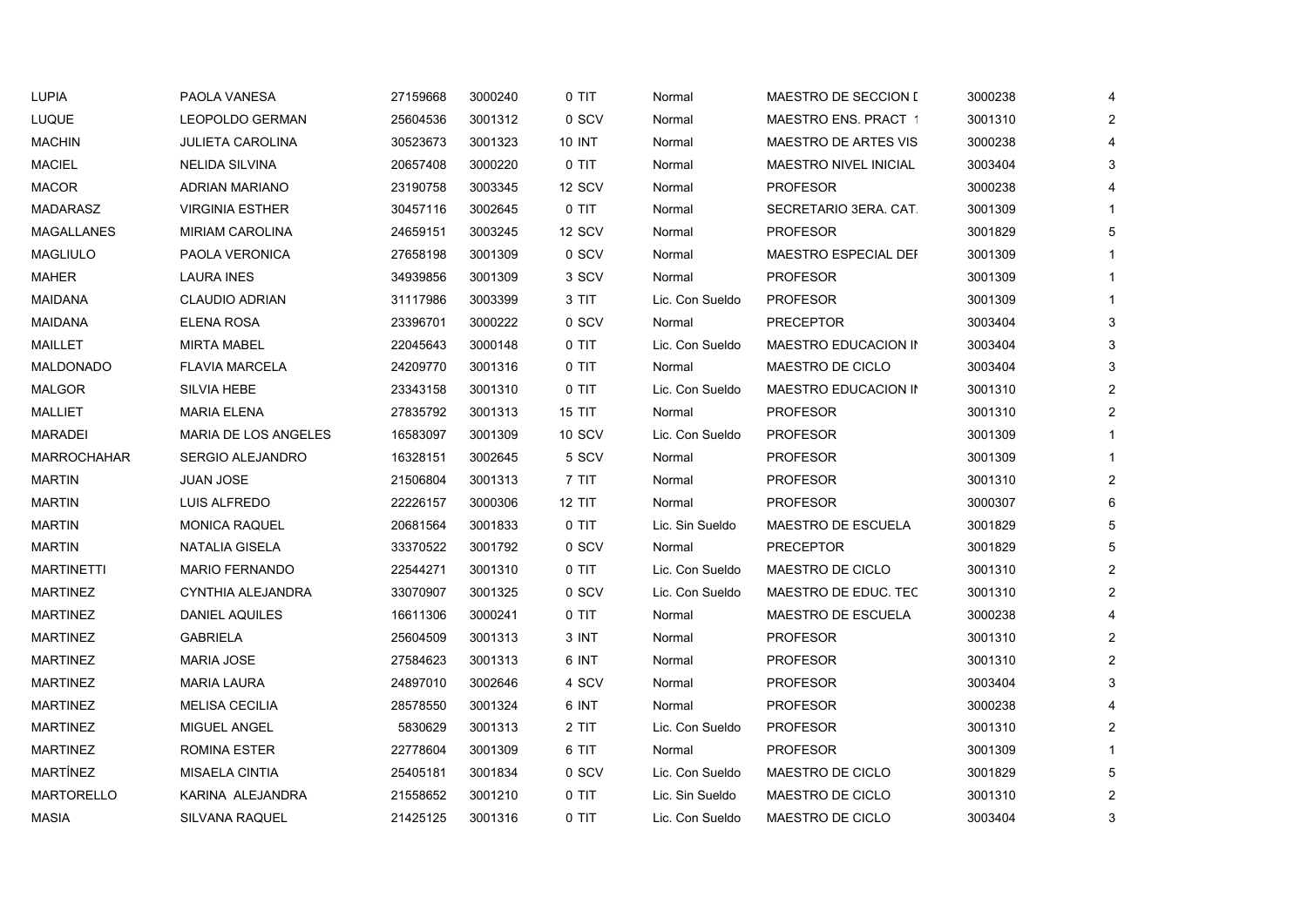| <b>MATHEY DORET</b>      | ANDREA GRISELDA          | 20527575 | 3001318 | 0 TIT  | Normal          | MAESTRO DE CICLO            | 3001318 | $\overline{7}$ |
|--------------------------|--------------------------|----------|---------|--------|-----------------|-----------------------------|---------|----------------|
| <b>MATHEY DORET</b>      | <b>RENEE VANESA</b>      | 29172258 | 3001309 | 6 TIT  | Normal          | <b>PROFESOR</b>             | 3001309 |                |
| <b>MATHEY DORET</b>      | ROXANA MARIELA           | 25604784 | 3001309 | 36 TIT | Normal          | <b>PROFESOR</b>             | 3001309 |                |
| <b>MATTIAUDA</b>         | FRANCO VALENTIN          | 33644011 | 3001312 | 0 TIT  | Normal          | MAESTRO ENS. PRACT 1        | 3001310 | 2              |
| <b>MEDAIL</b>            | <b>LEANDRO EXEQUIEL</b>  | 36208412 | 3003345 | 19 SCV | Normal          | <b>PROFESOR</b>             | 3000238 |                |
| <b>MEDINA</b>            | <b>BRIAN DANILO</b>      | 34938958 | 3002646 | 6 SCV  | Normal          | <b>PROFESOR</b>             | 3003404 | 3              |
| <b>MEDINA</b>            | DAIANA GABRIELA          | 38260205 | 3003399 | 5 SCV  | Normal          | <b>PROFESOR</b>             | 3003404 | 3              |
| <b>MEDINA</b>            | <b>DARIELA</b>           | 35559557 | 3001312 | 3 INT  | Lic. Con Sueldo | <b>PROFESOR</b>             | 3001310 |                |
| <b>MEDINA</b>            | EUGENIA KARINA           | 23666436 | 3001310 | 0 TIT  | Normal          | <b>VICEDIRECTOR ESCUEL/</b> | 3001310 | 2              |
| <b>MEDINA</b>            | <b>GRISELDA BIBIANA</b>  | 29929817 | 3001324 | 6 TIT  | Normal          | <b>PROFESOR</b>             | 3000238 |                |
| <b>MEDINA</b>            | <b>JESICA LUCIA</b>      | 34024176 | 3001792 | 0 INT  | Normal          | MAESTRO EDUCACION IN        | 3001829 | 5              |
| <b>MEDINA</b>            | <b>MARISA GABRIELA</b>   | 22839026 | 3003305 | 0 TIT  | Lic. Sin Sueldo | MAESTRO EDUCACION IN        | 3001309 |                |
| <b>MEDINA</b>            | <b>MAURO DAMIAN</b>      | 23191900 | 3002459 | 0 TIT  | Lic. Con Sueldo | MAESTRO DE CENTRO E         | 3000238 |                |
| <b>MEDINA</b>            | PRISCILA ANDREA          | 37360261 | 3001323 | 0 SCV  | Normal          | MAESTRO DE CICLO            | 3000238 |                |
| <b>MEDINA BUSSORELLI</b> | <b>ESTELA MARIA</b>      | 93989496 | 3001309 | 0 TIT  | Lic. Con Sueldo | MAESTRO DE CICLO            | 3001309 |                |
| MELO                     | <b>MARISOL ROCIO</b>     | 29760478 | 3003399 | 0 INT  | Lic. Con Sueldo | <b>PRECEPTOR</b>            | 3003404 | 3              |
| <b>MENCIA</b>            | CARLOS ALBERTO           | 24523972 | 3001309 | 0 TIT  | Lic. Con Sueldo | MAESTRO DE CICLO            | 3001309 |                |
| <b>MENDEZ</b>            | ANDREA ELIZABETH         | 30457001 | 3000218 | 0 INT  | Normal          | MAESTRO DE CICLO            | 3001309 |                |
| MENDEZ                   | LICIA NOE                | 32545898 | 3002575 | 18 SCV | Normal          | <b>PROFESOR</b>             | 3001318 |                |
| MENDEZ                   | SILVIA NATALIA           | 23968023 | 3001328 | 6 TIT  | Lic. Con Sueldo | <b>PROFESOR</b>             | 3001309 |                |
| MENDEZ                   | <b>VIVIANA BEATRIZ</b>   | 31699998 | 3000218 | 0 INT  | Normal          | MAESTRO DE CICLO            | 3001309 |                |
| <b>MENDIETA</b>          | <b>GRACIELA ISABEL</b>   | 16611235 | 3001325 | 0 TIT  | Normal          | MAESTRO EDUCACION N         | 3000238 |                |
| <b>MENDIETA</b>          | <b>MELISA DAIANA</b>     | 32738191 | 3001325 | 0 SCV  | Lic. Con Sueldo | MAESTRO DE CICLO            | 3000238 |                |
| MENDIZABAL               | <b>LILIANA ESTER</b>     | 10819269 | 3001324 | 3 TIT  | Lic. Con Sueldo | <b>PROFESOR</b>             | 3000238 |                |
| MENDOZA                  | <b>MARIA FERNANDA</b>    | 26162119 | 3000218 | 0 TIT  | Lic. Sin Sueldo | MAESTRO EDUCACION IN        | 3001309 |                |
| MENNA                    | <b>VANESA GABRIELA</b>   | 23864517 | 3009110 | 0 SCV  | Lic. Sin Sueldo | TECNICO AUXILIAR (EOE       | 3003404 | 3              |
| MERELLO                  | ROSANA MARIELA           | 22850935 | 3001313 | 18 TIT | Normal          | <b>PROFESOR</b>             | 3001310 | 2              |
| <b>MESAROS</b>           | <b>MARCELA SILVIA</b>    | 20569021 | 3003204 | 8 TIT  | Normal          | <b>PROFESOR</b>             | 3001829 | 5              |
| <b>MESSINA</b>           | NATALIA SOLEDAD          | 28231405 | 3001313 | 3 SCV  | Lic. Sin Sueldo | <b>PROFESOR</b>             | 3001310 | 2              |
| <b>METRALLE</b>          | <b>MARCELA ALEJANDRA</b> | 20229991 | 3001210 | 0 TIT  | Normal          | MAESTRO EDUCACION IN        | 3001310 |                |
| <b>MEYER</b>             | RITA DAINA               | 35298971 | 3002573 | 4 SCV  | Normal          | <b>PROFESOR</b>             | 3000238 |                |
| <b>MICHEL</b>            | RUBEN ALBERTO            | 18260161 | 3003345 | 6 SCV  | Normal          | <b>PROFESOR</b>             | 3000238 |                |
| <b>MICHELOD</b>          | <b>VILMA INES</b>        | 24202690 | 3003147 | 0 TIT  | Normal          | EN CAMBIO DE FUNCION        | 3000307 | 6              |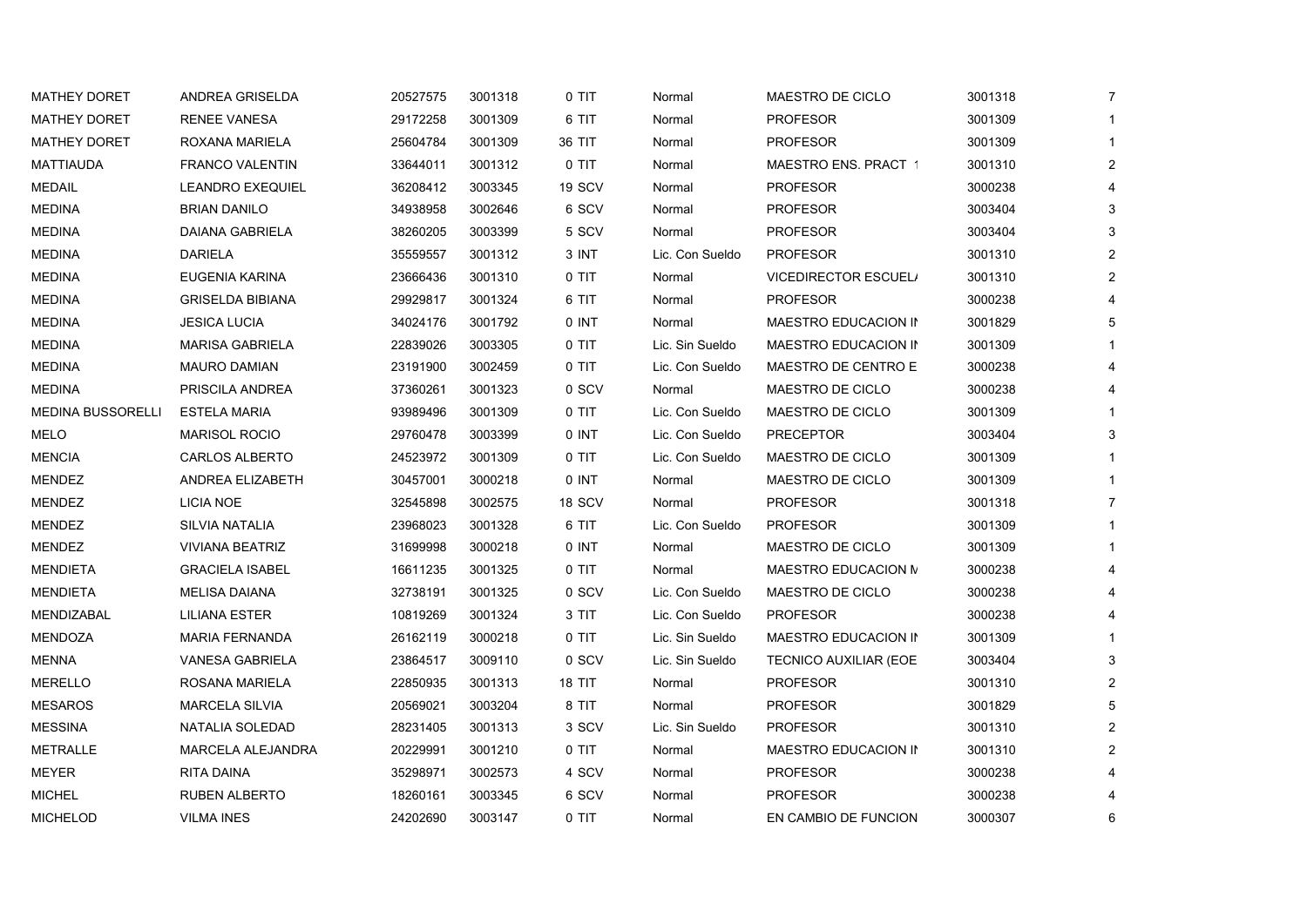| <b>MICHELOUD</b>       | <b>CAROLINA SILVIA</b>    | 21002597 | 3000220 | 0 INT   | Lic. Con Sueldo | MAESTRO NIVEL INICIAL         | 3003404 | 3              |
|------------------------|---------------------------|----------|---------|---------|-----------------|-------------------------------|---------|----------------|
| <b>MICHELOUD</b>       | GUILLERMO ROGELIO         | 25604554 | 3002573 | 0 TIT   | Lic. Con Sueldo | <b>PRECEPTOR</b>              | 3000238 | 4              |
| <b>MIGLIERINI</b>      | <b>NAHIR</b>              | 30338097 | 3001309 | 0 SCV   | Normal          | <b>BIBLIOTECARIO NIVEL SE</b> | 3001309 | $\mathbf{1}$   |
| <b>MIGUEL</b>          | DAIANA SABINA             | 33804990 | 3000218 | 0 TIT   | Lic. Sin Sueldo | MAESTRO DE CICLO              | 3001309 | $\mathbf{1}$   |
| <b>MILERA</b>          | <b>CECILIA</b>            | 29676129 | 3001309 | 6 INT   | Normal          | <b>PROFESOR</b>               | 3001309 | $\mathbf{1}$   |
| <b>MIÑO</b>            | ELIDA MARIA               | 18502383 | 3001386 | 0 TIT   | Normal          | MAESTRO DE CICLO              | 3001829 | 5              |
| <b>MIÑO</b>            | <b>MARIELA INES</b>       | 25193195 | 3002960 | 0 TIT   | Lic. Con Sueldo | MAESTRO EDUCACION IN          | 3001318 | $\overline{7}$ |
| <b>MIÑO</b>            | YAMINA MAITE              | 36056825 | 3001317 | 0 SCV   | Normal          | MAESTRO DE CICLO              | 3001318 | $\overline{7}$ |
| <b>MIRANDA</b>         | <b>GISELA PAOLA</b>       | 31846960 | 3001309 | 5 SCV   | Normal          | <b>PROFESOR</b>               | 3001309 | $\mathbf{1}$   |
| <b>MIRET</b>           | <b>MARIA CELESTE</b>      | 23165713 | 3000302 | 0 TIT   | Normal          | MAESTRO DE CICLO              | 3001829 | 5              |
| MIRET                  | <b>MARICEL NANCY</b>      | 26717148 | 3000306 | 0 TIT   | Normal          | MAESTRO DE CICLO BAS          | 3000307 | 6              |
| <b>MIRET</b>           | MILENA YANINA             | 26717142 | 3003147 | $0$ TIT | Normal          | <b>MAESTRO DE SECCION [</b>   | 3000307 | 6              |
| <b>MIRET</b>           | SOLANGE JOSEFINA          | 35698560 | 3001389 | 10 INT  | Normal          | MAESTRO EDUCACION IN          | 3000307 | 6              |
| <b>MISTA</b>           | <b>HECTOR ALFREDO</b>     | 17072336 | 3001309 | 6 SCV   | Normal          | <b>PROFESOR</b>               | 3001309 | $\mathbf{1}$   |
| <b>MISTA GONZALEZ</b>  | <b>MARIA VICTORIA</b>     | 35716877 | 3001313 | 7 SCV   | Normal          | <b>PROFESOR</b>               | 3001310 | $\overline{2}$ |
| <b>MOIX</b>            | <b>HERNAN MARTIN</b>      | 30864692 | 3001325 | 0 SCV   | Normal          | MAESTRO DE EDUCACIO           | 3000238 | $\overline{4}$ |
| <b>MOLARES</b>         | <b>ARIEL ARMANDO</b>      | 28675164 | 3002575 | 6 SCV   | Lic. Con Sueldo | <b>PROFESOR</b>               | 3001318 | $\overline{7}$ |
| <b>MOLINA</b>          | PATRICIA MARINA           | 22012945 | 3001389 | 0 INT   | Normal          | DIRECTOR ESCUELA 4° (         | 3000307 | 6              |
| <b>MOLINA</b>          | <b>VALERIA</b>            | 28160732 | 3001309 | 6 SCV   | Normal          | <b>PROFESOR</b>               | 3001309 | $\mathbf{1}$   |
| <b>MONFORT</b>         | <b>MARCIA SILVANA</b>     | 21789137 | 3001834 | $0$ TIT | Lic. Sin Sueldo | MAESTRO DE CICLO              | 3001829 | 5              |
| <b>MONTERO</b>         | <b>CRISTIAN ARIEL</b>     | 29131432 | 3000771 | 7 SCV   | Normal          | <b>PROFESOR</b>               | 3001829 | 5              |
| MONZON                 | LEONELA DAIANA DEL LUJAN  | 36100315 | 3001316 | 0 SCV   | Normal          | MAESTRO DE CICLO              | 3003404 | 3              |
| <b>MONZON</b>          | <b>MARIA HORTENSIA</b>    | 33290779 | 3001309 | 16 SCV  | Normal          | <b>PROFESOR</b>               | 3001309 |                |
| <b>MORALES</b>         | <b>MARIA VERONICA</b>     | 22661098 | 3001792 | 9 TIT   | Normal          | <b>PROFESOR</b>               | 3001829 | 5              |
| <b>MORALES</b>         | <b>STELLA MARIS</b>       | 31471722 | 3003399 | 3 SCV   | Normal          | <b>PROFESOR</b>               | 3003404 | 3              |
| <b>MORARD</b>          | <b>MANUEL ARTURO</b>      | 17624611 | 3001312 | 8 TIT   | Normal          | <b>PROFESOR</b>               | 3001310 | $\overline{2}$ |
| <b>MORAT</b>           | ROMINA ARIANA             | 27837363 | 3001310 | $0$ TIT | Lic. Sin Sueldo | MAESTRO EDUCACION N           | 3001310 | $\overline{2}$ |
| MOREL VULLIEZ          | <b>DIANA LUCRECIA</b>     | 38769226 | 3003287 | 4 SCV   | Lic. Sin Sueldo | <b>PROFESOR</b>               | 3001829 | 5              |
| <b>MOREL CHEVILLET</b> | <b>MARCELA DE LOURDES</b> | 20527688 | 3001211 | 0 SCV   | Lic. Con Sueldo | DIRECTOR ESCUELA 4º (         | 3001310 | $\overline{2}$ |
| MOREL CHEVILLET        | ROMINA ELIZABETH          | 35070894 | 3000307 | $0$ TIT | Normal          | MAESTRO EDUCACION IN          | 3000307 | 6              |
| MOREL VULLIEZ          | ALBINA LETICIA            | 31699962 | 3001792 | 21 SCV  | Normal          | <b>PROFESOR</b>               | 3001829 | 5              |
| <b>MORELLI</b>         | <b>SILVINA NOELIA</b>     | 26964522 | 3001310 | 0 INT   | Lic. Con Sueldo | MAESTRO DE CICLO              | 3001310 | $\overline{2}$ |
| <b>MOREND</b>          | <b>ANDREA LUCIA</b>       | 31118372 | 3002573 | 1 SCV   | Normal          | <b>PROFESOR</b>               | 3000238 | 4              |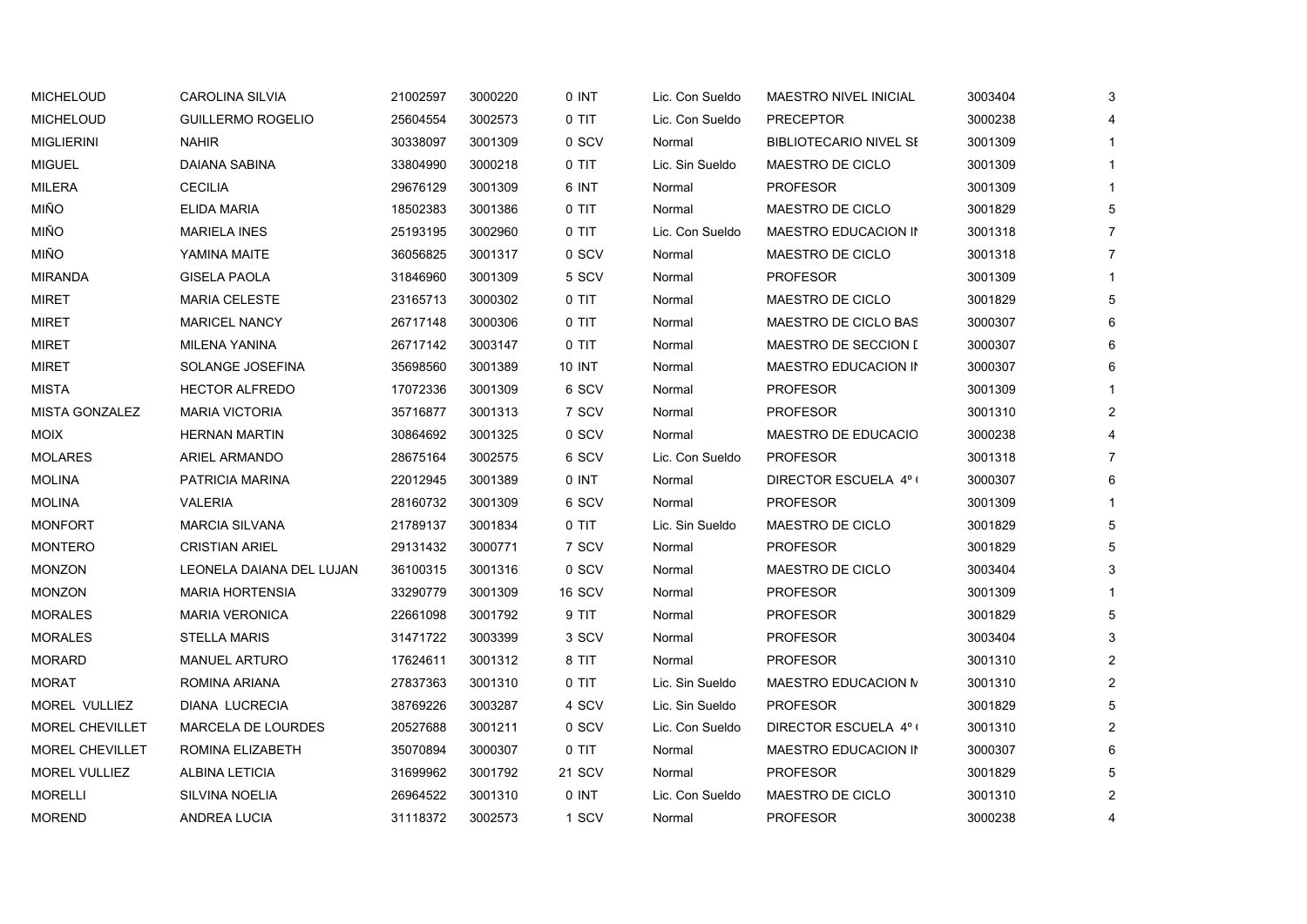| <b>MOREND</b>     | <b>CARINA MARIELA</b>    | 22008051 | 3001316 | 0 TIT         | Lic. Sin Sueldo | MAESTRO DE CICLO             | 3003404 | 3 |  |
|-------------------|--------------------------|----------|---------|---------------|-----------------|------------------------------|---------|---|--|
| <b>MORERA</b>     | <b>MARIA JULIETA</b>     | 29086512 | 3000307 | 0 SCV         | Normal          | <b>VICEDIRECTOR ESCUEL/</b>  | 3000307 |   |  |
| <b>MOREYRA</b>    | <b>GISELA MARISA</b>     | 27485463 | 3001382 | 14 TIT        | Normal          | <b>PROFESOR</b>              | 3001829 |   |  |
| <b>MOREYRA</b>    | <b>NOELIA MARIA</b>      | 28661838 | 3001382 | 23 SCV        | Normal          | <b>PROFESOR</b>              | 3001829 |   |  |
| <b>MOREYRA</b>    | <b>VERONICA PAOLA</b>    | 29971518 | 3001831 | 0 TIT         | Normal          | MAESTRO DE SECCION I         | 3001829 |   |  |
| <b>MOSER</b>      | <b>SILVINA RAQUEL</b>    | 27139933 | 3002645 | <b>18 TIT</b> | Lic. Con Sueldo | <b>PROFESOR</b>              | 3001309 |   |  |
| MOYA              | <b>MARIA CECILIA</b>     | 20620594 | 3000234 | 0 TIT         | Lic. Con Sueldo | EN CAMBIO DE FUNCION         | 3000238 |   |  |
| <b>MULLER</b>     | EVANGELINA ILEANA        | 26740044 | 3001312 | 3 INT         | Normal          | <b>PROFESOR</b>              | 3001310 |   |  |
| MUÑOZ             | LORENA ALICIA            | 23706456 | 3001328 | 16 SCV        | Normal          | <b>PROFESOR</b>              | 3001309 |   |  |
| MUÑOZ             | <b>MARIA NOE</b>         | 25193160 | 3001310 | 0 TIT         | Lic. Con Sueldo | MAESTRO DE EDUC. TEC         | 3001310 |   |  |
| MUÑOZ             | <b>RUTH MYRIAN</b>       | 16125990 | 3001316 | 0 TIT         | Lic. Sin Sueldo | MAESTRO DE CICLO             | 3003404 |   |  |
| <b>MUTTO</b>      | <b>FILOMENA</b>          | 26810983 | 3002573 | 0 TIT         | Normal          | SECRETARIO 3ERA. CAT.        | 3000238 |   |  |
| NAN               | <b>CECILIA VERONICA</b>  | 26102969 | 3001831 | 0 TIT         | Normal          | <b>TECNICO AUXILIAR (EOE</b> | 3001829 |   |  |
| NANOIA            | <b>FACUNDO SEBASTIAN</b> | 29929940 | 3001312 | 9 INT         | Normal          | <b>PROFESOR</b>              | 3001310 |   |  |
| <b>NASCIMENTO</b> | <b>MAIRA INES</b>        | 34938944 | 3000238 | 0 SCV         | Normal          | MAESTRO DE CICLO             | 3000238 |   |  |
| <b>NAVONI</b>     | <b>MONICA VIRGINIA</b>   | 27096788 | 3001313 | 6 TIT         | Normal          | <b>PROFESOR</b>              | 3001310 |   |  |
| <b>NEGREIRA</b>   | <b>GUSTAVO DANIEL</b>    | 24209650 | 3001312 | 4 SCV         | Normal          | <b>PROFESOR</b>              | 3001310 | 2 |  |
| <b>NERON</b>      | <b>RITA VANINA</b>       | 34046354 | 3001309 | 0 TIT         | Normal          | MAESTRO DE CICLO             | 3001309 |   |  |
| <b>NICOLAI</b>    | <b>ROCIO</b>             | 30397803 | 3001325 | 17 TIT        | Normal          | MAESTRO EDUCACION N          | 3000238 |   |  |
| <b>NIETO</b>      | <b>GRACIELA VALERIA</b>  | 24209925 | 3001317 | <b>15 TIT</b> | Lic. Con Sueldo | <b>MAESTRO ORIENTADOR</b>    | 3001318 |   |  |
| <b>NIETO</b>      | <b>MARIA VIRGINIA</b>    | 24209711 | 3001318 | 0 TIT         | Normal          | MAESTRO EDUCACION IN         | 3001318 |   |  |
| <b>NIETO</b>      | <b>MIRIAM GRACIELA</b>   | 23203823 | 3001309 | 5 TIT         | Normal          | <b>PROFESOR</b>              | 3001309 |   |  |
| <b>NOIR</b>       | ANDREA PAOLA             | 31579195 | 3001325 | 0 TIT         | Normal          | MAESTRO DE CICLO             | 3000238 |   |  |
| <b>NOIR</b>       | <b>DANIELA</b>           | 21583261 | 3000234 | 0 INT         | Normal          | DIRECTOR ESCUELA 4°1         | 3000238 |   |  |
| <b>NOIR</b>       | <b>IVANA CELESTE</b>     | 29014189 | 3000306 | 6 TIT         | Normal          | <b>PROFESOR</b>              | 3000307 |   |  |
| <b>NOIR</b>       | <b>MARIELA CRISTINA</b>  | 21696326 | 3001834 | 0 SCV         | Normal          | DIRECTOR ESCUELA 2° (        | 3001829 |   |  |
| <b>NOIR</b>       | <b>NANCY LORENA</b>      | 23806995 | 3000306 | 0 TIT         | Normal          | <b>PRECEPTOR</b>             | 3000307 |   |  |
| <b>NOUGUES</b>    | <b>MONICA EDITH</b>      | 20759216 | 3000235 | 0 TIT         | Lic. Con Sueldo | MAESTRO EDUCACION IN         | 3000238 |   |  |
| <b>NUNEZ</b>      | <b>LEONARDO MARCELO</b>  | 23531332 | 3001309 | 18 SCV        | Lic. Con Sueldo | <b>PROFESOR</b>              | 3001309 |   |  |
| NUÑEZ             | <b>JESICA PAMELA</b>     | 37546484 | 3003244 | 4 SCV         | Lic. Con Sueldo | <b>PROFESOR</b>              | 3000238 |   |  |
| NUÑEZ             | <b>JULIETA ALEJANDRA</b> | 25932912 | 3001310 | 0 TIT         | Normal          | MAESTRO DE CICLO             | 3001310 |   |  |
| NUÑEZ             | LEONARDO JOSE            | 20527706 | 3001313 | 21 TIT        | Normal          | <b>PROFESOR</b>              | 3001310 |   |  |
| <b>OCAMPO</b>     | <b>GUSTAVO DANIEL</b>    | 22045555 | 3000306 | <b>12 TIT</b> | Normal          | <b>PROFESOR</b>              | 3000307 | 6 |  |
|                   |                          |          |         |               |                 |                              |         |   |  |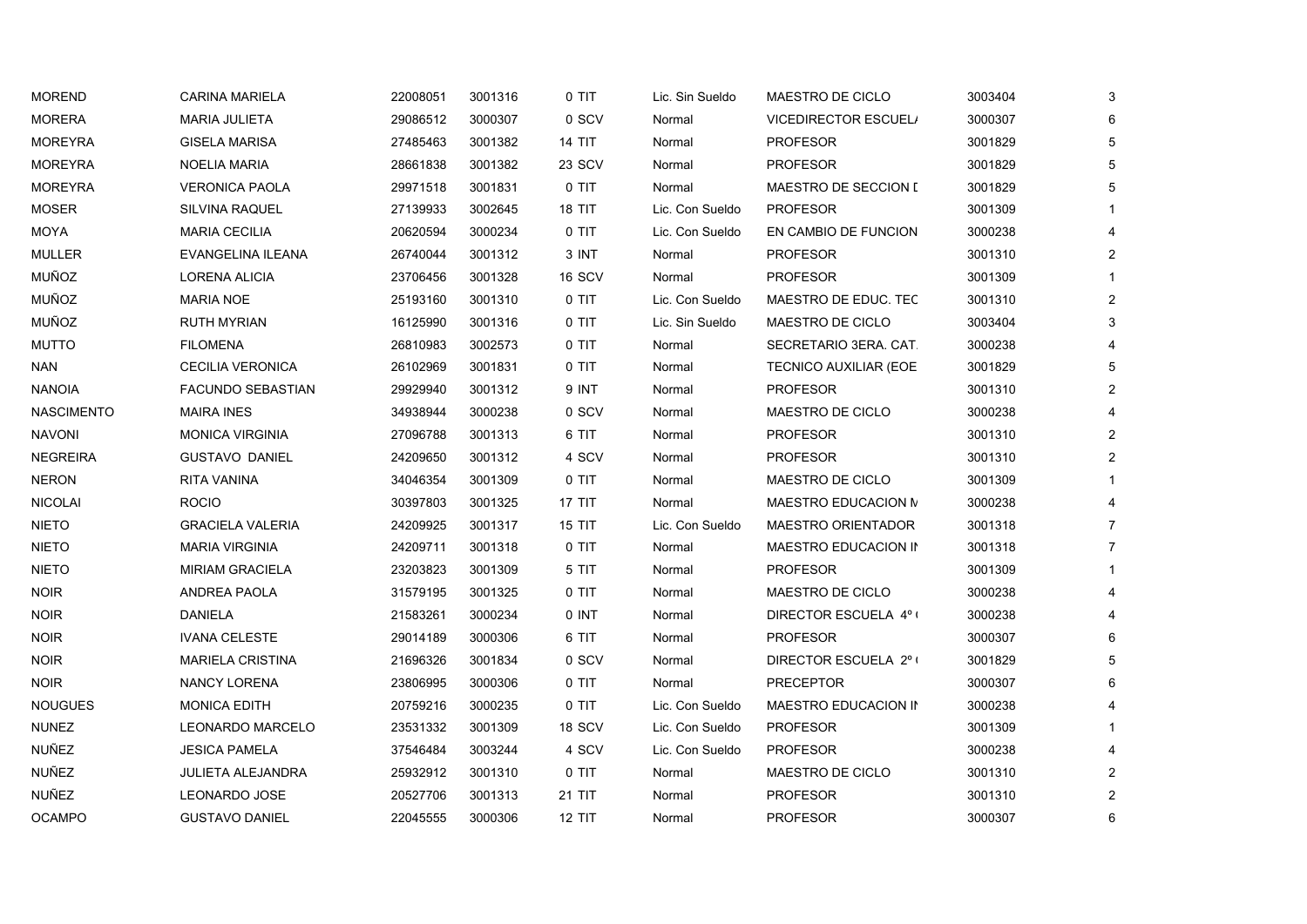| ODIARD            | SILVANA MARIELA          | 30393815 | 3001388 | 14 SCV | Lic. Con Sueldo | <b>PROFESOR</b>           | 3001829 | 5              |
|-------------------|--------------------------|----------|---------|--------|-----------------|---------------------------|---------|----------------|
| <b>OGANDO</b>     | <b>FABIAN GABRIEL</b>    | 18321362 | 3000771 | 0 SCV  | Normal          | <b>PRECEPTOR</b>          | 3001829 | 5              |
| OJEDA             | <b>ROSA ERMINDA</b>      | 35304621 | 3000238 | 0 SCV  | Normal          | MAESTRO DE CICLO          | 3000238 | 4              |
| ORBE              | LAURA MARIA SUSANA       | 21424472 | 3001328 | 6 SCV  | Lic. Sin Sueldo | <b>PROFESOR</b>           | 3001309 |                |
| ORCELLET          | <b>FABIANA MABEL</b>     | 18008208 | 3001315 | 0 TIT  | Normal          | EN CAMBIO DE FUNCION      | 3003404 | 3              |
| ORCELLET          | <b>GRISELDA INES</b>     | 22308133 | 3001829 | 0 TIT  | Lic. Con Sueldo | MAESTRO DE CICLO          | 3001829 | 5              |
| ORCELLET          | <b>GUSTAVO JULIO</b>     | 21789121 | 3001832 | 0 TIT  | Normal          | EN CAMBIO DE FUNCION      | 3001829 | 5              |
| ORCELLET          | <b>IVANA SOLEDAD</b>     | 28591338 | 3001386 | 0 TIT  | Normal          | <b>MAESTRO ORIENTADOR</b> | 3001829 | 5              |
| ORCELLET          | <b>VIVIANA ISABEL</b>    | 17121252 | 3001829 | 0 TIT  | Lic. Con Sueldo | MAESTRO DE CICLO          | 3001829 | 5              |
| ORCELLET          | YAMINA BETINA            | 27837365 | 3003287 | 3 SCV  | Lic. Sin Sueldo | <b>PROFESOR</b>           | 3001829 | 5              |
| ORTIZ             | <b>CESAR RENE</b>        | 30347607 | 3001309 | 0 SCV  | Normal          | <b>PRECEPTOR</b>          | 3001309 |                |
| ORTIZ             | LILIANA RAQUEL           | 20527648 | 3001314 | 0 TIT  | Lic. Con Sueldo | <b>MAESTRO DE ESCUELA</b> | 3001310 | $\overline{2}$ |
| ORTIZ             | SILVANA SOLEDAD          | 27427678 | 3001313 | 0 TIT  | Normal          | <b>PRECEPTOR</b>          | 3001310 | $\overline{c}$ |
| <b>OTAZO</b>      | <b>JOSE ISMAEL</b>       | 27911782 | 3003244 | 4 SCV  | Normal          | <b>PROFESOR</b>           | 3001309 |                |
| <b>OTERO</b>      | <b>GABRIELA</b>          | 21539198 | 3001318 | 0 TIT  | Normal          | MAESTRO EDUCACION IN      | 3001318 | $\overline{7}$ |
| <b>OTERO</b>      | <b>MARIELA LUJAN</b>     | 23531320 | 3001210 | 0 SCV  | Normal          | DIRECTOR ESCUELA 3º (     | 3001310 | $\overline{2}$ |
| PACCOT            | <b>VALERIA ESTHER</b>    | 26717060 | 3009961 | 0 TIT  | Lic. Con Sueldo | EN CAMBIO DE FUNCION      | 3003404 | 3              |
| <b>PADILLA</b>    | NORA EVANGELINA          | 20527527 | 3003305 | 0 TIT  | Lic. Con Sueldo | EN CAMBIO DE FUNCION      | 3001309 |                |
| PADILLA           | <b>SUSANA BEATRIZ</b>    | 14793404 | 3003345 | 6 INT  | Normal          | <b>PROFESOR</b>           | 3000238 | 4              |
| PAEA              | <b>MARICEL YAEL</b>      | 36703486 | 3001792 | 3 INT  | Normal          | <b>PROFESOR</b>           | 3001829 | 5              |
| PAEZ              | ANDREA CAROLINA          | 27348138 | 3001792 | 29 TIT | Normal          | <b>PROFESOR</b>           | 3001829 | 5              |
| PAEZ              | LILIANA ISABEL           | 27946406 | 3001318 | 0 SCV  | Normal          | MAESTRO ORIENTADOR        | 3001318 | $\overline{7}$ |
| PAGANI            | <b>MARCELO FABIAN</b>    | 17072202 | 3001309 | 0 TIT  | Lic. Con Sueldo | <b>BEDEL</b>              | 3001309 |                |
| PAGANINI          | PAOLA LORENA             | 22377306 | 3009961 | 0 TIT  | Lic. Sin Sueldo | DIRECTOR RADIO EDUC/      | 3003404 | 3              |
| <b>PALACIO</b>    | <b>CLAUDIA BEATRIZ</b>   | 20940142 | 3001324 | 9 INT  | Normal          | <b>PROFESOR</b>           | 3000238 |                |
| <b>PALACIOS</b>   | <b>HENRY JAVIER</b>      | 18664989 | 3000232 | 6 TIT  | Normal          | <b>PROFESOR</b>           | 3001318 | $\overline{7}$ |
| <b>PALACIOS</b>   | MIGUEL ALBERTO           | 23418498 | 3001792 | 0 TIT  | Normal          | <b>PRECEPTOR</b>          | 3001829 | 5              |
| <b>PALACIOS</b>   | <b>VIRGINIA ESTER</b>    | 24709237 | 3000240 | 0 TIT  | Normal          | MAESTRO DE SECCION I      | 3000238 | 4              |
| <b>PALACIOS</b>   | ZOE                      | 33190658 | 3001829 | 0 SCV  | Normal          | MAESTRO EDUCACION IN      | 3001829 | 5              |
| <b>PALAVECINO</b> | <b>ESTEFANIA SOLEDAD</b> | 39263454 | 3000238 | 0 SCV  | Normal          | MAESTRO DE CICLO          | 3000238 | 4              |
| PALMA             | <b>MARIA ANGELICA</b>    | 31915395 | 3003401 | 0 TIT  | Normal          | MAESTRO EDUCACION IN      | 3001309 |                |
| <b>PAOLUCCI</b>   | <b>MARIA SAMANTA</b>     | 27538626 | 3000771 | 8 SCV  | Lic. Sin Sueldo | <b>PROFESOR</b>           | 3001829 | 5              |
| <b>PAREDES</b>    | EDUARDO ANIBAL           | 21425103 | 3001313 | 22 TIT | Lic. Sin Sueldo | <b>PROFESOR</b>           | 3001310 | 2              |
|                   |                          |          |         |        |                 |                           |         |                |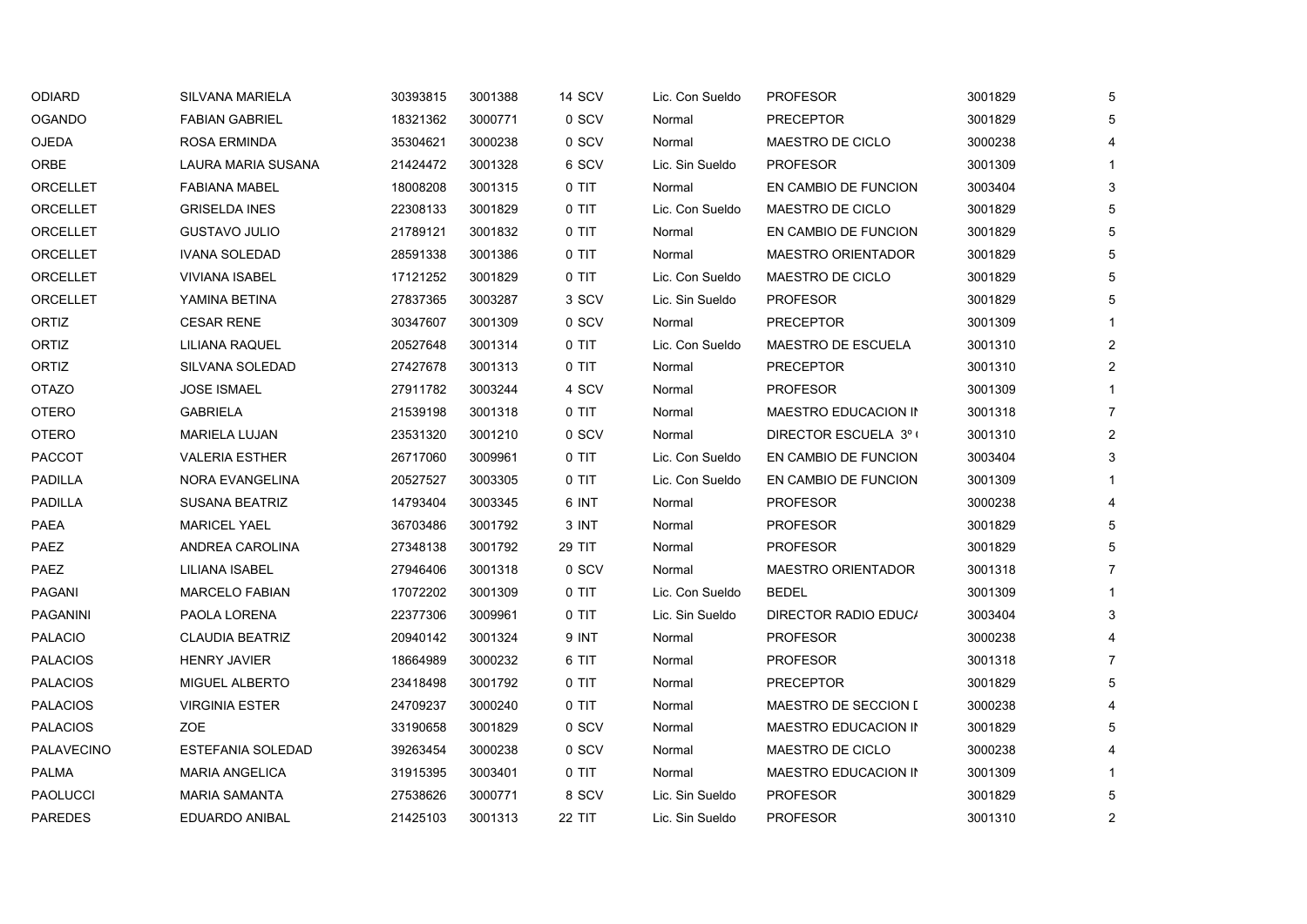| <b>PAREDES</b>   | <b>GABRIELA EVANGELINA</b> | 28358012 | 3000299 | 0 TIT         | Normal          | MAESTRO ORIENTADOR            | 3001318 | $\overline{7}$ |
|------------------|----------------------------|----------|---------|---------------|-----------------|-------------------------------|---------|----------------|
| PASCAL           | ANALIA ESTER               | 14793416 | 3001313 | 3 TIT         | Normal          | <b>PROFESOR</b>               | 3001310 | $\overline{2}$ |
| <b>PASCAL</b>    | <b>MARCIA CARINA</b>       | 24897227 | 3001792 | 0 TIT         | Normal          | <b>BIBLIOTECARIO NIVEL SE</b> | 3001829 | 5              |
| <b>PASCUA</b>    | <b>MARIA ESTHER</b>        | 20360736 | 3000149 | 0 INT         | Lic. Con Sueldo | DIRECTOR ESCUELA 4º (         | 3001309 |                |
| <b>PASCUAS</b>   | PAOLA CARINA               | 22045629 | 3000222 | 7 SCV         | Normal          | <b>PROFESOR</b>               | 3003404 | 3              |
| <b>PASCUAS</b>   | <b>VERONICA SORAYA</b>     | 25604670 | 3001328 | 3 SCV         | Normal          | <b>PROFESOR</b>               | 3001309 |                |
| PASIECZNY        | <b>GISELA EVELINA</b>      | 24209615 | 3003287 | 4 SCV         | Normal          | <b>PROFESOR</b>               | 3001829 | 5              |
| <b>PASINATO</b>  | <b>CLAUDIA AYELEN</b>      | 30646896 | 3000309 | 0 INT         | Normal          | DIRECTOR ESCUELA PEF          | 3000307 | 6              |
| <b>PASTOR</b>    | <b>NATALIA</b>             | 22719864 | 3001309 | 0 TIT         | Normal          | MAESTRO ESPECIAL DEF          | 3001309 |                |
| <b>PASTORINI</b> | <b>CAROLINA VANESA</b>     | 27837497 | 3000307 | 0 TIT         | Normal          | MAESTRO DE CICLO              | 3000307 | 6              |
| <b>PASTORINI</b> | <b>IVAN FEDERICO</b>       | 34024007 | 3001386 | <b>10 SCV</b> | Normal          | MAESTRO EDUCACION M           | 3001829 | 5              |
| <b>PAVON</b>     | ALEJANDRA BEATRIZ          | 20257311 | 3000148 | 0 TIT         | Lic. Sin Sueldo | MAESTRO DE CICLO              | 3003404 | 3              |
| <b>PENDOLA</b>   | <b>IVANA YANINA</b>        | 26101849 | 3000232 | 0 SCV         | Normal          | MAESTRO DE CICLO BAS          | 3001318 | $\overline{7}$ |
| <b>PENNACCHI</b> | <b>ERICA MILAGROS</b>      | 36907228 | 3003345 | 4 SCV         | Normal          | <b>PROFESOR</b>               | 3000238 | 4              |
| PERAGALLO        | <b>FRANCISCO JOSE</b>      | 24897110 | 3001328 | 7 SCV         | Normal          | <b>PROFESOR</b>               | 3001309 | 1              |
| <b>PERALTA</b>   | SILVINA CLAUDIA            | 18363127 | 3003404 | 0 SCV         | Normal          | MAESTRO DE CICLO              | 3003404 | $\mathsf 3$    |
| PEREZ            | <b>AMALIA ISABEL</b>       | 17645381 | 3001325 | $0$ TIT       | Lic. Sin Sueldo | MAESTRO DE CICLO              | 3000238 | 4              |
| <b>PEREZ</b>     | <b>GUSTAVO ADOLFO</b>      | 17678957 | 3001309 | <b>22 TIT</b> | Lic. Con Sueldo | <b>PROFESOR</b>               | 3001309 | $\mathbf{1}$   |
| PERREN           | DARIO ROBERTO              | 18008220 | 3003245 | 3 INT         | Normal          | <b>PROFESOR</b>               | 3001829 | 5              |
| <b>PERRI</b>     | <b>MARIA LORENA</b>        | 26101753 | 3000222 | <b>17 TIT</b> | Normal          | <b>PROFESOR</b>               | 3003404 | $\mathbf{3}$   |
| <b>PERRON</b>    | <b>FRANCO MARTIN</b>       | 28661857 | 3001831 | 0 TIT         | Normal          | <b>MAESTRO DE SECCION I</b>   | 3001829 | 5              |
| <b>PERRON</b>    | <b>GEORGINA MARIA</b>      | 30864620 | 3001325 | 0 TIT         | Normal          | MAESTRO EDUCACION IN          | 3000238 | 4              |
| <b>PERRON</b>    | LAURA SILVINA              | 20813239 | 3001388 | 0 TIT         | Normal          | <b>PRECEPTOR</b>              | 3001829 | 5              |
| <b>PERRON</b>    | <b>LUCAS EMANUEL</b>       | 31394822 | 3003245 | 0 SCV         | Normal          | <b>PRECEPTOR</b>              | 3001829 | 5              |
| <b>PERRON</b>    | <b>MARIELA</b>             | 23924567 | 3003245 | 0 SCV         | Normal          | <b>PRECEPTOR</b>              | 3001829 | 5              |
| PERRON           | PATRICIA GRISELDA          | 23031186 | 3001309 | 12 TIT        | Normal          | <b>PROFESOR</b>               | 3001309 | 1              |
| <b>PERROUD</b>   | PABLO EUGENIO              | 22308130 | 3001382 | <b>12 TIT</b> | Normal          | <b>PROFESOR</b>               | 3001829 | 5              |
| <b>PERUCCA</b>   | LETICIA ROSANA             | 20050814 | 3001312 | 0 TIT         | Normal          | MAESTRO DE CICLO BAS          | 3001310 | $\overline{a}$ |
| PESTAÑA          | ALBA ISABEL                | 24209793 | 3001309 | 20 SCV        | Normal          | <b>PROFESOR</b>               | 3001309 | $\mathbf{1}$   |
| PESTAÑA          | <b>MARISA ELIZABETH</b>    | 28816071 | 3001316 | 0 SCV         | Normal          | MAESTRO DE CICLO              | 3003404 | 3              |
| PIEDAD           | PAOLA LORENA               | 23531350 | 3003401 | 0 TIT         | Normal          | MAESTRO EDUCACION IN          | 3001309 |                |
| PIEDAD           | ROMINA MARIELA             | 24897060 | 3000307 | <b>16 TIT</b> | Normal          | MAESTRO DE EDUC. TEC          | 3000307 | 6              |
| PIEROTTI         | ALBERTO GUSTAVO            | 20369460 | 3002645 | 2 SCV         | Normal          | <b>PROFESOR</b>               | 3001309 | $\mathbf{1}$   |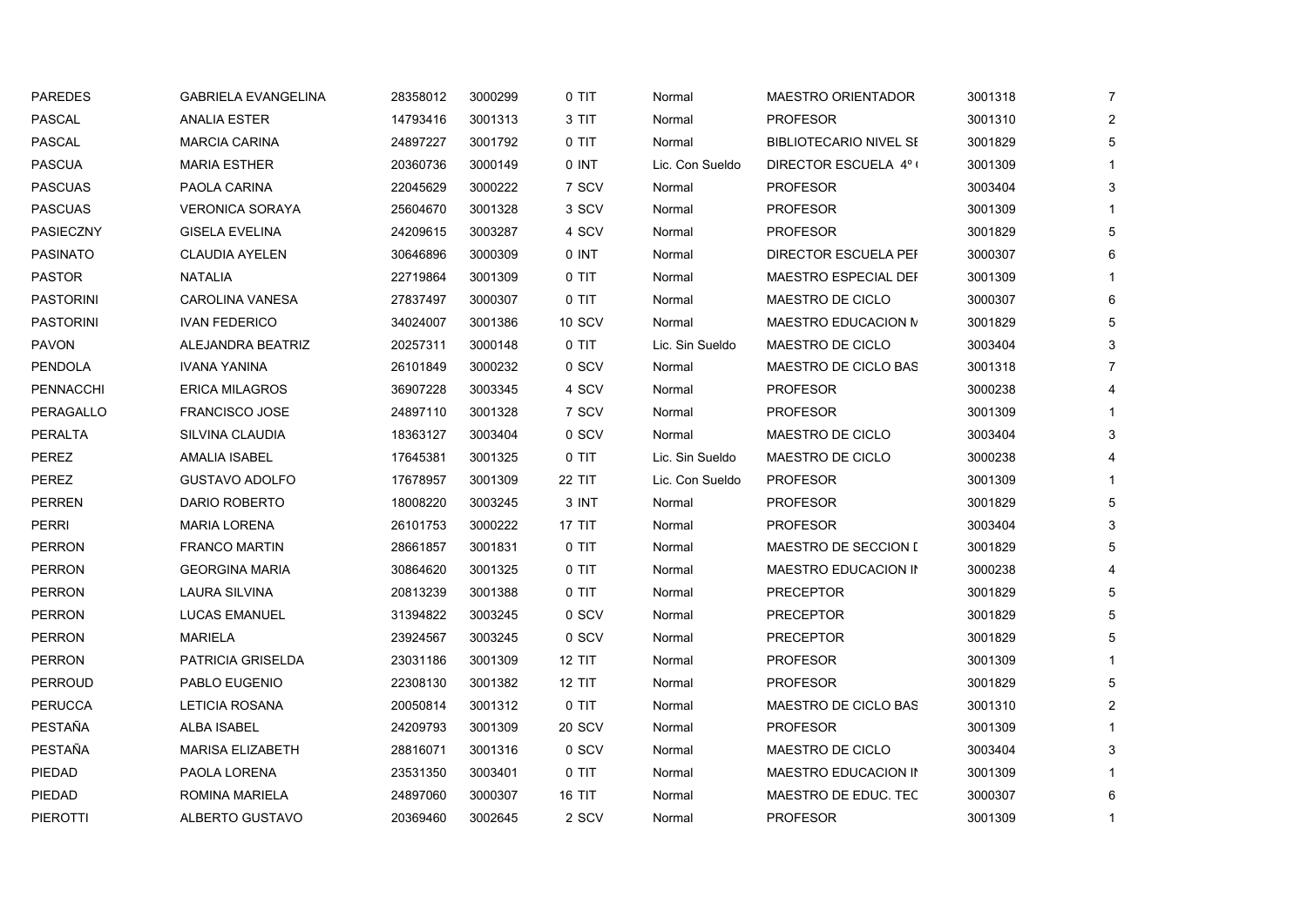| <b>PIGOZZI</b>    | <b>ADRIANO</b>           | 31174053 | 3001328 | 8 SCV         | Normal          | <b>PROFESOR</b>             | 3001309 | 1              |
|-------------------|--------------------------|----------|---------|---------------|-----------------|-----------------------------|---------|----------------|
| PILONI            | LILIANA BEATRIZ          | 26610805 | 3001309 | 0 TIT         | Normal          | <b>PRECEPTOR</b>            | 3001309 |                |
| <b>PINGET</b>     | <b>FABIAN EDUARDO</b>    | 20300197 | 3001313 | <b>29 TIT</b> | Lic. Con Sueldo | <b>PROFESOR</b>             | 3001310 | $\overline{2}$ |
| <b>PINGET</b>     | LILIANA MARIA            | 22369745 | 3001323 | 0 TIT         | Normal          | MAESTRO DE CICLO            | 3000238 | 4              |
| <b>PINGET</b>     | LUCIA CAROLINA           | 35296621 | 3003404 | 0 SCV         | Normal          | MAESTRO DE CICLO            | 3003404 | 3              |
| <b>PINHEIRO</b>   | PATRICIA JUDIT           | 24209630 | 3000222 | 2 INT         | Normal          | <b>PROFESOR</b>             | 3003404 | 3              |
| PIÑON             | ALDANA ROCIO             | 35143268 | 3003243 | 4 TIT         | Normal          | <b>PROFESOR</b>             | 3000238 | 4              |
| PIÑON             | <b>MARIA VICTORIA</b>    | 36703372 | 3000864 | 0 SCV         | Normal          | MAESTRO EDUCACION /         | 3001829 | 5              |
| <b>PIROLLA</b>    | <b>MARLENE IVONE</b>     | 31394825 | 3001792 | 4 SCV         | Lic. Con Sueldo | <b>PROFESOR</b>             | 3001829 | 5              |
| <b>PIRONDO</b>    | ARIANA MARIA             | 28410615 | 3001309 | 3 TIT         | Lic. Sin Sueldo | <b>PROFESOR</b>             | 3001309 |                |
| <b>PITURA</b>     | <b>CARINA MARIELA</b>    | 25043338 | 3000242 | 0 INT         | Lic. Con Sueldo | <b>DIRECTOR ESCUELA PEF</b> | 3001829 | 5              |
| <b>PIZZOTTI</b>   | <b>MIRTA GRACIELA</b>    | 24221279 | 3002573 | 18 TIT        | Normal          | <b>PROFESOR</b>             | 3000238 | 4              |
| <b>PLANA</b>      | PAMELA MARIA ROSA        | 28815922 | 3000306 | 0 TIT         | Normal          | SECRETARIO 2DA. CAT.        | 3000307 | 6              |
| <b>POETTO</b>     | <b>MIRIAM SUSANA</b>     | 25625464 | 3001318 | 0 TIT         | Normal          | MAESTRO DE CICLO            | 3001318 | $\overline{7}$ |
| PONCE DE LEON     | <b>MARIEL EMILCE</b>     | 23275534 | 3000218 | 0 TIT         | Lic. Con Sueldo | MAESTRO DE EDUC. TEC        | 3001309 |                |
| <b>PONTELLI</b>   | <b>JOSE LUIS</b>         | 22045423 | 3002645 | 2 TIT         | Normal          | <b>PROFESOR</b>             | 3001309 | $\mathbf{1}$   |
| <b>POPP</b>       | <b>MARIA ALEJANDRA</b>   | 24124462 | 3000247 | 0 TIT         | Lic. Sin Sueldo | MAESTRO DE CICLO            | 3001310 | $\overline{2}$ |
| <b>PORCILE</b>    | <b>FELIX ANTONIO</b>     | 32136552 | 3001312 | 2 SCV         | Normal          | <b>PROFESOR</b>             | 3001310 | $\overline{2}$ |
| POSANZINI         | <b>CARINA GABRIELA</b>   | 22459045 | 3001313 | 8 INT         | Normal          | <b>PROFESOR</b>             | 3001310 | $\overline{2}$ |
| PRALONG           | <b>CARINA SILVANA</b>    | 22377248 | 3001792 | 0 SCV         | Normal          | MAESTRO ESPECIAL DEF        | 3001829 | 5              |
| <b>PRALONG</b>    | <b>CLAUDIA MARINA</b>    | 22769665 | 3000241 | 0 TIT         | Normal          | MAESTRO DE ESCUELA          | 3000238 | 4              |
| PRALONG           | DANIELA SUSANA           | 22976964 | 3001833 | 0 TIT         | Normal          | MAESTRO DE ESCUELA          | 3001829 | 5              |
| <b>PRALONG</b>    | <b>FEDERICO MARTIN</b>   | 27837508 | 3001312 | 0 TIT         | Lic. Sin Sueldo | <b>MAESTRO ENS. PRACT 1</b> | 3001310 | $\overline{2}$ |
| <b>PRALONG</b>    | <b>GRISELDA MARIANA</b>  | 26101799 | 3001309 | 5 TIT         | Lic. Sin Sueldo | <b>PROFESOR</b>             | 3001309 |                |
| <b>PRALONG</b>    | MARIA DE LOS ANGELES     | 21539061 | 3001323 | $0$ TIT       | Lic. Sin Sueldo | <b>SECRETARIO ESCUELA 2</b> | 3000238 | 4              |
| <b>PRALONG</b>    | <b>MIRIAM RAQUEL</b>     | 38388800 | 3000148 | 0 SCV         | Normal          | MAESTRO DE CICLO            | 3003404 | 3              |
| <b>PRALONG</b>    | <b>VIRGINIA YOLANDA</b>  | 24567542 | 3002646 | 8 TIT         | Normal          | <b>PROFESOR</b>             | 3003404 | 3              |
| <b>PRALONG</b>    | <b>WALTER MARIO</b>      | 26703488 | 3001309 | <b>11 SCV</b> | Normal          | <b>PROFESOR</b>             | 3001309 | 1              |
| <b>PRESENTADO</b> | <b>VIVIANA ELIZABETH</b> | 31851484 | 3001313 | 9 SCV         | Normal          | <b>PROFESOR</b>             | 3001310 | $\overline{2}$ |
| <b>PRIETO</b>     | <b>MABEL BEATRIZ</b>     | 25388359 | 3001313 | 6 SCV         | Normal          | <b>PROFESOR</b>             | 3001310 | $\overline{2}$ |
| <b>PUIG</b>       | <b>SILVIA LIA</b>        | 13618203 | 3001315 | 14 SCV        | Normal          | MAESTRO EDUCACION N         | 3003404 | $\mathbf{3}$   |
| PUTALLAZ          | SILVIA MARIA JULIANA     | 29173198 | 3003399 | 3 INT         | Normal          | <b>PROFESOR</b>             | 3003404 | 3              |
| QUARROZ           | <b>FERNANDO GABRIEL</b>  | 27809988 | 3001312 | <b>12 TIT</b> | Normal          | <b>PROFESOR</b>             | 3001310 | $\overline{2}$ |
|                   |                          |          |         |               |                 |                             |         |                |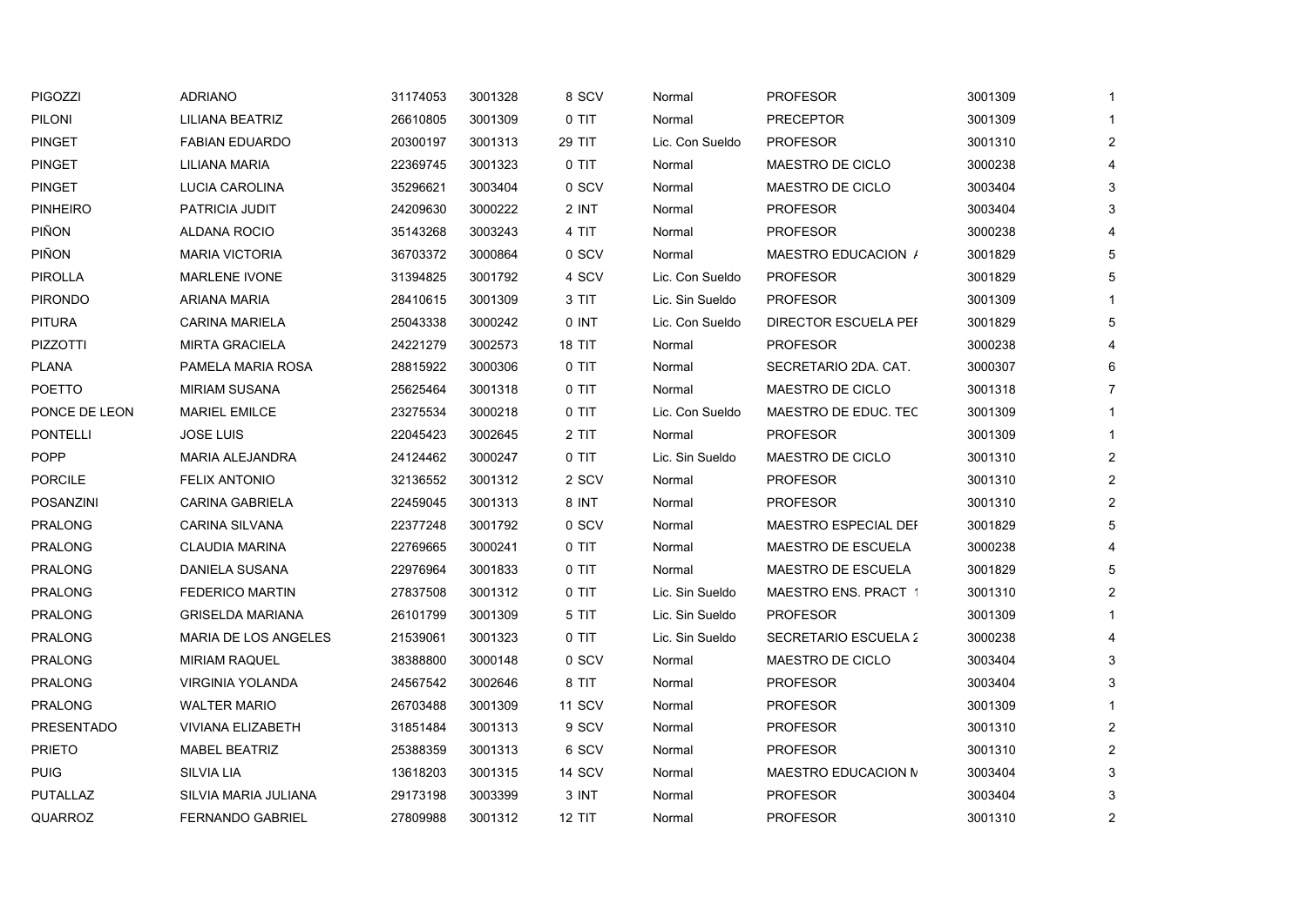| <b>QUINTANA</b>   | <b>JORGE MARCELO</b>     | 18193957 | 3001316 | 0 TIT         | Lic. Con Sueldo | MAESTRO DE CICLO              | 3003404 | 3              |
|-------------------|--------------------------|----------|---------|---------------|-----------------|-------------------------------|---------|----------------|
| QUIROZ            | <b>SUSANA</b>            | 14554530 | 3001318 | 0 TIT         | Lic. Sin Sueldo | MAESTRO DE CICLO              | 3001318 |                |
| RAMAT             | MANUEL JOSE              | 25902472 | 3001312 | 7 SCV         | Normal          | <b>PROFESOR</b>               | 3001310 | $\overline{c}$ |
| <b>RAMAT</b>      | <b>MANUELA</b>           | 29971449 | 3001792 | 3 TIT         | Normal          | <b>PROFESOR</b>               | 3001829 | 5              |
| RAMAT             | <b>MARIANA</b>           | 22906125 | 3001382 | 0 INT         | Normal          | RECTOR DE 2DA. CAT.CO         | 3001829 | 5              |
| <b>RAMAT</b>      | PAOLA MARIA              | 24209661 | 3000240 | 0 INT         | Normal          | DIRECTOR DE ESCUELA           | 3000238 |                |
| <b>RAMIREZ</b>    | LORENA EDITH             | 29269733 | 3001829 | 0 TIT         | Normal          | <b>MAESTRO ORIENTADOR</b>     | 3001829 |                |
| <b>RAMOS</b>      | ANALIA GABRIELA          | 21539126 | 3001318 | 0 TIT         | Normal          | MAESTRO DE CICLO              | 3001318 |                |
| <b>RAMOS</b>      | DIEGO ANDRES             | 26374290 | 3003399 | 0 TIT         | Normal          | MAESTRO DE CICLO              | 3003404 |                |
| <b>RAMOS</b>      | <b>VALERIA SOLEDAD</b>   | 30044103 | 3001328 | <b>12 TIT</b> | Normal          | <b>PROFESOR</b>               | 3001309 |                |
| RAVIOL            | MARCELA CAROLINA         | 23907012 | 3001383 | 0 INT         | Normal          | DIRECTOR ESCUELA 4°1          | 3001829 | 5              |
| <b>REBORD</b>     | <b>MELINA LUJAN</b>      | 27837472 | 3002646 | <b>28 SCV</b> | Normal          | <b>PROFESOR</b>               | 3003404 |                |
| <b>REBOSSIO</b>   | DANIELA DEL LUJAN        | 20257014 | 3000218 | 0 TIT         | Lic. Con Sueldo | EN CAMBIO DE FUNCION          | 3001309 |                |
| <b>RECKZIEGEL</b> | <b>MIRTA OFELIA</b>      | 27378597 | 3003243 | 6 TIT         | Lic. Con Sueldo | <b>PROFESOR</b>               | 3003404 | 3              |
| <b>REGNER</b>     | <b>MARIA ANDREA</b>      | 21425019 | 3001834 | 0 TIT         | Normal          | MAESTRO DE CICLO              | 3001829 |                |
| <b>REGNER</b>     | <b>MARIA FABIANA</b>     | 21425018 | 3003287 | 0 SCV         | Normal          | MAESTRO DE CICLO BAS          | 3001829 |                |
| <b>REGUERA</b>    | <b>MARIA JOSE</b>        | 22656924 | 3000238 | 0 TIT         | Lic. Sin Sueldo | SECRETARIO ESCUELA 1          | 3000238 |                |
| <b>REGUEYRA</b>   | <b>HORACIO GABRIEL</b>   | 28190323 | 3000222 | 4 TIT         | Normal          | <b>PROFESOR</b>               | 3003404 | 3              |
| <b>REY</b>        | CARLA ROSARIO DEL CARMEN | 32545809 | 3003204 | <b>19 TIT</b> | Normal          | <b>PROFESOR</b>               | 3001829 |                |
| <b>REYMOND</b>    | PATRICIA NOELIA          | 26101808 | 3001388 | <b>17 TIT</b> | Normal          | <b>PROFESOR</b>               | 3001829 | 5              |
| <b>REYNOSO</b>    | LUCRECIA MARIA INES      | 35698449 | 3001316 | 0 INT         | Normal          | MAESTRO DE CICLO              | 3003404 |                |
| <b>REYNOSO</b>    | ROMINA MABEL             | 28591344 | 3000240 | 0 TIT         | Normal          | <b>TECNICO AUXILIAR (EOE</b>  | 3000238 |                |
| <b>RICHARD</b>    | ANDREA SIOMARA           | 32745375 | 3001792 | 10 INT        | Normal          | <b>PROFESOR</b>               | 3001829 |                |
| <b>RICHARD</b>    | <b>JULIETA BEATRIZ</b>   | 23531310 | 3001313 | 2 TIT         | Normal          | <b>PROFESOR</b>               | 3001310 | 2              |
| <b>RICHARD</b>    | <b>MARÍA CELESTE</b>     | 30565631 | 3003305 | 0 TIT         | Lic. Sin Sueldo | MAESTRO EDUCACION IN          | 3001309 |                |
| <b>RICHARD</b>    | PABLO DANIEL             | 26101801 | 3001312 | 0 TIT         | Normal          | SECRETARIO 1ERA. CAT.         | 3001310 | 2              |
| <b>RICHARD</b>    | SONIA STELLA MARIS       | 20257012 | 3001310 | 0 TIT         | Lic. Sin Sueldo | MAESTRO DE CICLO              | 3001310 |                |
| <b>RICKERT</b>    | SILVINA ELIZABETH        | 23094303 | 3000238 | 0 TIT         | Normal          | MAESTRO EDUCACION IN          | 3000238 |                |
| <b>RIFUTO</b>     | <b>MARCELA ISABEL</b>    | 20229864 | 3002961 | 0 TIT         | Lic. Con Sueldo | MAESTRO EDUCACION IN          | 3003404 |                |
| <b>RIOS</b>       | <b>GABRIELA MARICEL</b>  | 26596299 | 3001315 | 0 SCV         | Normal          | MAESTRO DE CICLO              | 3003404 |                |
| <b>RIVAS</b>      | <b>ANA MARIA</b>         | 32136673 | 3001309 | 0 SCV         | Normal          | <b>PRECEPTOR</b>              | 3001309 |                |
| <b>RIVAS</b>      | <b>MARIA ISABEL</b>      | 17072398 | 3001323 | 0 INT         | Normal          | <b>BIBLIOTECARIO NIVEL PF</b> | 3000238 |                |
| <b>RIVAS</b>      | <b>NESTOR ADOLFO</b>     | 26717151 | 3000306 | 3 TIT         | Lic. Sin Sueldo | <b>PROFESOR</b>               | 3000307 | 6              |
|                   |                          |          |         |               |                 |                               |         |                |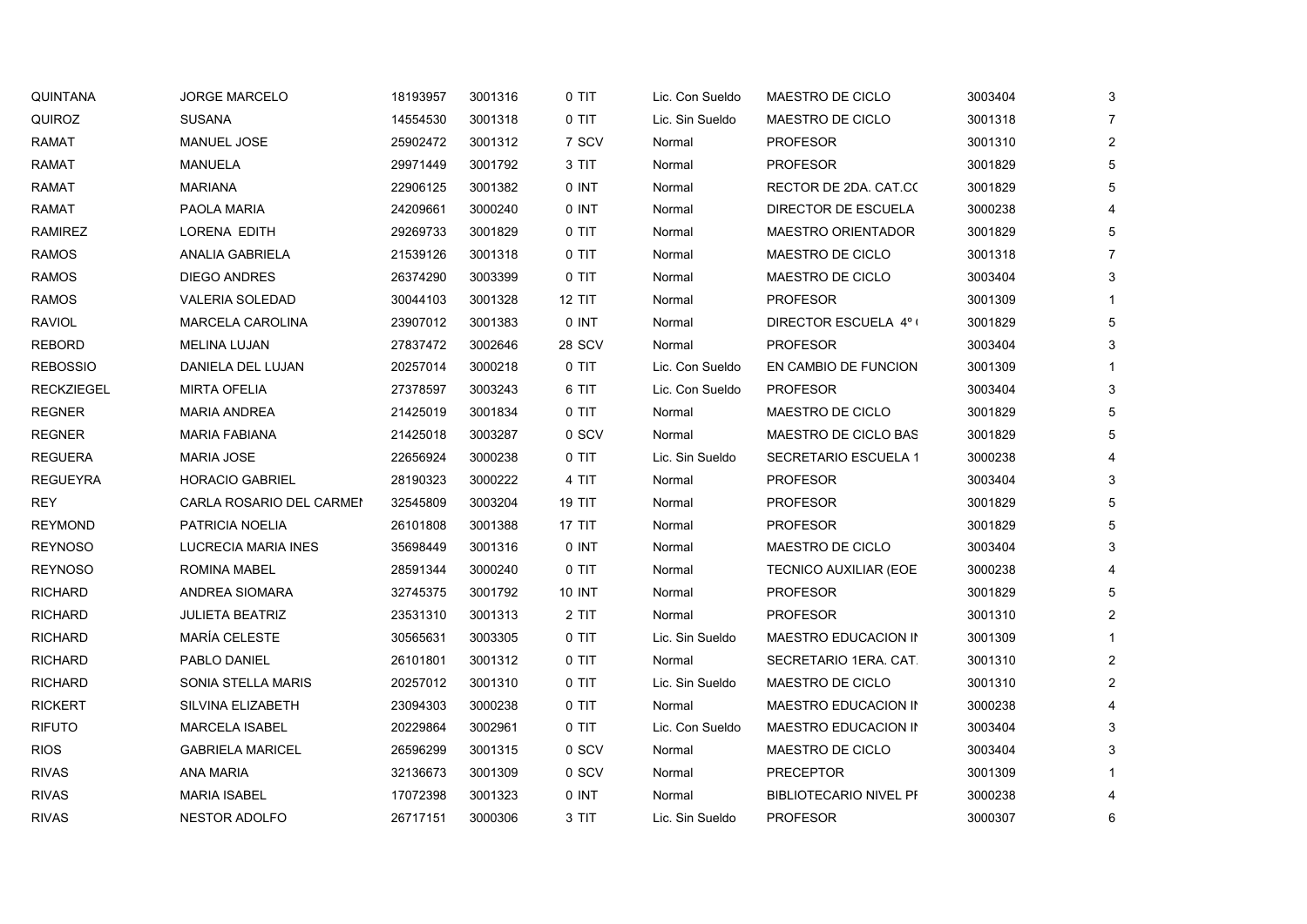| <b>ROBIN</b>      | ANDREA SILVANA          | 27835706 | 3000222 | 3 INT         | Normal          | <b>PROFESOR</b>               | 3003404 | 3                     |
|-------------------|-------------------------|----------|---------|---------------|-----------------|-------------------------------|---------|-----------------------|
| <b>ROBIN</b>      | <b>STELLA MARIS</b>     | 22839005 | 3001309 | <b>11 SCV</b> | Normal          | <b>PROFESOR</b>               | 3001309 |                       |
| <b>RODAS</b>      | <b>SUSANA BEATRIZ</b>   | 20257112 | 3001328 | 0 TIT         | Normal          | SECRETARIO 1ERA. CAT.         | 3001309 | $\mathbf 1$           |
| <b>RODRIGUEZ</b>  | <b>ANA MARIELA</b>      | 23958790 | 3001313 | 16 TIT        | Normal          | <b>PROFESOR</b>               | 3001310 | $\overline{a}$        |
| <b>RODRIGUEZ</b>  | <b>BETINA</b>           | 25256136 | 3001310 | 0 TIT         | Normal          | MAESTRO EDUCACION IN          | 3001310 | $\overline{2}$        |
| <b>RODRIGUEZ</b>  | <b>CINTIA</b>           | 30166547 | 3003243 | 2 TIT         | Normal          | <b>PROFESOR</b>               | 3003404 | 3                     |
| <b>RODRIGUEZ</b>  | DANILO JESUS            | 33422510 | 3001328 | <b>10 INT</b> | Lic. Sin Sueldo | <b>PROFESOR</b>               | 3001309 |                       |
| <b>RODRIGUEZ</b>  | <b>GABRIELA</b>         | 17020704 | 3001316 | 0 SCV         | Normal          | <b>VICEDIRECTOR ESCUEL/</b>   | 3003404 | 3                     |
| <b>RODRIGUEZ</b>  | <b>LETICIA MERCEDES</b> | 30166636 | 3002645 | <b>13 SCV</b> | Normal          | <b>PROFESOR</b>               | 3001309 |                       |
| <b>RODRIGUEZ</b>  | <b>MARIA FLORENCIA</b>  | 27427473 | 3001313 | 3 TIT         | Lic. Con Sueldo | <b>PROFESOR</b>               | 3001310 | $\overline{2}$        |
| <b>RODRIGUEZ</b>  | PAOLA MARIA             | 28961362 | 3009961 | 0 TIT         | Normal          | TECNICO AUXILIAR (EOE         | 3003404 | 3                     |
| <b>RODRIGUEZ</b>  | <b>TAMARA ANAHI</b>     | 28661922 | 3000238 | 0 TIT         | Normal          | <b>MAESTRO ORIENTADOR</b>     | 3000238 |                       |
| RODRIGUEZ CARRIZO | LAURA DANIELA           | 18837564 | 3001313 | 9 TIT         | Normal          | <b>PROFESOR</b>               | 3001310 | 2                     |
| <b>ROH</b>        | ADRIANA NOEMI           | 21583315 | 3001317 | 0 TIT         | Normal          | MAESTRO EDUCACION IN          | 3001318 |                       |
| <b>ROH</b>        | <b>LIA SUSANA</b>       | 20257246 | 3002645 | 0 INT         | Normal          | <b>RECTOR 3ERA. CAT</b>       | 3001309 |                       |
| <b>ROH</b>        | <b>MARIELA SUSANA</b>   | 23275451 | 3000237 | 0 INT         | Lic. Con Sueldo | DIRECTOR ESCUELA 4° (         | 3003404 | 3                     |
| <b>ROH</b>        | ROCIO BELEN             | 35070871 | 3002645 | 4 SCV         | Normal          | <b>PROFESOR</b>               | 3001309 |                       |
| ROH               | <b>STELLA MARIS</b>     | 27427446 | 3001324 | 0 SCV         | Lic. Con Sueldo | <b>PRECEPTOR</b>              | 3000238 |                       |
| <b>ROLANDRIA</b>  | <b>MARCOS JOSE</b>      | 34206893 | 3001309 | 0 INT         | Normal          | PRECEPTOR INSTITUTO           | 3001309 |                       |
| <b>ROMERO</b>     | <b>MARIA FERNANDA</b>   | 21583124 | 3001309 | 0 TIT         | Lic. Con Sueldo | MAESTRO DE CICLO              | 3001309 |                       |
| <b>ROMERO</b>     | MARÍA LUISA CATALINA    | 28358154 | 3001313 | 6 INT         | Lic. Con Sueldo | <b>PROFESOR</b>               | 3001310 | $\overline{2}$        |
| <b>ROMERO</b>     | <b>MARISA VERONICA</b>  | 29589003 | 3001310 | 0 INT         | Normal          | MAESTRO DE CICLO              | 3001310 | $\overline{2}$        |
| <b>ROMERO</b>     | <b>SERGIO ROLANDO</b>   | 14793638 | 3001312 | <b>12 TIT</b> | Lic. Con Sueldo | <b>PROFESOR</b>               | 3001310 | $\overline{2}$        |
| <b>ROSA</b>       | <b>MARIA NOEMI</b>      | 27427441 | 3001316 | 0 SCV         | Lic. Con Sueldo | MAESTRO DE CICLO              | 3003404 | 3                     |
| <b>ROSSIER</b>    | <b>MARIEL SOLEDAD</b>   | 31862835 | 3001318 | 0 TIT         | Normal          | MAESTRO DE CICLO              | 3001318 | 7                     |
| <b>ROSSIER</b>    | PATRICIA DEL CARMEN     | 31862836 | 3001383 | 0 SCV         | Normal          | MAESTRO DE CICLO              | 3001829 | 5                     |
| ROSZ              | <b>CARLA VERONICA</b>   | 26785307 | 3001310 | 0 TIT         | Lic. Sin Sueldo | <b>MAESTRO ORIENTADOR</b>     | 3001310 | $\overline{2}$        |
| <b>ROUDE</b>      | LUIS ALEJANDRO          | 30044063 | 3001312 | 3 SCV         | Normal          | <b>PROFESOR</b>               | 3001310 | $\mathbf{2}^{\prime}$ |
| <b>ROUDE</b>      | <b>MARIANA PAOLA</b>    | 34804856 | 3001325 | 0 TIT         | Normal          | <b>BIBLIOTECARIO NIVEL PF</b> | 3000238 |                       |
| <b>ROUGIER</b>    | CLAUDIA ALEJANDRA       | 21426367 | 3001318 | 0 TIT         | Lic. Sin Sueldo | MAESTRO DE CICLO              | 3001318 |                       |
| <b>ROUGIER</b>    | LORENA PAOLA            | 33011974 | 3002961 | 0 INT         | Normal          | MAESTRO EDUCACION IN          | 3003404 | 3                     |
| <b>ROUGIER</b>    | <b>MARCELA DELIA</b>    | 21539140 | 3002573 | <b>10 TIT</b> | Normal          | <b>PROFESOR</b>               | 3000238 |                       |
| ROUGIER           | <b>MARCOS EXEQUIEL</b>  | 30864640 | 3003287 | 12 SCV        | Normal          | <b>PROFESOR</b>               | 3001829 | 5                     |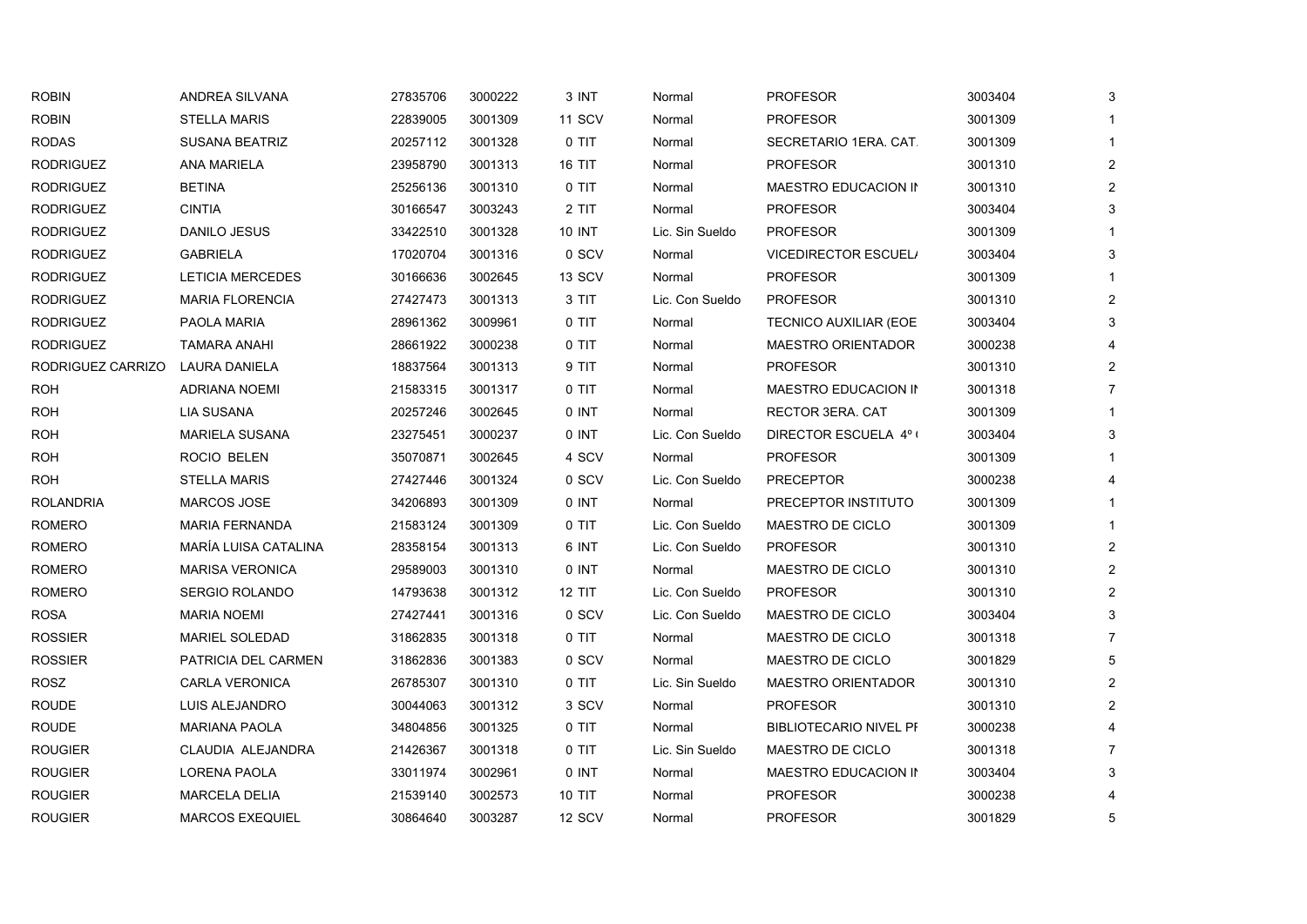| <b>ROUGIER</b>   | <b>MONICA GABRIELA</b>    | 25256196 | 3000299 | 0 TIT         | Lic. Con Sueldo | MAESTRO DE CICLO            | 3001318 | 7              |
|------------------|---------------------------|----------|---------|---------------|-----------------|-----------------------------|---------|----------------|
| <b>ROUGIER</b>   | PATRICIA CAROLINA         | 29315051 | 3001324 | 21 TIT        | Lic. Con Sueldo | <b>PROFESOR</b>             | 3000238 | Δ              |
| <b>ROUGIER</b>   | PATRICIA LORENA           | 23203850 | 3000307 | 0 TIT         | Lic. Sin Sueldo | MAESTRO DE CICLO            | 3000307 | 6              |
| <b>ROUILLER</b>  | <b>ARIEL ALBERTO</b>      | 26717291 | 3000222 | 0 TIT         | Normal          | <b>PRECEPTOR</b>            | 3003404 | 3              |
| <b>ROUILLER</b>  | <b>EZEQUIEL DANIEL</b>    | 30494834 | 3001388 | 2 SCV         | Normal          | <b>PROFESOR</b>             | 3001829 | 5              |
| <b>ROUILLER</b>  | <b>EZEQUIEL NICOLAS</b>   | 37081189 | 3001309 | 3 INT         | Normal          | <b>PROFESOR</b>             | 3001309 |                |
| <b>ROUILLER</b>  | <b>TERESA INES</b>        | 10280064 | 3001309 | 0 TIT         | Lic. Con Sueldo | <b>PRECEPTOR</b>            | 3001309 |                |
| <b>ROULLIER</b>  | <b>CELIA MARIELA</b>      | 24209874 | 3000307 | 0 TIT         | Normal          | MAESTRO DE CICLO            | 3000307 | 6              |
| RUBA DIAZ        | ANDREA MARIA              | 18850422 | 3001382 | 0 INT         | Normal          | SECRETARIO 2DA. CAT.        | 3001829 | 5              |
| <b>RUDAZ</b>     | <b>ANA MARIA</b>          | 25256234 | 3001324 | 6 TIT         | Normal          | <b>PROFESOR</b>             | 3000238 |                |
| <b>RUIZ</b>      | <b>SILVIA GRACIELA</b>    | 17138986 | 3001323 | 0 TIT         | Lic. Con Sueldo | MAESTRO DE CICLO            | 3000238 | 4              |
| RUIZ DIAZ        | ROSANA ISABEL             | 25604580 | 3001310 | 0 SCV         | Lic. Con Sueldo | MAESTRO DE CICLO            | 3001310 | $\overline{2}$ |
| RUSSO            | YANINA SOLEDAD            | 32252623 | 3001386 | 0 SCV         | Normal          | MAESTRO DE CICLO            | 3001829 | 5              |
| <b>SABATTINI</b> | <b>GRACIELA ALEJANDRA</b> | 22045424 | 3001309 | <b>13 TIT</b> | Lic. Con Sueldo | <b>PROFESOR</b>             | 3001309 |                |
| SABOREDO         | PERLA MARINA              | 26717117 | 3001317 | 0 TIT         | Lic. Sin Sueldo | MAESTRO DE CICLO            | 3001318 | $\overline{7}$ |
| SABOREDO         | ROBERTO ALEJANDRO         | 20724234 | 3001324 | 0 TIT         | Normal          | <b>PRECEPTOR</b>            | 3000238 |                |
| <b>SACKS</b>     | <b>CECILIA MARGARITA</b>  | 25657249 | 3001313 | 36 TIT        | Normal          | <b>PROFESOR</b>             | 3001310 | $\overline{2}$ |
| <b>SACKS</b>     | <b>GASTON YAMIL</b>       | 26102936 | 3002573 | 2 SCV         | Normal          | <b>PROFESOR</b>             | 3000238 |                |
| SADOWIEC         | KARINA BEATRIZ            | 24818556 | 3001309 | 6 TIT         | Normal          | <b>PROFESOR</b>             | 3001309 |                |
| SAENZ SAMANIEGO  | <b>MARTA ALICIA</b>       | 22045592 | 3000238 | 0 TIT         | Lic. Sin Sueldo | MAESTRO DE CICLO            | 3000238 |                |
| <b>SAFFER</b>    | DANIELA EDITH             | 20229933 | 3001309 | 4 SCV         | Normal          | <b>PROFESOR</b>             | 3001309 |                |
| <b>SAFFER</b>    | <b>MARIA SABRINA</b>      | 29398796 | 3000148 | 12 TIT        | Lic. Con Sueldo | MAESTRO DE EDUC. TEC        | 3003404 | 3              |
| <b>SAFFER</b>    | SAMUEL SEBASTIAN          | 34464648 | 3001309 | 2 SCV         | Lic. Con Sueldo | <b>PROFESOR</b>             | 3001309 |                |
| <b>SAFFORES</b>  | <b>MARIA GRISEL</b>       | 26717158 | 3003404 | 0 TIT         | Normal          | MAESTRO DE CICLO            | 3003404 | 3              |
| SALAZAR          | ANDREA VERONICA           | 25894903 | 3001792 | 3 TIT         | Normal          | <b>PROFESOR</b>             | 3001829 | 5              |
| SALDAÑA          | MARIA ANDREA              | 23696438 | 3000218 | 0 TIT         | Lic. Sin Sueldo | MAESTRO DE CICLO            | 3001309 |                |
| <b>SALINAS</b>   | MARCELA SOLEDAD           | 36056831 | 3001310 | 0 INT         | Normal          | MAESTRO DE CICLO            | 3001310 | 2              |
| SALOMON          | PATRICIA GABRIELA         | 24788519 | 3003243 | 0 TIT         | Normal          | MAESTRO 1° AÑO ESCUE        | 3000238 |                |
| <b>SALONE</b>    | ALFREDO JUAN              | 18681993 | 3000222 | 2 INT         | Lic. Sin Sueldo | <b>PROFESOR</b>             | 3003404 | 3              |
| SALVAT           | MIRIAM ELIZABETH          | 24209864 | 3000238 | 0 TIT         | Normal          | <b>VICEDIRECTOR ESCUEL/</b> | 3000238 |                |
| SANCHEZ          | <b>CRISTINA ELISA</b>     | 22622359 | 3001210 | 0 TIT         | Lic. Sin Sueldo | <b>SECRETARIO ESCUELA 3</b> | 3001310 | 2              |
| SANCHEZ          | <b>LUIS MARCELO</b>       | 30290866 | 3001309 | 12 SCV        | Normal          | <b>PROFESOR</b>             | 3001309 |                |
| SANCHEZ          | RAUL DANILO               | 27158087 | 3003345 | 6 SCV         | Normal          | <b>PROFESOR</b>             | 3000238 | 4              |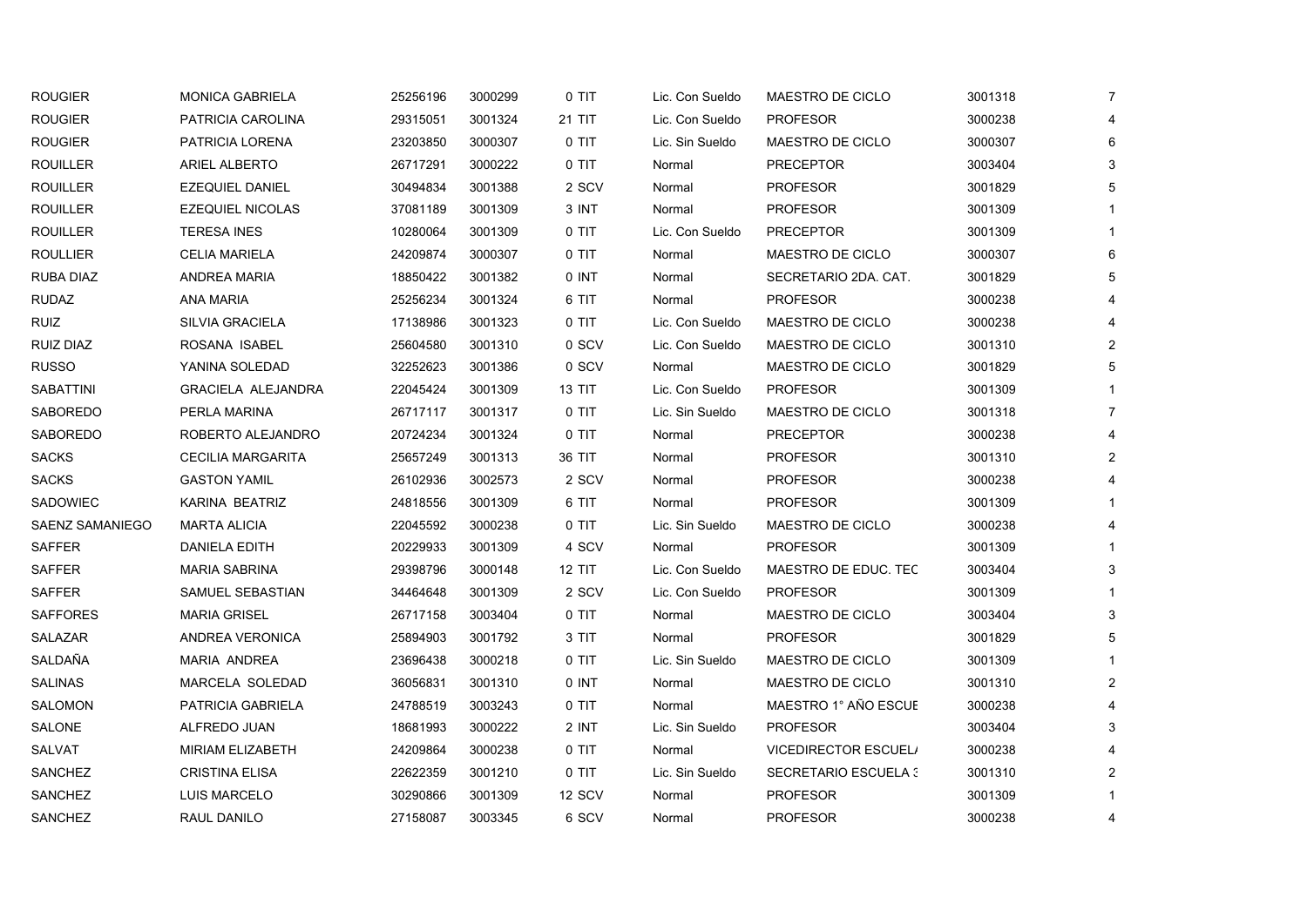| SANCHEZ         | <b>SILVINA MACARENA</b>   | 40164529 | 3000232 | 3 SCV         | Normal          | <b>PROFESOR</b>              | 3001318 | 7 |
|-----------------|---------------------------|----------|---------|---------------|-----------------|------------------------------|---------|---|
| <b>SANCHEZ</b>  | <b>VALERIA AGOSTINA</b>   | 27835676 | 3003404 | 0 SCV         | Normal          | DIRECTOR ESCUELA 4º (        | 3003404 | 3 |
| SANDER          | <b>ANDREA</b>             | 34784454 | 3003404 | <b>11 SCV</b> | Normal          | MAESTRO DE EDUCACIO          | 3003404 |   |
| SANDOVAL        | <b>MIRIAM ADRIANA</b>     | 33071032 | 3001310 | 0 SCV         | Normal          | MAESTRO EDUCACION IN         | 3001310 |   |
| SANDRI          | <b>ELIDA LEONOR</b>       | 24037920 | 3000304 | 0 TIT         | Normal          | DIRECTOR ESCUELA PEF         | 3000307 |   |
| <b>SANTINI</b>  | ANIBAL EDGARDO            | 20457137 | 3001313 | 3 INT         | Normal          | <b>PROFESOR</b>              | 3001310 |   |
| SANZBERRO       | LUCIANA MARIA             | 31277321 | 3001309 | 0 SCV         | Normal          | MAESTRO ESPECIAL DEF         | 3001309 |   |
| SARACCO         | SANDRA PATRICIA           | 20647492 | 3000307 | 0 TIT         | Lic. Con Sueldo | MAESTRO EDUCACION IN         | 3000307 |   |
| SARTHOU         | FERNANDA MARIA            | 25604620 | 3001328 | 27 TIT        | Lic. Con Sueldo | <b>PROFESOR</b>              | 3001309 |   |
| SAUTHIER        | LILIANA RAQUEL            | 21539071 | 3009961 | 0 TIT         | Normal          | DIRECTOR RADIO EDUC/         | 3003404 | 3 |
| SCHEFER         | DAIANA AILIN              | 38387076 | 3000854 | 0 SCV         | Normal          | MAESTRO DE CICLO             | 3001829 |   |
| SCHEFFLER       | <b>TATIANA</b>            | 25193135 | 3001382 | <b>10 TIT</b> | Normal          | <b>PROFESOR</b>              | 3001829 |   |
| SCHENFELD       | ELIANA VANESA             | 34983405 | 3002645 | 16 SCV        | Normal          | <b>PROFESOR</b>              | 3001309 |   |
| <b>SCHESI</b>   | LOURDES ALEJANDRA         | 23158667 | 3001316 | 0 SCV         | Lic. Con Sueldo | MAESTRO EDUCACION IN         | 3003404 |   |
| SCHNEIDER       | <b>MARIELA DELFINA</b>    | 21529028 | 3001315 | 0 TIT         | Normal          | MAESTRO DE CICLO             | 3003404 |   |
| SEGOVIA         | <b>GUSTAVO JOSE</b>       | 17394193 | 3001328 | 4 INT         | Normal          | <b>PROFESOR</b>              | 3001309 |   |
| SEGOVIA         | <b>MARCELA DE LOURDES</b> | 18418063 | 3000307 | 0 TIT         | Normal          | MAESTRO DE CICLO             | 3000307 |   |
| SEGOVIA         | PATRICIA EVANGELINA       | 27124984 | 3000232 | 3 TIT         | Normal          | <b>PROFESOR</b>              | 3001318 |   |
| SEGUI           | <b>SILVANA MARIA</b>      | 27782344 | 3001792 | <b>10 SCV</b> | Lic. Sin Sueldo | <b>PROFESOR</b>              | 3001829 |   |
| SELLANES        | EDGARDO DANIEL            | 21583054 | 3001324 | 0 TIT         | Normal          | <b>PRECEPTOR</b>             | 3000238 |   |
| SEOANE          | CARINA ALEJANDRA          | 18193949 | 3001314 | 0 TIT         | Lic. Con Sueldo | MAESTRO DE ESCUELA           | 3001310 |   |
| SEPULVEDA       | <b>MARCELA SILVIA</b>     | 17678809 | 3001832 | 0 SCV         | Normal          | <b>MAESTRO AUXILIAR NIVE</b> | 3001829 |   |
| SERRANO         | <b>MARCELO ADOLFO</b>     | 24202689 | 3001382 | 9 INT         | Normal          | <b>PROFESOR</b>              | 3001829 | 5 |
| SHANTON         | <b>BELKIS SORAYA</b>      | 29367001 | 3001309 | 0 SCV         | Normal          | MAESTRO ESPECIAL DEF         | 3001309 |   |
| SIBULOSKY       | JIMENA                    | 39263437 | 3003404 | 16 SCV        | Normal          | MAESTRO DE EDUC. TEC         | 3003404 | 3 |
| SIGOT           | PAOLA SOLEDAD             | 35698796 | 3003245 | 16 SCV        | Normal          | <b>PROFESOR</b>              | 3001829 |   |
| SILVA           | <b>MARIA EUGENIA</b>      | 27294209 | 3001313 | 0 TIT         | Normal          | <b>PRECEPTOR</b>             | 3001310 |   |
| SILVA           | NORMA LILIANA             | 22696906 | 3003404 | 0 TIT         | Lic. Con Sueldo | MAESTRO DE CICLO             | 3003404 |   |
| SILVEYRA        | <b>ADRIANA MABEL</b>      | 14793558 | 3002459 | 0 TIT         | Normal          | MAESTRO DE CENTRO E          | 3001310 |   |
| <b>SILVEYRA</b> | <b>CELINA INES</b>        | 31789508 | 3001315 | 0 SCV         | Normal          | <b>MAESTRO AUXILIAR DE E</b> | 3003404 |   |
| SILVEYRA        | <b>CYNTHIA VERONICA</b>   | 33804905 | 3001310 | 0 TIT         | Lic. Sin Sueldo | MAESTRO DE CICLO             | 3001310 |   |
| SIMON           | ANALIA GRISELDA           | 22115641 | 3000235 | 0 INT         | Normal          | DIRECTOR ESCUELA 4º (        | 3000238 |   |
| SIMONINI        | ALEJANDRO MATEO           | 23531426 | 3002573 | <b>12 TIT</b> | Lic. Con Sueldo | <b>PROFESOR</b>              | 3000238 |   |
|                 |                           |          |         |               |                 |                              |         |   |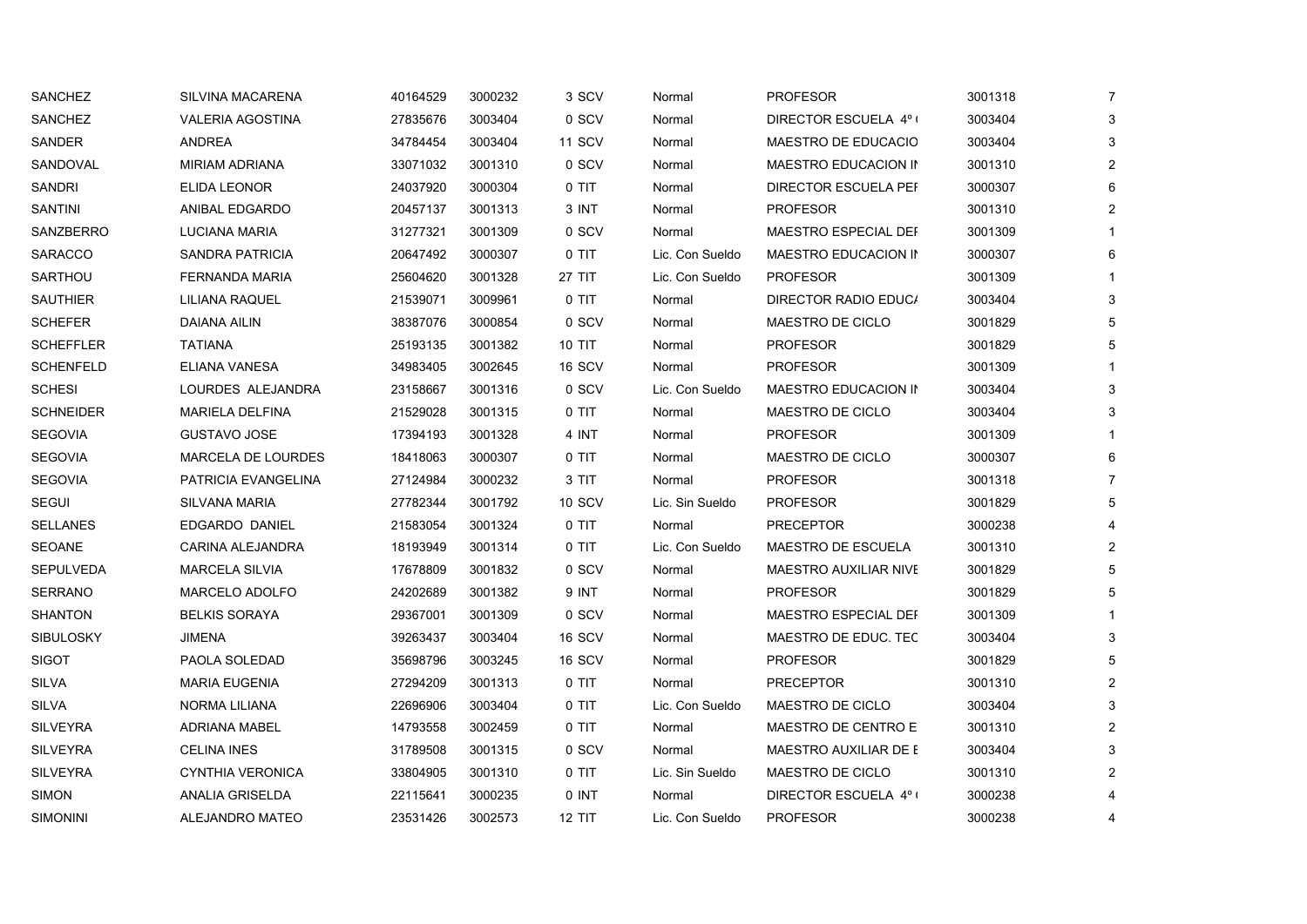| <b>SIRI</b>       | <b>GABRIELA LORENA</b>          | 29536449 | 3001324 | 2 TIT   | Normal          | <b>PROFESOR</b>             | 3000238 | 4              |
|-------------------|---------------------------------|----------|---------|---------|-----------------|-----------------------------|---------|----------------|
| SIVILLA           | <b>ERNESTO JOSE</b>             | 21101279 | 3003245 | 8 SCV   | Lic. Con Sueldo | <b>PROFESOR</b>             | 3001829 | 5              |
| <b>SMIETANO</b>   | <b>NADIA SOLEDAD</b>            | 28962400 | 3001318 | $0$ TIT | Normal          | MAESTRO EDUCACION IN        | 3001318 | $\overline{7}$ |
| <b>SOIFER</b>     | PAULA GABRIELA                  | 28262199 | 3000238 | 0 TIT   | Lic. Sin Sueldo | MAESTRO DE CICLO            | 3000238 | 4              |
| SOPLAN            | <b>MARIANA ANDREA</b>           | 32136546 | 3001324 | 0 SCV   | Normal          | <b>PRECEPTOR</b>            | 3000238 | 4              |
| <b>SOPPELSA</b>   | <b>MARIA DE LOS MILAGROS</b>    | 21696272 | 3001313 | 28 TIT  | Normal          | <b>PROFESOR</b>             | 3001310 | 2              |
| <b>SORDI</b>      | ALEJANDRA NOEMI                 | 32463774 | 3001316 | 0 SCV   | Normal          | MAESTRO DE CICLO            | 3003404 | 3              |
| <b>SORDI</b>      | <b>IVANA LORENA</b>             | 28358247 | 3001324 | 36 INT  | Lic. Con Sueldo | <b>PROFESOR</b>             | 3000238 |                |
| SOSA              | <b>GRACIELA SUSANA</b>          | 25256123 | 3000218 | 0 TIT   | Lic. Con Sueldo | MAESTRO EDUCACION IN        | 3001309 |                |
| <b>SOSA</b>       | <b>MERCEDES MARIA ELIZABETH</b> | 35070856 | 3000307 | 0 TIT   | Lic. Con Sueldo | MAESTRO DE CICLO            | 3000307 | 6              |
| SOTELO            | <b>BLANCA ROSA</b>              | 21425805 | 3001318 | 0 TIT   | Normal          | MAESTRO DE EDUC. TEC        | 3001318 | 7              |
| SOTELO            | PAULA AGOSTINA                  | 36703363 | 3000302 | 0 SCV   | Normal          | MAESTRO EDUCACION IN        | 3001829 | 5              |
| SOTO              | NATALIA EVANGELINA              | 26703463 | 3003305 | 0 TIT   | Normal          | MAESTRO EDUCACION IN        | 3001309 |                |
| <b>SOTTER</b>     | <b>CLAUDINA INES</b>            | 20527653 | 3001312 | 0 INT   | Normal          | REGENTE ESC. TECNICA        | 3001310 | $\overline{2}$ |
| SOTTER            | <b>RUTH MARCELA</b>             | 33071010 | 3002960 | 0 SCV   | Lic. Con Sueldo | MAESTRO EDUCACION IN        | 3000238 | 4              |
| SPIAZZI           | <b>CLARA OBDULIA</b>            | 13288954 | 3001324 | 5 TIT   | Lic. Con Sueldo | <b>PROFESOR</b>             | 3000238 | 4              |
| SPIAZZI           | <b>CLARISA ELIZABETH</b>        | 25025761 | 3001313 | 20 TIT  | Normal          | <b>PROFESOR</b>             | 3001310 | $\overline{2}$ |
| <b>STEVEN</b>     | <b>EDUARDO DARIO</b>            | 16580271 | 3000863 | 0 TIT   | Normal          | <b>DIRECTOR ESCUELA PEF</b> | 3001829 | 5              |
| <b>SUAREZ</b>     | <b>BALBINA VERONICA</b>         | 26374033 | 3001328 | 0 SCV   | Lic. Con Sueldo | <b>INSTRUCTOR COMPLEJC</b>  | 3001309 |                |
| <b>SUAREZ</b>     | <b>MARIA CLAUDIA</b>            | 23958924 | 3003345 | 0 INT   | Lic. Con Sueldo | RECTOR 3ERA CAT. ESC.       | 3000238 | 4              |
| <b>SUCCETTI</b>   | <b>MARIA GABRIELA</b>           | 28358051 | 3000240 | 0 TIT   | Normal          | <b>MAESTRO DE SECCION [</b> | 3000238 |                |
| <b>TACCHELLA</b>  | <b>MARIA EUGENIA</b>            | 31874049 | 3001831 | 0 SCV   | Normal          | MAESTRO DE SECCION I        | 3001829 | 5              |
| <b>TARABINI</b>   | <b>JULIO MARCELO</b>            | 25625459 | 3001312 | 0 TIT   | Lic. Con Sueldo | <b>PRECEPTOR</b>            | 3001310 | $\overline{2}$ |
| <b>TARABINI</b>   | SONIA VIVIANA                   | 14598443 | 3003243 | 2 TIT   | Normal          | <b>PROFESOR</b>             | 3003404 | 3              |
| <b>TARAVINI</b>   | <b>IVANA BELEN</b>              | 35698766 | 3003147 | 0 SCV   | Normal          | <b>MAESTRO DE SECCION [</b> | 3000307 | 6              |
| <b>TARAVINI</b>   | SELVA LORENA                    | 34725344 | 3000232 | 0 SCV   | Normal          | <b>PRECEPTOR</b>            | 3001318 | $\overline{7}$ |
| TAVELLA           | <b>MARIO GUSTAVO</b>            | 24897223 | 3001328 | 0 TIT   | Normal          | PRECEPTOR RESIDENCI         | 3001309 |                |
| TESSORE           | <b>CLAUDIA CRISTINA</b>         | 20681501 | 3001319 | 0 SCV   | Normal          | DIRECTOR ESCUELA 4º (       | 3001829 | 5              |
| <b>TOGNOLOTTI</b> | <b>CECILIA ADRIANA</b>          | 12467596 | 3009961 | $0$ TIT | Lic. Con Sueldo | SUPERVISOR NIVEL INICI      | 3003404 | 3              |
| <b>TOHAIG</b>     | <b>WALTER BASILIO</b>           | 29398794 | 3002573 | $0$ TIT | Lic. Con Sueldo | <b>PRECEPTOR</b>            | 3000238 |                |
| <b>TORRANO</b>    | <b>IRENE REGINA</b>             | 12259814 | 3001309 | 0 SCV   | Lic. Con Sueldo | DIRECTOR ESCUELA 1º C       | 3001309 |                |
| <b>TORRES</b>     | <b>VIRGINIA LORENA</b>          | 23418479 | 3001318 | 0 TIT   | Lic. Sin Sueldo | MAESTRO DE CICLO            | 3001318 | $\overline{7}$ |
| <b>TOTORICA</b>   | <b>AGUSTINA</b>                 | 27139999 | 3001315 | 16 TIT  | Normal          | <b>MAESTRO ORIENTADOR</b>   | 3003404 | 3              |
|                   |                                 |          |         |         |                 |                             |         |                |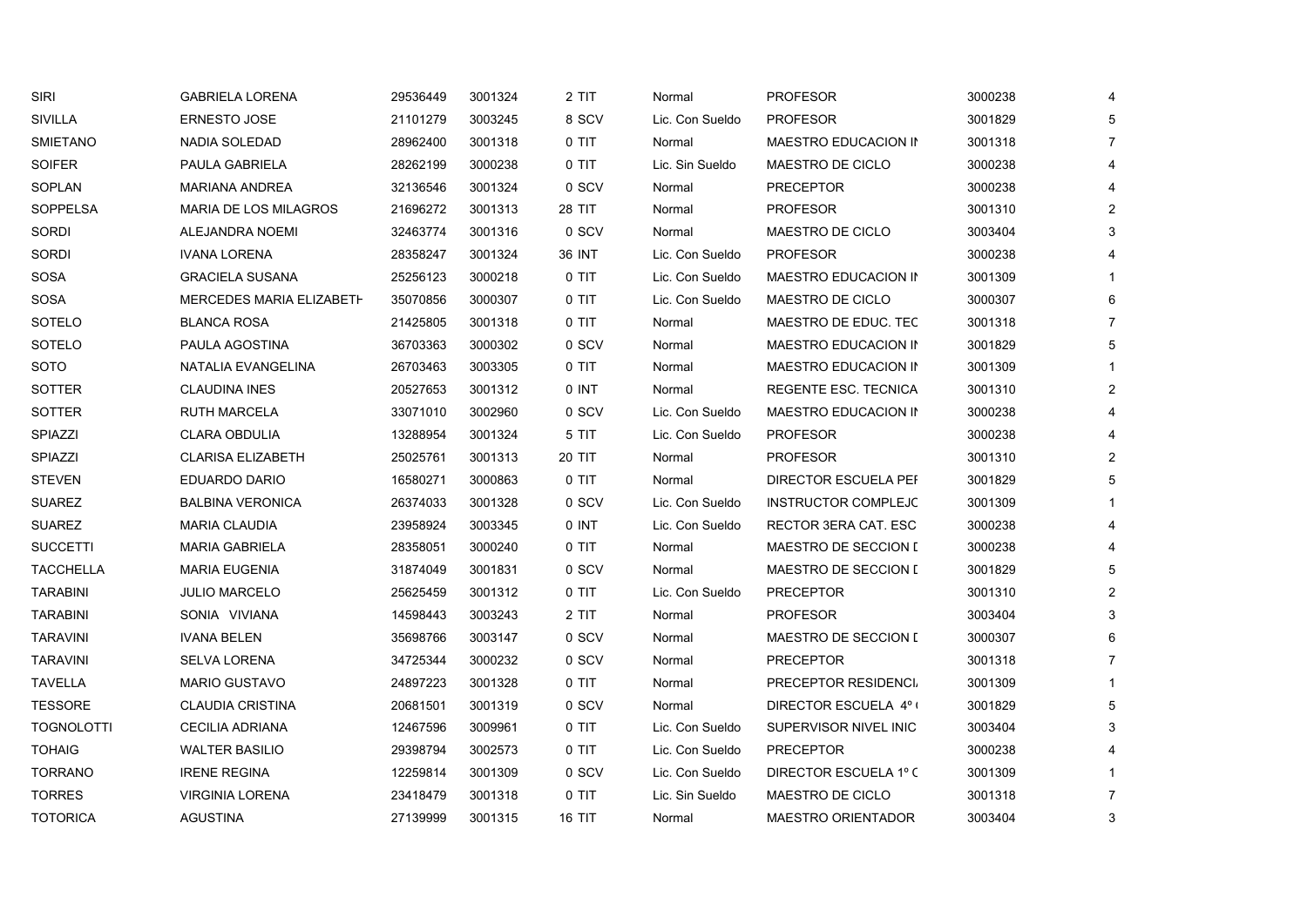| <b>TOURNOUD</b><br><b>TOURNOUR</b><br><b>TOURNOUR</b><br><b>TOURNOUR</b><br><b>TOURNOUR</b> | <b>MARIA DE LOS ANGELES</b><br>CARINA MARIA LORENA<br><b>DARIO RUBEN</b><br><b>FABIO ALCIDES</b><br>LUCIANO LEANDRO<br>MARIA DE LOS ANGELES<br><b>MARIA ROSA</b><br>ROSANA NOEMI | 26220540<br>24567532<br>23531298<br>20724200<br>33370579<br>25960098<br>14691670 | 3001325<br>3001323<br>3002646<br>3001324<br>3001323<br>3001324 | 0 TIT<br>0 TIT<br>0 TIT<br>0 SCV<br>0 SCV<br><b>10 TIT</b> | Lic. Sin Sueldo<br>Lic. Con Sueldo<br>Lic. Con Sueldo<br>Lic. Con Sueldo<br>Lic. Con Sueldo | MAESTRO DE CICLO<br>MAESTRO EDUCACION IN<br>SECRETARIO 3ERA. CAT.<br>VICERECTOR 1ERA. CAT.<br>MAESTRO DE CICLO | 3000238<br>3000238<br>3000238<br>3000238<br>3000238 | 4<br>4<br>4<br>4 |
|---------------------------------------------------------------------------------------------|----------------------------------------------------------------------------------------------------------------------------------------------------------------------------------|----------------------------------------------------------------------------------|----------------------------------------------------------------|------------------------------------------------------------|---------------------------------------------------------------------------------------------|----------------------------------------------------------------------------------------------------------------|-----------------------------------------------------|------------------|
|                                                                                             |                                                                                                                                                                                  |                                                                                  |                                                                |                                                            |                                                                                             |                                                                                                                |                                                     |                  |
|                                                                                             |                                                                                                                                                                                  |                                                                                  |                                                                |                                                            |                                                                                             |                                                                                                                |                                                     |                  |
|                                                                                             |                                                                                                                                                                                  |                                                                                  |                                                                |                                                            |                                                                                             |                                                                                                                |                                                     |                  |
|                                                                                             |                                                                                                                                                                                  |                                                                                  |                                                                |                                                            |                                                                                             |                                                                                                                |                                                     |                  |
|                                                                                             |                                                                                                                                                                                  |                                                                                  |                                                                |                                                            |                                                                                             |                                                                                                                |                                                     | 4                |
| <b>TOURNOUR</b>                                                                             |                                                                                                                                                                                  |                                                                                  |                                                                |                                                            | Lic. Sin Sueldo                                                                             | <b>PROFESOR</b>                                                                                                | 3000238                                             | 4                |
| <b>TRABICHET</b>                                                                            |                                                                                                                                                                                  |                                                                                  | 3003245                                                        | 16 SCV                                                     | Normal                                                                                      | <b>PROFESOR</b>                                                                                                | 3001829                                             | 5                |
| <b>TRABICHET</b>                                                                            |                                                                                                                                                                                  | 20527644                                                                         | 3001328                                                        | 0 TIT                                                      | Lic. Con Sueldo                                                                             | ASESOR PEDAGOGICO P                                                                                            | 3001309                                             |                  |
| <b>TRABICHET</b>                                                                            | <b>VALERIA ILEANA</b>                                                                                                                                                            | 27795507                                                                         | 3001792                                                        | 3 TIT                                                      | Normal                                                                                      | <b>PROFESOR</b>                                                                                                | 3001829                                             | 5                |
| <b>TREBOUX</b>                                                                              | ANDREA CAROLINA                                                                                                                                                                  | 35716861                                                                         | 3001328                                                        | 3 SCV                                                      | Normal                                                                                      | <b>PROFESOR</b>                                                                                                | 3001309                                             |                  |
| <b>TREBOUX</b>                                                                              | <b>MARIA LUISINA</b>                                                                                                                                                             | 30864604                                                                         | 3003287                                                        | 12 SCV                                                     | Normal                                                                                      | <b>PROFESOR</b>                                                                                                | 3001829                                             | 5                |
| <b>TRON</b>                                                                                 | <b>NANCI NOEMI</b>                                                                                                                                                               | 30864679                                                                         | 3001309                                                        | 14 TIT                                                     | Normal                                                                                      | <b>PROFESOR</b>                                                                                                | 3001309                                             |                  |
| <b>TRONCOSO</b>                                                                             | <b>ADRIAN</b>                                                                                                                                                                    | 37289747                                                                         | 3001323                                                        | 0 SCV                                                      | Normal                                                                                      | MAESTRO DE CICLO                                                                                               | 3000238                                             | 4                |
| <b>TSCHOPP</b>                                                                              | ELIANA SOLEDAD                                                                                                                                                                   | 31118488                                                                         | 3000241                                                        | 0 TIT                                                      | Normal                                                                                      | <b>MAESTRO DE ESCUELA</b>                                                                                      | 3000238                                             | 4                |
| <b>TSCHOPP</b>                                                                              | <b>MARIA FERNANDA</b>                                                                                                                                                            | 24567556                                                                         | 3000238                                                        | 0 TIT                                                      | Normal                                                                                      | MAESTRO DE EDUC. TEC                                                                                           | 3000238                                             | 4                |
| <b>TUCHEL</b>                                                                               | ANDREA SUSANA                                                                                                                                                                    | 25684524                                                                         | 3001328                                                        | 6 TIT                                                      | Normal                                                                                      | <b>PROFESOR</b>                                                                                                | 3001309                                             |                  |
| <b>TURIN</b>                                                                                | <b>GABRIELA SILVANA</b>                                                                                                                                                          | 23697446                                                                         | 3001386                                                        | 0 SCV                                                      | Normal                                                                                      | DIRECTOR ESCUELA 4°1                                                                                           | 3001829                                             | 5                |
| <b>TURIN</b>                                                                                | <b>MARIA SILVANA</b>                                                                                                                                                             | 23531253                                                                         | 3001382                                                        | <b>10 TIT</b>                                              | Normal                                                                                      | <b>PROFESOR</b>                                                                                                | 3001829                                             | 5                |
| <b>TURIN</b>                                                                                | <b>MARTA ISABEL</b>                                                                                                                                                              | 22369703                                                                         | 3001792                                                        | 9 SCV                                                      | Normal                                                                                      | PROFESOR                                                                                                       | 3001829                                             | 5                |
| <b>TUYARE</b>                                                                               | ELIANA CELESTE                                                                                                                                                                   | 33623365                                                                         | 3002645                                                        | 2 SCV                                                      | Normal                                                                                      | <b>PROFESOR</b>                                                                                                | 3001309                                             |                  |
| <b>UDRIZAR SAUTHIER</b>                                                                     | <b>MARIANELA</b>                                                                                                                                                                 | 33370631                                                                         | 3001792                                                        | <b>28 SCV</b>                                              | Normal                                                                                      | <b>PROFESOR</b>                                                                                                | 3001829                                             | 5                |
| <b>UDRIZAR SAUTHIER</b>                                                                     | <b>WALTER OMAR</b>                                                                                                                                                               | 29367007                                                                         | 3001382                                                        | 4 SCV                                                      | Normal                                                                                      | <b>PROFESOR</b>                                                                                                | 3001829                                             | 5                |
| <b>UDRIZARD</b>                                                                             | <b>JORGE LINO</b>                                                                                                                                                                | 20098749                                                                         | 3001328                                                        | 0 SCV                                                      | Normal                                                                                      | JEFE DE ENS. Y PRODUC                                                                                          | 3001309                                             |                  |
| <b>UDRIZARD</b>                                                                             | <b>MARTA RAQUEL</b>                                                                                                                                                              | 21943910                                                                         | 3002575                                                        | 0 TIT                                                      | Lic. Con Sueldo                                                                             | MAESTRO DE CICLO BAS                                                                                           | 3001318                                             | $\overline{7}$   |
| <b>UDRIZARD</b>                                                                             | <b>SILVANA MARIEL</b>                                                                                                                                                            | 24897190                                                                         | 3001831                                                        | 0 TIT                                                      | Normal                                                                                      | MAESTRO DE SECCION I                                                                                           | 3001829                                             | 5                |
| <b>UDRIZARD SAUTHIER</b>                                                                    | <b>FIAMA BELEN</b>                                                                                                                                                               | 36703469                                                                         | 3001834                                                        | 0 SCV                                                      | Normal                                                                                      | <b>MAESTRO ORIENTADOR</b>                                                                                      | 3001829                                             | 5                |
| <b>ULIANA</b>                                                                               | <b>MIRTA ALICIA</b>                                                                                                                                                              | 20001018                                                                         | 3003404                                                        | 0 SCV                                                      | Normal                                                                                      | MAESTRO DE CICLO                                                                                               | 3003404                                             | 3                |
| VALDEZ                                                                                      | LAURA CAROLINA                                                                                                                                                                   | 30010617                                                                         | 3001323                                                        | 0 SCV                                                      | Normal                                                                                      | MAESTRO DE CICLO                                                                                               | 3000238                                             | 4                |
| VALLARINO                                                                                   | <b>GUILLERMO DANIEL</b>                                                                                                                                                          | 33644075                                                                         | 3001312                                                        | 16 SCV                                                     | Normal                                                                                      | <b>PROFESOR</b>                                                                                                | 3001310                                             | $\overline{2}$   |
| VALLARINO                                                                                   | <b>GUSTAVO ALEJANDRO</b>                                                                                                                                                         | 34784568                                                                         | 3001312                                                        | 2 SCV                                                      | Normal                                                                                      | <b>PROFESOR</b>                                                                                                | 3001310                                             | $\overline{2}$   |
| VALLE                                                                                       | RODRIGO EZEQUIEL                                                                                                                                                                 | 30364070                                                                         | 3001316                                                        | 0 TIT                                                      | Normal                                                                                      | <b>MAESTRO DE EDUCACIO</b>                                                                                     | 3003404                                             | 3                |
| VALLEJO                                                                                     | <b>JOSE GERVASIO</b>                                                                                                                                                             | 22976803                                                                         | 3001328                                                        | 5 SCV                                                      | Normal                                                                                      | <b>PROFESOR</b>                                                                                                | 3001309                                             | -1               |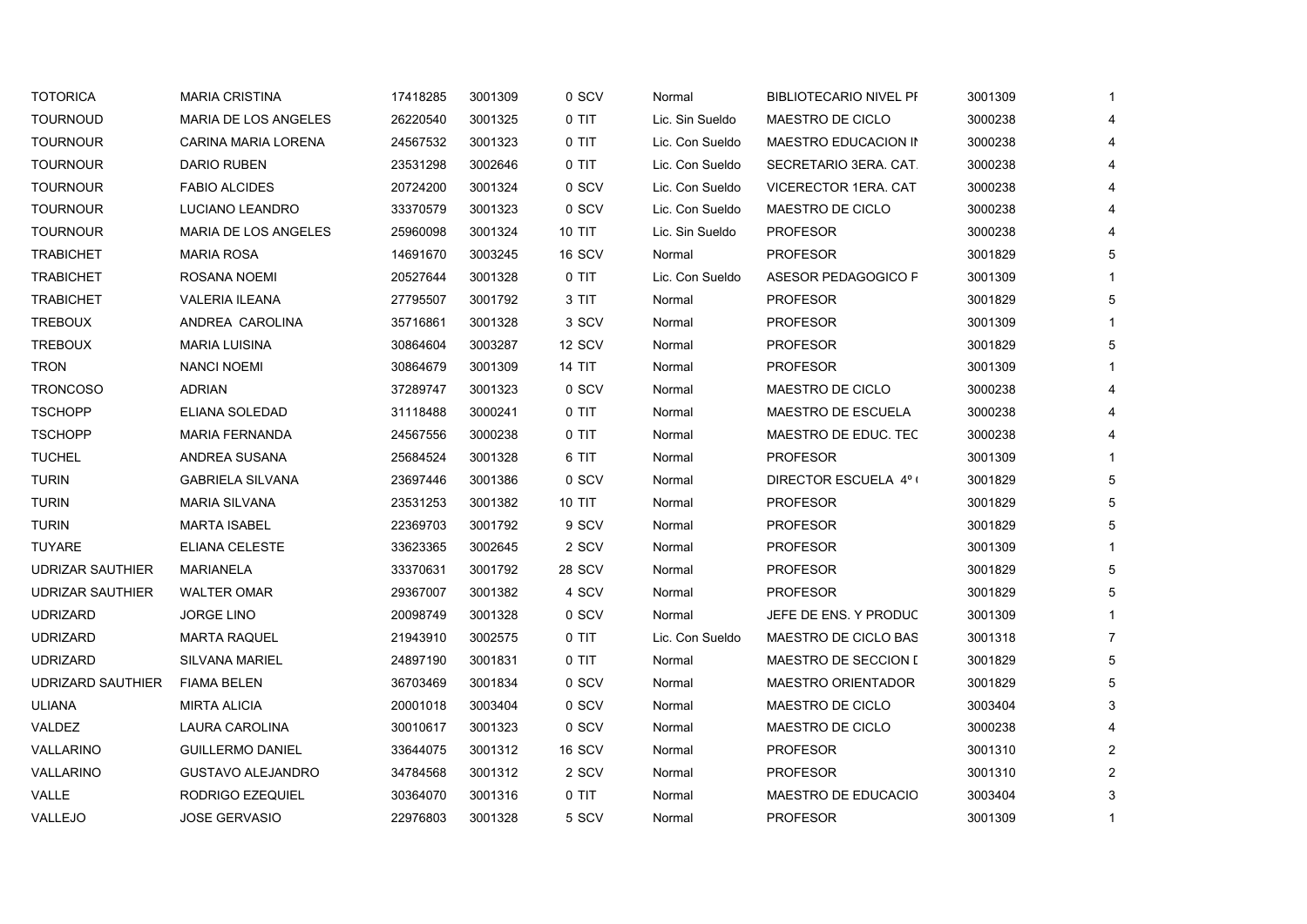| VALLORI         | ANALIA SOLEDAD                  | 34804937 | 3001388 | 13 TIT        | Lic. Con Sueldo | <b>PROFESOR</b>              | 3001829 | 5              |
|-----------------|---------------------------------|----------|---------|---------------|-----------------|------------------------------|---------|----------------|
| VALLORY         | <b>FLAVIA GUADALUPE</b>         | 30549971 | 3001831 | 0 INT         | Normal          | MAESTRO DE FORMACIC          | 3001829 | 5              |
| <b>VALLORY</b>  | <b>MARIA CLARISA</b>            | 33804948 | 3001792 | 3 TIT         | Normal          | <b>PROFESOR</b>              | 3001829 | 5              |
| VALLORY         | VICTORIA ALEJANDRA              | 39031300 | 3003244 | 2 SCV         | Normal          | <b>PROFESOR</b>              | 3000238 |                |
| VANERIO         | MARTA ELENA                     | 20724201 | 3000240 | 0 TIT         | Normal          | <b>TECNICO AUXILIAR (EOE</b> | 3000238 |                |
| VARALDO         | <b>CLAUDIA ANDREA</b>           | 27158166 | 3001313 | 9 TIT         | Normal          | <b>PROFESOR</b>              | 3001310 | $\overline{2}$ |
| <b>VARONA</b>   | <b>JORGE DANIEL</b>             | 24897068 | 3001324 | 13 TIT        | Normal          | PROFESOR                     | 3000238 | 4              |
| VASQUEZ         | DIEGO ALEJANDRO                 | 32463736 | 3001324 | 2 INT         | Normal          | <b>PROFESOR</b>              | 3000238 |                |
| VAUTHAY         | ELIANA VIRGINIA                 | 26332610 | 3001792 | 5 INT         | Lic. Sin Sueldo | <b>PROFESOR</b>              | 3001829 | 5              |
| VAZON           | ADRIANA SILVIA                  | 20813177 | 3001792 | 12 TIT        | Normal          | <b>PROFESOR</b>              | 3001829 | 5              |
| VAZQUEZ         | <b>ADRIANA IRENE</b>            | 25323396 | 3001316 | 0 INT         | Lic. Con Sueldo | MAESTRO DE CICLO             | 3003404 | 3              |
| VAZQUEZ         | <b>FLAVIA CAROLINA</b>          | 30750130 | 3000238 | 0 SCV         | Normal          | MAESTRO DE CICLO             | 3000238 |                |
| VAZQUEZ         | <b>JUANA MERCEDES EVANGELII</b> | 21583286 | 3001310 | 0 TIT         | Normal          | MAESTRO DE CICLO             | 3001310 | $\overline{2}$ |
| VEGA            | <b>GERARDO GABRIEL</b>          | 26849299 | 3001309 | 8 SCV         | Lic. Sin Sueldo | <b>PROFESOR</b>              | 3001309 |                |
| <b>VELAZCO</b>  | <b>JORGE RAUL</b>               | 12854737 | 3001507 | 8 TIT         | Lic. Con Sueldo | <b>PROFESOR</b>              | 3001310 | $\overline{2}$ |
| VELAZQUEZ       | LEONARDO EZEQUIEL               | 30092634 | 3001324 | 6 INT         | Normal          | <b>PROFESOR</b>              | 3000238 |                |
| VELLAND         | <b>MARIELA BEATRIZ</b>          | 24209689 | 3001792 | <b>15 INT</b> | Normal          | <b>PROFESOR</b>              | 3001829 | 5              |
| <b>VELLAND</b>  | <b>SONIA NOEMI</b>              | 23418438 | 3001829 | $0$ TIT       | Lic. Sin Sueldo | MAESTRO DE CICLO             | 3001829 | 5              |
| VELLAND         | <b>VALERIA DEL ROSARIO</b>      | 35716819 | 3001315 | 12 SCV        | Normal          | <b>MAESTRO DE ARTES VIS</b>  | 3003404 | 3              |
| VELLARD         | ROMINA PAOLA                    | 28816044 | 3001324 | 2 SCV         | Normal          | <b>PROFESOR</b>              | 3000238 |                |
| VELZI           | ANA MARIA                       | 21426328 | 3001318 | 0 TIT         | Normal          | MAESTRO DE CICLO             | 3001318 | $\overline{7}$ |
| VELZI           | <b>ROBERTO RAUL</b>             | 17020727 | 3001324 | 19 TIT        | Normal          | <b>PROFESOR</b>              | 3000238 |                |
| VELZI           | YOLANDA                         | 23710539 | 3001831 | 0 TIT         | Normal          | TECNICO AUXILIAR (EOE        | 3001829 | 5              |
| VERCELLINO      | ANGEL CEFERINO                  | 13198760 | 3003345 | 10 SCV        | Lic. Con Sueldo | <b>PROFESOR</b>              | 3000238 |                |
| <b>VERDALA</b>  | <b>MARIA LUISINA</b>            | 31908967 | 3001323 | 0 INT         | Normal          | MAESTRO DE EDUCACIO          | 3000238 |                |
| <b>VERLIAC</b>  | <b>MARIA LAURA</b>              | 34042949 | 3000306 | 12 SCV        | Normal          | <b>PROFESOR</b>              | 3000307 | 6              |
| <b>VERNAY</b>   | <b>SILVIO VICTOR MARTIN</b>     | 26810945 | 3001312 | 30 TIT        | Normal          | <b>PROFESOR</b>              | 3001310 | $\overline{2}$ |
| VERNAZ          | <b>BEATRIZ SOLEDAD</b>          | 33057441 | 3001325 | 0 SCV         | Normal          | MAESTRO DE CICLO             | 3000238 |                |
| <b>VERON</b>    | <b>JUAN MARCELO</b>             | 31570237 | 3001309 | <b>14 SCV</b> | Normal          | <b>PROFESOR</b>              | 3001309 |                |
| <b>VERON</b>    | PABLO DAVID                     | 23203879 | 3000218 | $0$ TIT       | Normal          | MAESTRO EDUCACION N          | 3001309 |                |
| <b>VICTORIO</b> | <b>VALERIA VANESA</b>           | 33070904 | 3000238 | 0 TIT         | Normal          | MAESTRO EDUCACION IN         | 3000238 |                |
| VIDART          | MIGUEL EDUARDO                  | 20098767 | 3003345 | <b>12 TIT</b> | Normal          | <b>PROFESOR</b>              | 3001310 | $\overline{2}$ |
| VILLA           | <b>SUSANA BEATRIZ</b>           | 17678956 | 3002961 | 0 TIT         | Lic. Con Sueldo | MAESTRO EDUCACION IN         | 3003404 | 3              |
|                 |                                 |          |         |               |                 |                              |         |                |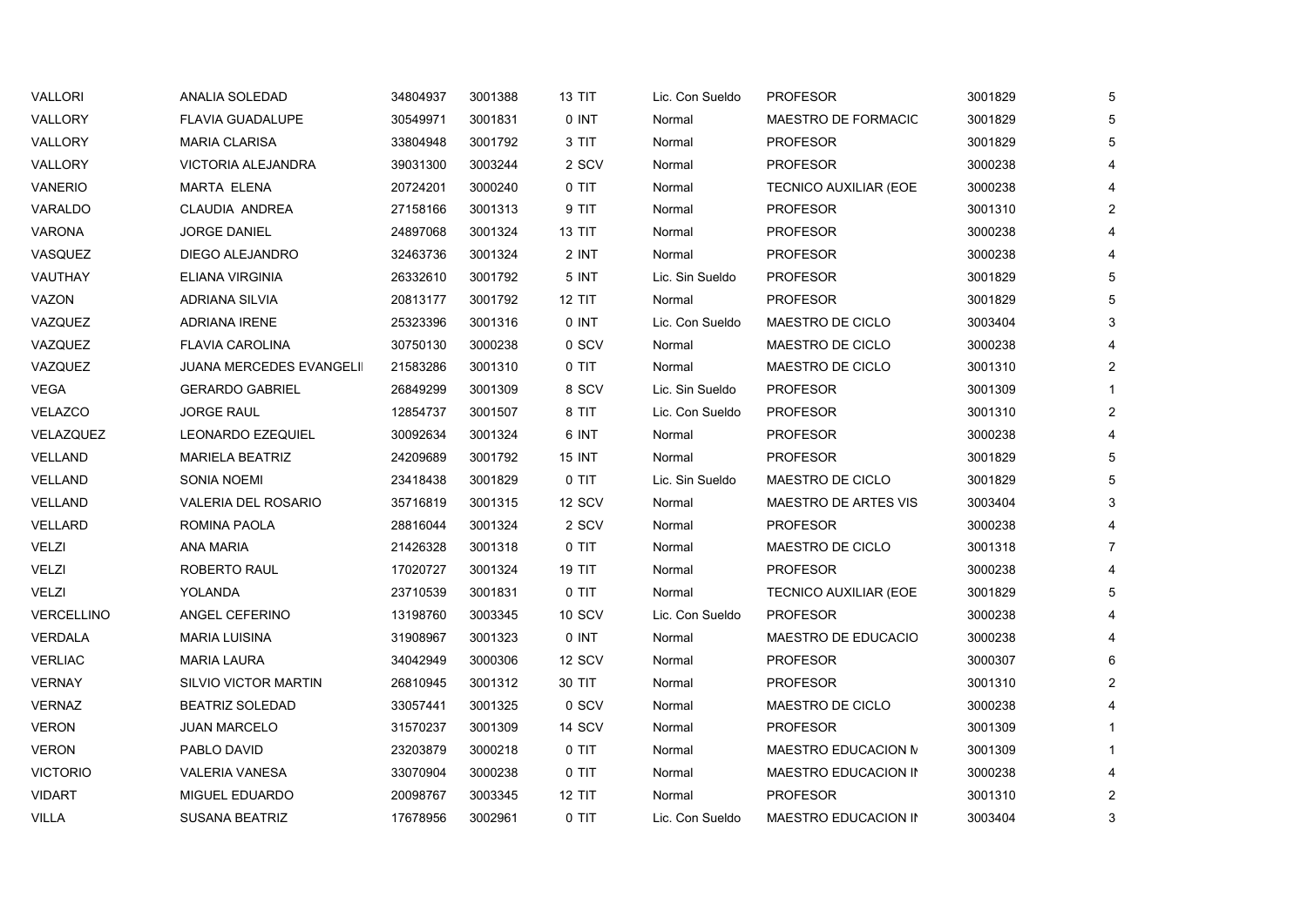| VILLABONA              | SOLANGE SIOMARA           | 28758708 | 3001309 | 14 SCV  | Normal          | <b>PROFESOR</b>              | 3001309 | $\overline{1}$ |
|------------------------|---------------------------|----------|---------|---------|-----------------|------------------------------|---------|----------------|
| <b>VILLAGRA</b>        | CLAUDIA ALEJANDRA         | 28109863 | 3001792 | 0 SCV   | Lic. Con Sueldo | MAESTRO DE CICLO             | 3001829 | 5              |
| VILLALBA               | <b>CAROLINA ELIDA</b>     | 23958867 | 3002961 | 0 TIT   | Normal          | MAESTRO EDUCACION IN         | 3003404 | 3              |
| VILLALBA               | <b>MARCELA YOLANDA</b>    | 22859114 | 3001316 | 0 TIT   | Lic. Con Sueldo | MAESTRO DE CICLO             | 3003404 | 3              |
| VILLALBA               | <b>MARILINA VIVIANA</b>   | 27835749 | 3001317 | 0 INT   | Lic. Con Sueldo | MAESTRO DE CICLO             | 3001318 | 7              |
| <b>VILLAR</b>          | <b>ERICA SABRINA</b>      | 34725345 | 3001310 | 0 SCV   | Normal          | MAESTRO DE CICLO             | 3001310 | $\overline{2}$ |
| <b>VILLAR</b>          | <b>ROSANA</b>             | 23580113 | 3000234 | $0$ TIT | Normal          | MAESTRO DE CICLO             | 3000238 |                |
| <b>VILLARREAL</b>      | <b>STELLA MARIS</b>       | 21425912 | 3000235 | 0 SCV   | Normal          | <b>MAESTRO AUXILIAR NIVE</b> | 3000238 |                |
| <b>VILLAUD</b>         | ANDREA MARINA             | 18588771 | 3001832 | 0 SCV   | Normal          | DIRECTOR ESCUELA 4º (        | 3001829 | 5              |
| <b>VILLAVICENCIO</b>   | ANA MERCEDES              | 22377061 | 3002459 | 0 TIT   | Normal          | CAPACITADOR LABORAL          | 3000238 |                |
| <b>VILLAVICENCIO</b>   | <b>SANDRA MARCELA</b>     | 24209898 | 3001314 | 0 INT   | Normal          | DIRECTOR DE ESCUELA          | 3001310 | 2              |
| VILLOLDO               | ELIAS MAXIMILIANO JOSÉ    | 32275281 | 3000306 | 3 INT   | Normal          | <b>PROFESOR</b>              | 3000307 | 6              |
| <b>VILLON</b>          | <b>MAGALI JANET</b>       | 34053160 | 3003287 | 6 SCV   | Normal          | <b>PROFESOR</b>              | 3001829 | 5              |
| <b>VINCON</b>          | <b>MARIELA ROSANA</b>     | 22008014 | 3000298 | 0 INT   | Normal          | DIRECTOR ESCUELA PEF         | 3001829 | 5              |
| <b>VIOLLAZ</b>         | <b>ADRIANA MERCEDES</b>   | 22377072 | 3002645 | 12 TIT  | Normal          | <b>PROFESOR</b>              | 3001309 |                |
| <b>VIOLLAZ</b>         | EDUARDO RAFAEL            | 30044195 | 3000222 | 0 TIT   | Normal          | SECRETARIO 2DA. CAT.         | 3003404 | 3              |
| <b>VIOLLAZ</b>         | FERNANDO GUSTAVO          | 24897132 | 3001382 | 12 SCV  | Normal          | <b>PROFESOR</b>              | 3001829 | 5              |
| <b>VIOLLAZ</b>         | LILIANA ISABEL            | 37547440 | 3001309 | 4 SCV   | Normal          | <b>PROFESOR</b>              | 3001309 |                |
| <b>VIOLLAZ</b>         | <b>MARCOS ANIBAL</b>      | 32136568 | 3001313 | 3 INT   | Normal          | <b>PROFESOR</b>              | 3001310 | 2              |
| <b>VIOLLAZ</b>         | <b>MONICA VIVIANA</b>     | 20257113 | 3001310 | 0 TIT   | Lic. Con Sueldo | MAESTRO DE CICLO             | 3001310 | $\overline{2}$ |
| VIOLLAZ                | NATALIA GISELA            | 30350637 | 3003304 | 0 TIT   | Normal          | MAESTRO EDUCACION IN         | 3003404 | 3              |
| <b>VIOLLAZ</b>         | <b>NESTOR CEFERINO</b>    | 23022508 | 3001382 | 8 TIT   | Normal          | <b>PROFESOR</b>              | 3001829 | 5              |
| VIOLLAZ                | <b>VALERIA VIRGINIA</b>   | 27427421 | 3001313 | 0 SCV   | Lic. Sin Sueldo | MAESTRO ENS. PRACT 1         | 3001310 | $\overline{2}$ |
| <b>VISO</b>            | DAMIAN ANDRES             | 23304997 | 3001324 | 3 TIT   | Lic. Con Sueldo | <b>PROFESOR</b>              | 3000238 |                |
| <b>VITOR</b>           | <b>FABIOLA HAYDEE</b>     | 21952746 | 3000234 | 0 SCV   | Normal          | MAESTRO DE CICLO             | 3000238 |                |
| <b>VOLPATI CHEREAU</b> | <b>ROSANA</b>             | 29367084 | 3001324 | 6 TIT   | Lic. Con Sueldo | <b>PROFESOR</b>              | 3000238 |                |
| <b>WAGNER</b>          | <b>MARCELA ANALIA</b>     | 23407172 | 3001313 | 0 SCV   | Normal          | VICE RECTOR 1º CATEG         | 3001310 | 2              |
| WALSER                 | <b>GEORGINA MAGALI</b>    | 34464534 | 3001325 | 0 SCV   | Lic. Con Sueldo | MAESTRO DE CICLO             | 3000238 |                |
| WALSER                 | <b>LORENA MABEL</b>       | 24515693 | 3002573 | $0$ TIT | Lic. Con Sueldo | <b>PRECEPTOR</b>             | 3000238 |                |
| WALSER                 | <b>MARIA DANIELA</b>      | 27795503 | 3003304 | $0$ TIT | Normal          | MAESTRO EDUCACION IN         | 3003404 | 3              |
| WALSER                 | <b>MARIA GABRIELA</b>     | 32545801 | 3001316 | 0 TIT   | Normal          | MAESTRO EDUCACION IN         | 3003404 | 3              |
| <b>WALTER</b>          | <b>FACUNDO DAVID</b>      | 34164030 | 3000306 | 6 SCV   | Normal          | <b>PROFESOR</b>              | 3000307 | 6              |
| <b>WEISS</b>           | <b>JACKELINE TERESITA</b> | 18361070 | 3001313 | 2 TIT   | Lic. Con Sueldo | <b>PROFESOR</b>              | 3001310 | $\overline{2}$ |